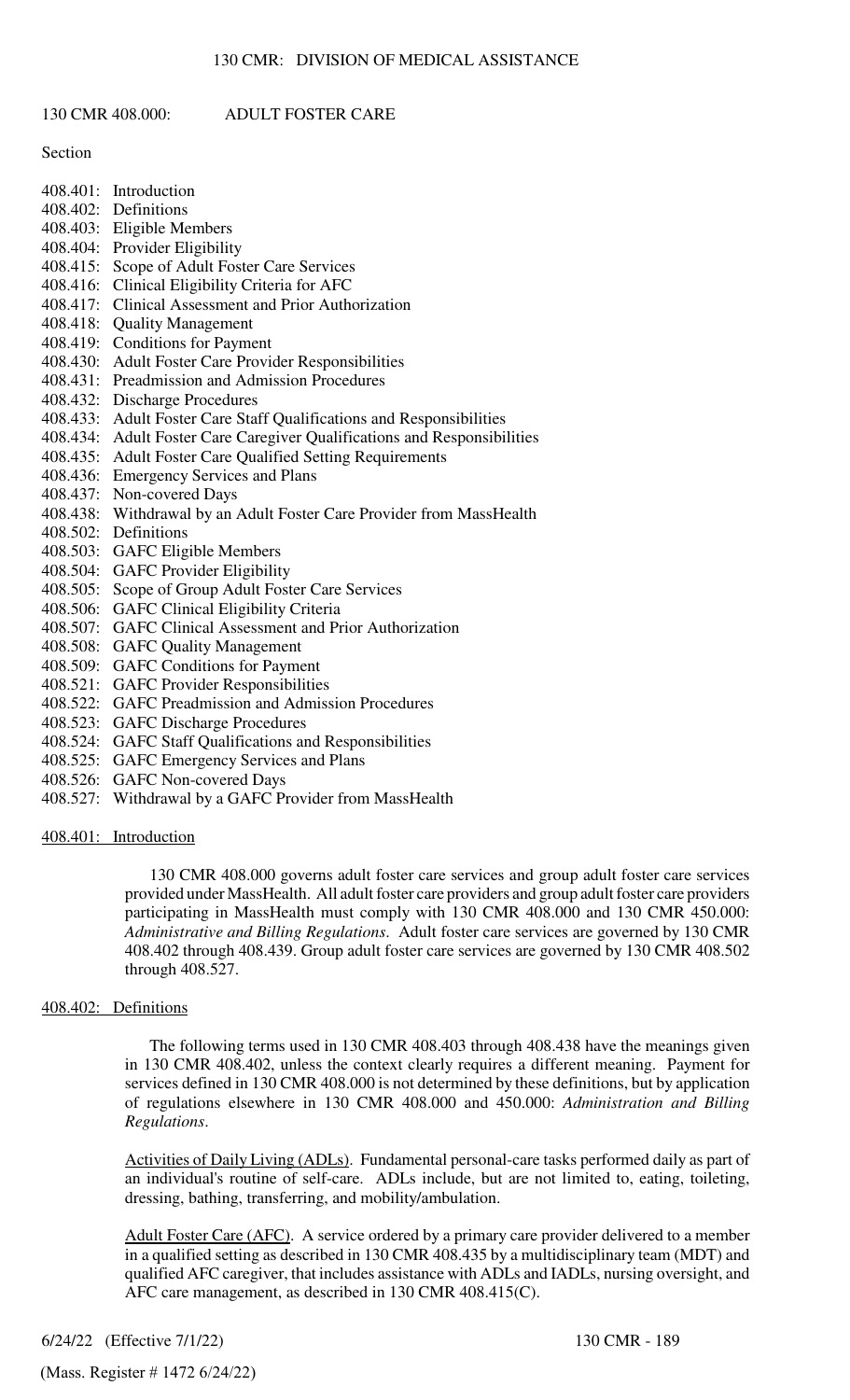#### 408.402: continued

AFC Alternative Caregiver Days. A short-term period during which a member receives AFC in a qualified setting from an alternative caregiver when the AFC caregiver is temporarily unavailable or unable to provide care.

AFC Caregiver. A person who lives with the AFC member and paid by the AFC provider for the provision of direct care in accordance with 130 CMR 408.415 (A).

AFC Community Support Specialist. A public health worker qualified in accordance with 130 CMR 408.433(D)(1) who applies their unique understanding of the experience, language, or culture of the populations they serve in order to carry out their responsibilities in AFC-qualified settings.

AFC Intake and Assessment Services. Preadmission services provided to a member seeking admission to an AFC program for AFC as described in 130 CMR 408.431(A)(2).

AFC Level I Service Payment. A rate established by the MassHealth agency for members who meet the requirements of 130 CMR 408.419(D)(1).

AFC Level II Service Payment. A rate established by the MassHealth agency for members who meet the requirements of 130 CMR 408.419(D)(2).

Alternative Caregiver. A person who meets all of the qualifications of an AFC caregiver and provides AFC to the member in a qualified setting in the absence of the AFC caregiver.

Assisted Living Residence (ALR). Any entity that meets the requirements for certification pursuant to M.G.L. c. 19D, and 651 CMR 12.00: *Certification Procedures and Standards for Assisted Living Residences*.

Clinical Assessment. The screening process of cataloging a member's need for AFC or GAFC using a tool designated by the MassHealth agency and that forms the basis for prior authorization.

Clinical Evaluations. Nursing, fall risk, nutritional, skin, and other clinical or psychosocial evaluations conducted by the MDT that serve as the basis for the development of the AFC or GAFC plan of care.

Executive Office of Health and Human Services (EOHHS). The Executive Office of Health and Human Services established under M.G.L. c. 6A.

Family Member. A spouse, parent of a minor member, including adoptive parent, or any legally responsible relative of the member.

Hospital. A facility that is licensed or operated as a hospital by the Massachusetts Department of Public Health (DPH) or the Massachusetts Department of Mental Health (DMH) that provides diagnosis and treatment on an inpatient or outpatient basis for patients who have any of a variety of medical conditions.

Instrumental Activities of Daily Living (IADLs). Activities related to independent living that are incidental to the care of the member and that include, but are not limited to, household-management tasks, laundry, shopping, housekeeping, meal preparation and cleanup, transportation (accompanying the member to medical providers and other appointments), care and maintenance of wheelchairs and adaptive devices, medication management and any paperwork required for receiving prescribed medications within the qualified setting, or any other medical need determined by the provider as being instrumental to the health care and general well-being of the member.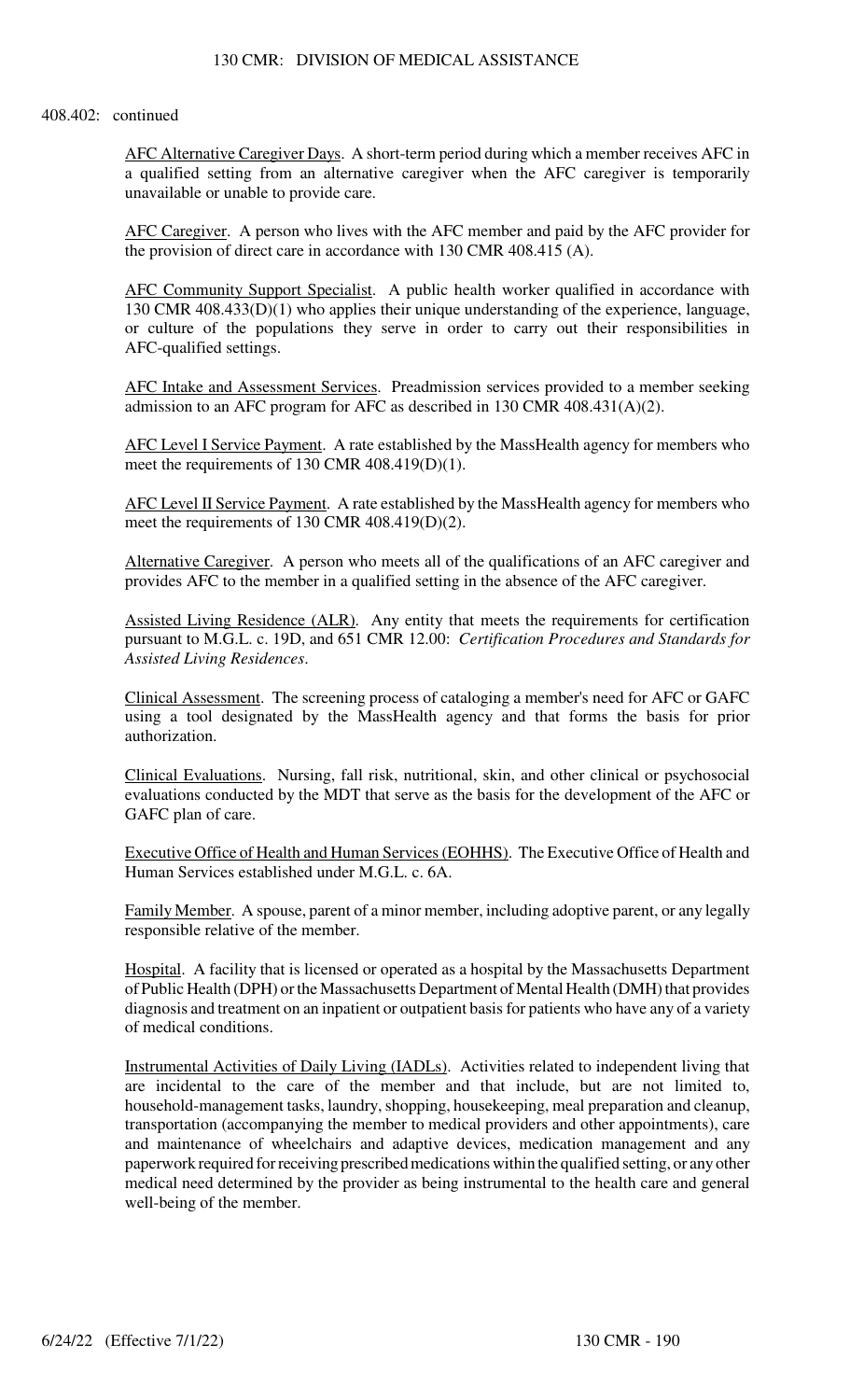## 130 CMR: DIVISION OF MEDICAL ASSISTANCE

#### 408.402: continued

Intermediate Care Facilities for Individuals with Intellectual Disabilities (ICF/IID). A facility, or distinct part of a facility, that provides intermediate care facility services as defined under 42 CFR § 440.150, and that meets federal conditions of participation, and is licensed by the state primarily for the diagnosis, treatment, or rehabilitation for individuals with intellectual disabilities; and provides, in a protected residential setting, ongoing evaluation, planning, 24-hour supervision, coordination, and integration for health or rehabilitative services to help individuals function at their greatest ability.

MassHealth. The medical assistance and benefit programs administered by EOHHS pursuant to Title XIX of the Social Security Act (42 U.S.C. 1396), Title XXI of the Social Security Act (42 U.S.C. 1397), M.G.L. c. 118E, and other applicable laws and waivers to provide and pay for medical services to eligible members.

Medical Leave of Absence (MLOA). A short-term absence from an AFC-qualified setting, during which a member does not receive AFC services because the member is temporarily admitted to a hospital, nursing facility, or other medical setting.

Member. A person determined by the MassHealth agency to be eligible for MassHealth.

Multidisciplinary Professional Team (MDT). A team employed or contracted by the provider, including, but not limited to, a program director, a registered nurse, or a licensed practical nurse; and a care manager; and which may also include a community support specialist, who works in conjunction with the AFC caregiver.

Nonmedical Leave of Absence (NMLOA). A short-term absence from an AFC-qualified setting, during which a member does not receive AFC services for nonmedical reasons.

Nursing Facility. An institution (or a distinct part of an institution) that is primarily engaged in providing skilled nursing care and related services for residents who require medical or nursing care, rehabilitation services for the rehabilitation of injured people, people with disabilities, or sick persons, or on a regular basis, health-related care and services to individuals who, because of their mental or physical condition require care and services that meet the requirements of Sections 1919(a), through (d) of the Social Security Act, and is licensed under and certified by the Massachusetts Department of Public Health.

Plan of Care. A person-centered, written plan based on clinical and psychosocial evaluations, describing activities to meet a member's medical, physical, emotional, and social needs and goals for AFC.

Provider. An organization that meets the requirements of 130 CMR 408.404 and contracts with MassHealth as the provider for AFC.

Primary Care Provider (PCP). A physician or a physician assistant or nurse practitioner who operates under the supervision of a physician.

Primary Care Provider (PCP) Summary Form. The form that a PCP uses to order AFC.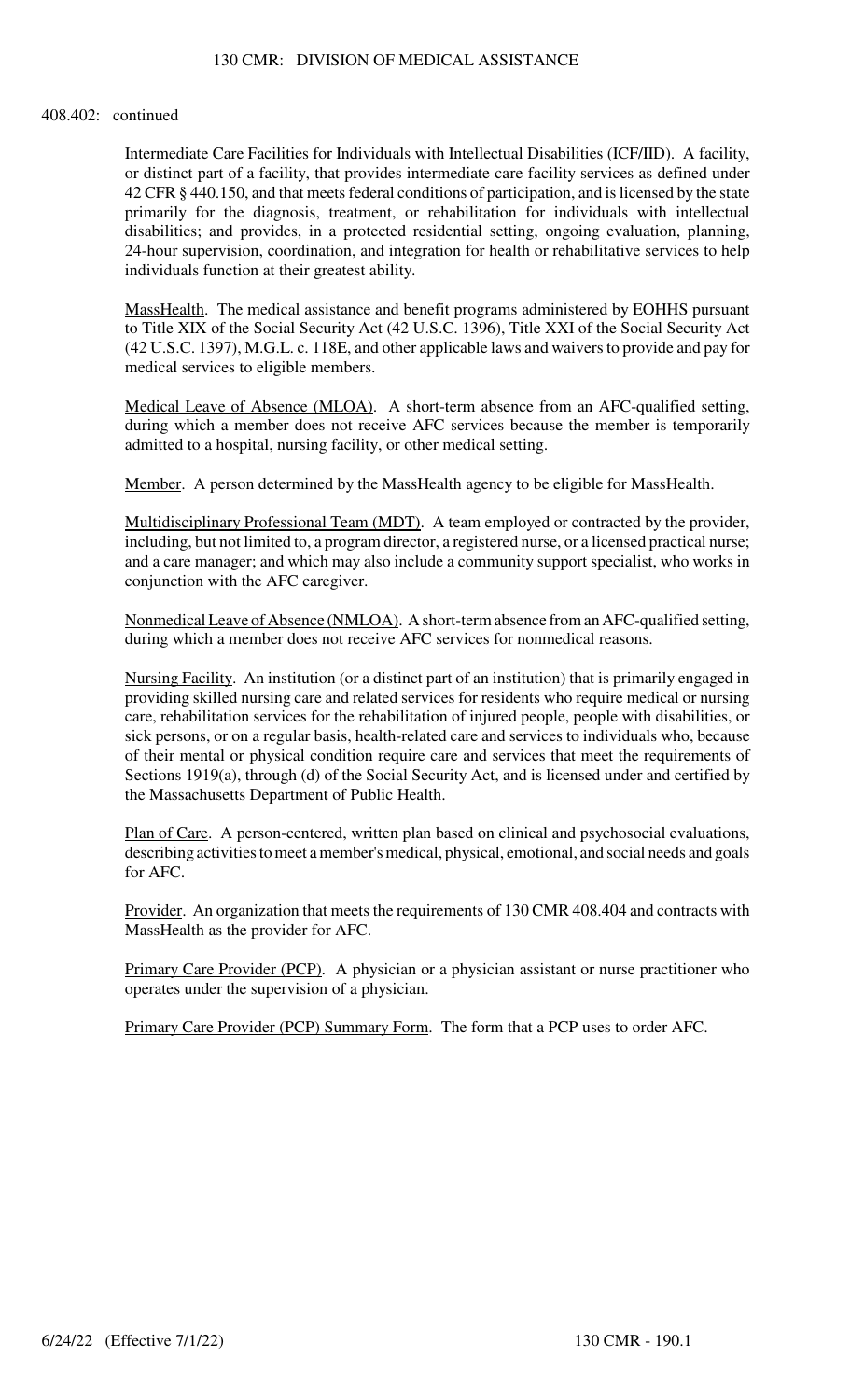#### 408.402: continued

Qualified Setting. A location for the provision of AFC that meets all of the standards described in 130 CMR 408.435.

Resident Care Facility. A facility or distinct units licensed as a level IV by the DPH under 105 CMR 150.000: *Licensing of Long-term Care Facilities* that are not certified to participate in Medicare or Medicaid and that provides a protective living environment and minimum basic care.

Significant Change. A major change in the member's status that

(1) is permanent;

(2) impacts more than one area of the member's health status; and

(3) requires a multidisciplinary review or revision of the care plan. A significant change is presumed when a member authorized to receive AFC services does not receive AFC services for 90 days or more, or when the provider is seeking a change in service amount or payment level.

# 408.403: Eligible Members

(A) MassHealth Members. MassHealth-eligible members 16 years of age or older, subject to the restrictions and limitations described in 130 CMR 450.105: *Coverage Types* that specifies, for each MassHealth coverage type, which services are covered and which members are eligible to receive those services.

(B) Recipients of the Emergency Aid to the Elderly, Disabled and Children Program. For information on covered services for recipients of the Emergency Aid to the Elderly, Disabled and Children Program, *see* 130 CMR 450.106: *Emergency Aid to the Elderly, Disabled and Children Program*.

(C) MassHealth Member Eligibility and Coverage Type. For information on verifying MassHealth member eligibility and coverage type, *see* 130 CMR 450.107: *Eligible Members and the MassHealth Card*.

## 408.404: Provider Eligibility

- (A) An organization seeking to participate in MassHealth as an AFC provider must
	- (1) enter into a contract with the MassHealth agency;

(2) maintain a business office in Massachusetts and be duly authorized to conduct a business in Massachusetts that delivers health and human services to elders or people with disabilities. Such business offices must:

- (a) be available to members during regular, posted business hours;
- (b) be physically accessible to members with disabilities;
- (c) have clear access and space for storing of business records;

(d) have a sign visible from outside the facility identifying the business name and hours that the business office is open;

(e) have a publicly listed business name, address, and local toll-free telephone number that is answered by customer service staff during business hours and that has Telecommunication Device for the Deaf/Teletype (TTY/TDD) transmission and reception capability; provided, that during business hours, this number cannot be a pager, answering service, voice message system, or cell phone; and (f) maintain a 24-hour voice message system;

(3) accept MassHealth payments as payment in full for all AFC;

(4) establish, maintain, and comply with written policies and procedures to comply with 130 CMR 408.000;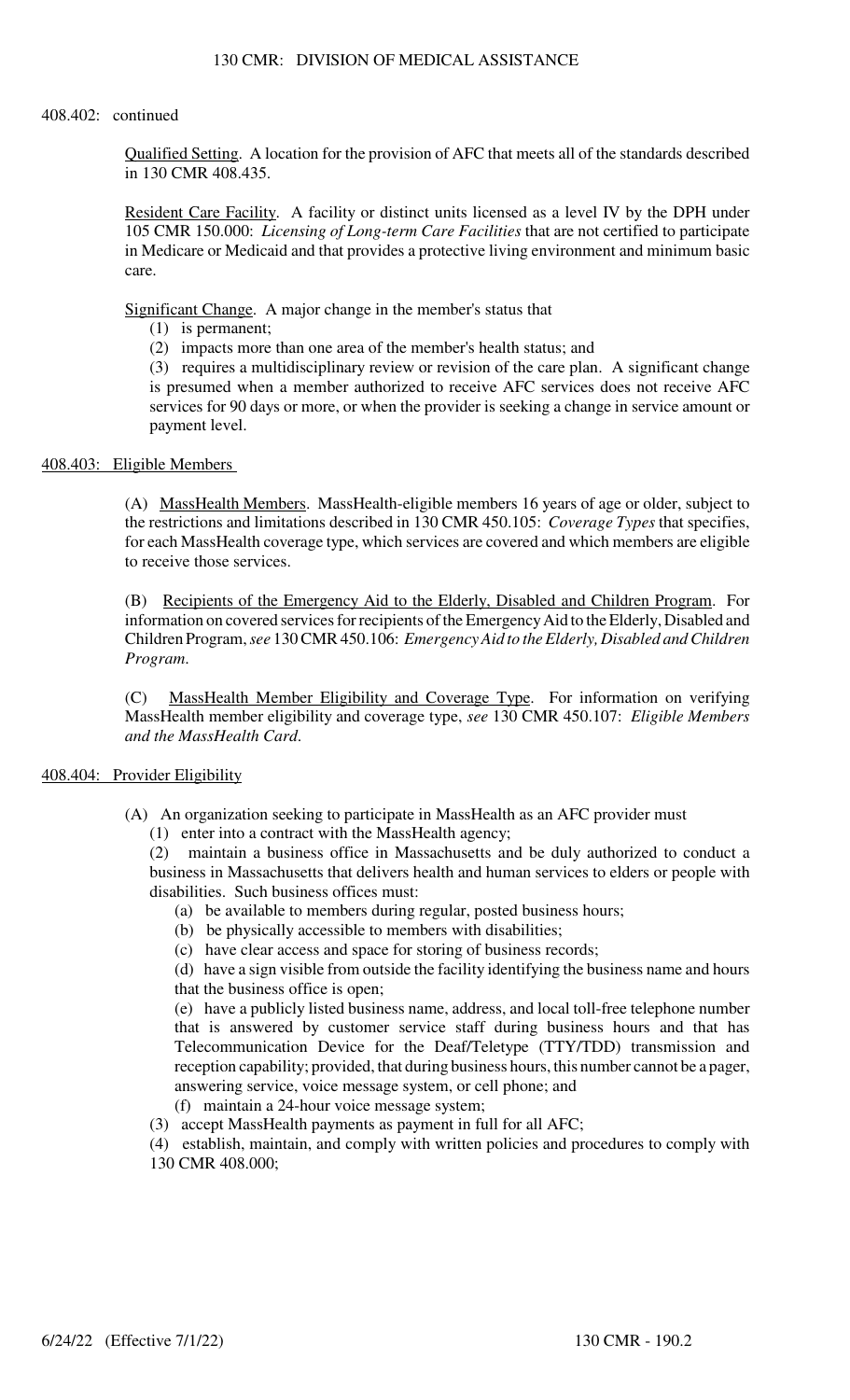#### 408.404: continued

(5) agree to periodic inspections, by the MassHealth agency or its designee, that assess the quality of member care and ensure compliance with 130 CMR 408.000;

(6) agree to comply with all the provisions of 130 CMR 408.000, 450.000: *Administrative and Billing Regulations*, and all other applicable MassHealth rules and regulations.

(7) participate in any AFC provider orientation required by EOHHS;

(8) meet all provider participation requirements described in 130 CMR 408.000 and 130 CMR 450.000: *Administrative and Billing Regulations*;

(9) agree to pay AFC caregivers on a timely basis for services provided at applicable compensation levels.

(10) be accredited by the National Committee for Quality Assurance (NCQA), the Council on Accreditation (COA), the Commission on Accreditation of Rehabilitation Facilities (CARF), or other nationally recognized accreditation organizations determined acceptable by the MassHealth agency. AFC providers must provide evidence of accreditation in accordancewith 130 CMR  $408.404(A)(10)$  in the form and format as required by the MassHealth agency; and

(11) submit to the MassHealth agency or its designee a statement of fiscal soundness attesting to the financial viability of the AFC provider supported by documentation to demonstrate that the provider has adequate resources to finance the provision of services in accordance with 130 CMR 408.000 in the form and format as required by the MassHealth agency.

(B) The MassHealth agency requires documentation from applicants seeking to become AFC providers. All required application documentation must be submitted and approved in order to participate as an AFC provider in MassHealth. All required MassHealth application documentation will be specified by the MassHealth agency.

#### 408.415: Scope of Adult Foster Care Services

(A) Direct Care. The AFC provider must ensure the delivery of direct care to members in a qualified setting, as described in 130 CMR 408.435, by a qualified AFC caregiver, as described in 130 CMR 408.434, who lives in the residence and paid by the AFC provider. AFC must be ordered by a PCP and delivered by a qualified AFC caregiver under the oversight of the registered nurse and the MDT in accordance with each member's written plan of care. Direct care includes 24-hour supervision, and daily assistance with ADLs and IADLs as defined in 130 CMR 408.402.

(B) Nursing Oversight. The AFC provider must provide nursing oversight by a registered nurse or licensed practical nurse under the supervision of a registered nurse who meets the qualifications as described in 130 CMR  $408.433(C)(2)(a)$  and 130 CMR  $408.433(E)(1)$ , who is not related to the member, and who is licensed in Massachusetts. Nursing oversight services must be individualized to meet the needs of each member in accordance with the member's AFC plan of care and must include all of the following activities:

(1) completing or coordinating all applicable clinical assessments and clinical evaluations, provided that only a registered nurse can complete such assessments and evaluations;

(2) developing the member's interim and final AFC plan of care, with input from the member or responsible party, all members of the MDT, and other individuals designated by the member;

- (3) completing a semi-annual health status report for each member;
- (4) ensuring implementation of the AFC plan of care;

(5) coordinating the delivery of AFC with any other health services or supportive services the member is receiving from MassHealth or other agencies or organizations including, but not limited to, visiting nurse services, therapy services, Department of Developmental Services (DDS) services, Department of Mental Health (DMH) services, and Massachusetts Rehabilitation Commission (MRC) services;

(6) conducting on-site visits with each member at the qualified setting:

(a) for members authorized for AFC level I service payment, the nurse must conduct on-site visits every other month, or more often as the member's condition warrant where such visits alternate with the required visits by the care manager to ensure the member receives one visit by the nurse or care manager every month, as determined by the MDT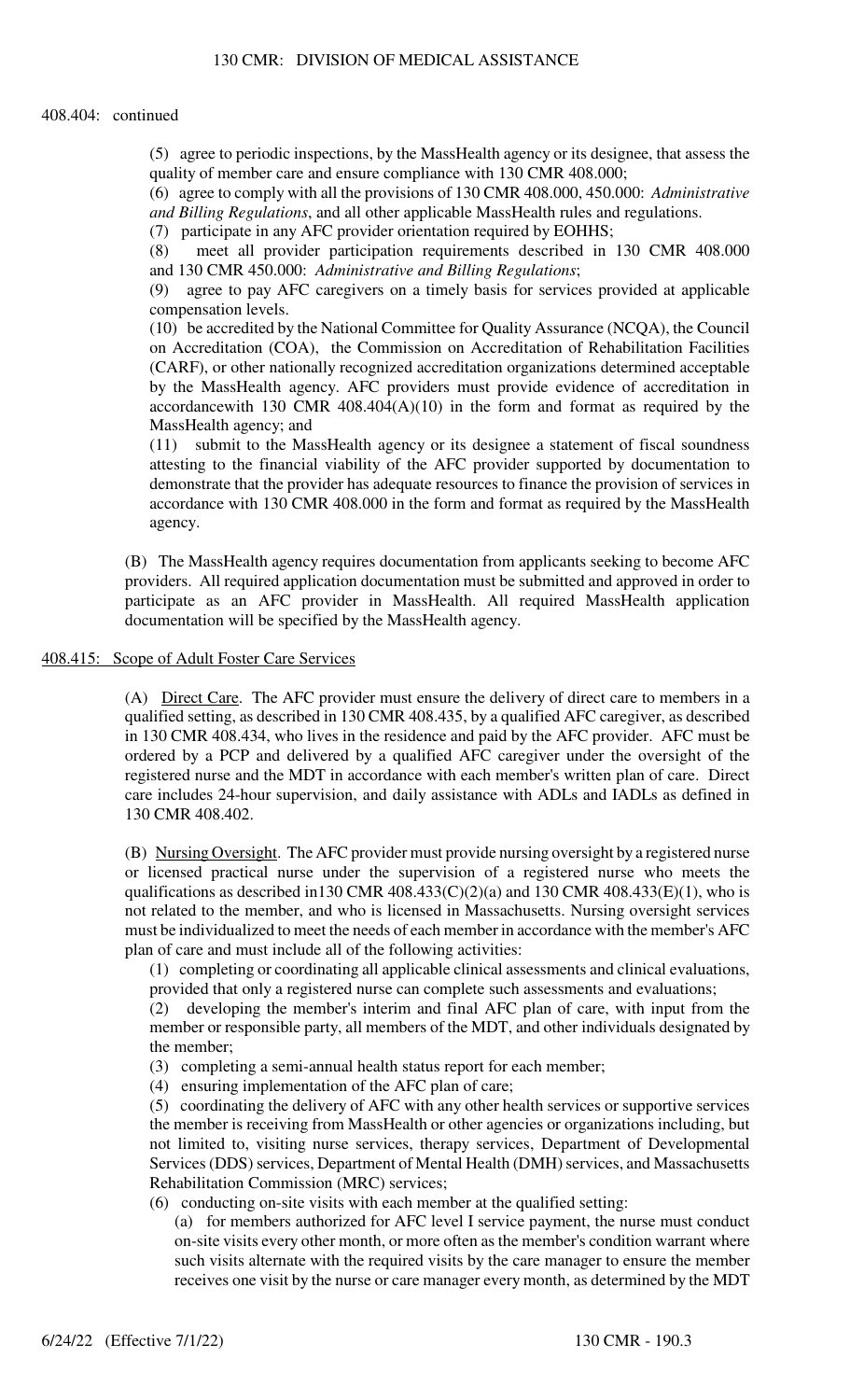in accordance with 130 CMR 408.433(B), a Community Health Worker may conduct up to three non-consecutive on-site visits per 12-month period in place of the nurse; and (b) for AFC level II service payment, the nurse must conduct on-site visits every month, or more often as the member's condition warrants, to ensure the member receives one visit by the nurse and one visit by the care manager every month, if determined appropriate by the MDT in accordance with 130 CMR 408.433(B), a Community Health Worker may conduct up to six non-consecutive on-site visits per 12-month period in place of the nurse;

(7) completing a nursing progress note for each on-site visit or encounter and upon significant change;

(8) monitoring each member's health status and documenting those findings in the member's medical record for each on-site visit or encounter, or more often as the member's condition warrants;

(9) educating the member about hygiene and health concerns;

(10) reporting changes in the member's condition to the member's PCP;

(11) coordinating and implementing the PCP form and approval for AFC with the member, AFC caregiver, and AFC provider personnel;

(12) developing, in conjunction with the MDT the AFC caregiver, and the member or responsible party, an emergency backup and personal care contingency plan for each member receiving AFC that includes an alternative plan for the member if the AFC caregiver is temporarily unable to provide care; and

(13) overseeing, monitoring, supporting, training, and evaluating AFC caregivers.

(C) Care Management. Care management must be provided by a qualified AFC care manager, as described in 130 CMR  $408.433(C)(3)(a)$ , who is not related to the member, and who is responsible for coordinating care and monitoring the needs of the member in conjunction with the registered nurse. Care management performed by the AFC care manager must include the following activities:

(1) conducting initial and ongoing psychosocial evaluation of a member's appropriateness for AFC;

(2) evaluating, supporting, and training AFC caregivers;

(3) assisting with the development of the member's interim and final AFC plan of care with input from the member or responsible party, all members of the MDT, and other individuals designated by the member.

(4) ensuring implementation of the AFC plan of care;

(5) conducting on-site visits with each member at the qualified setting:

(a) for AFC level I service payment, the care manager must conduct on-site visits every other month, or more often as the member's condition warrants, where such visits alternate with the required visits by the nurse to ensure the member receives one visit by the nurse or care manager every month, provided that, as determined by the MDT in accordance with 130 CMR 408.433(B), a community health worker may conduct up to three non-consecutive on-site visits per 12-month period in place of the AFC care manager;

(b) for AFC level II service payment, the care manager must conduct on-site visits every month, or more often as the member's condition warrants, to ensure the member receives one visit by the nurse and one visit by the care manager every month. If determined appropriate by the MDT in accordance with 130 CMR 408.433(B), an AFC community support specialist may conduct up to six non-consecutive on-site visits per 12-month period in place of the care manager;

(6) assisting with coordination of AFC with any other health services or supportive services the member is receiving from MassHealth, a managed care organization, an accountable care organization or other agencies or organizations including, but not limited to, visiting nurse services, therapy services, Department of Developmental Services (DDS) services, Department of Mental Health (DMH) services, and Massachusetts Rehabilitation Commission (MRC) services;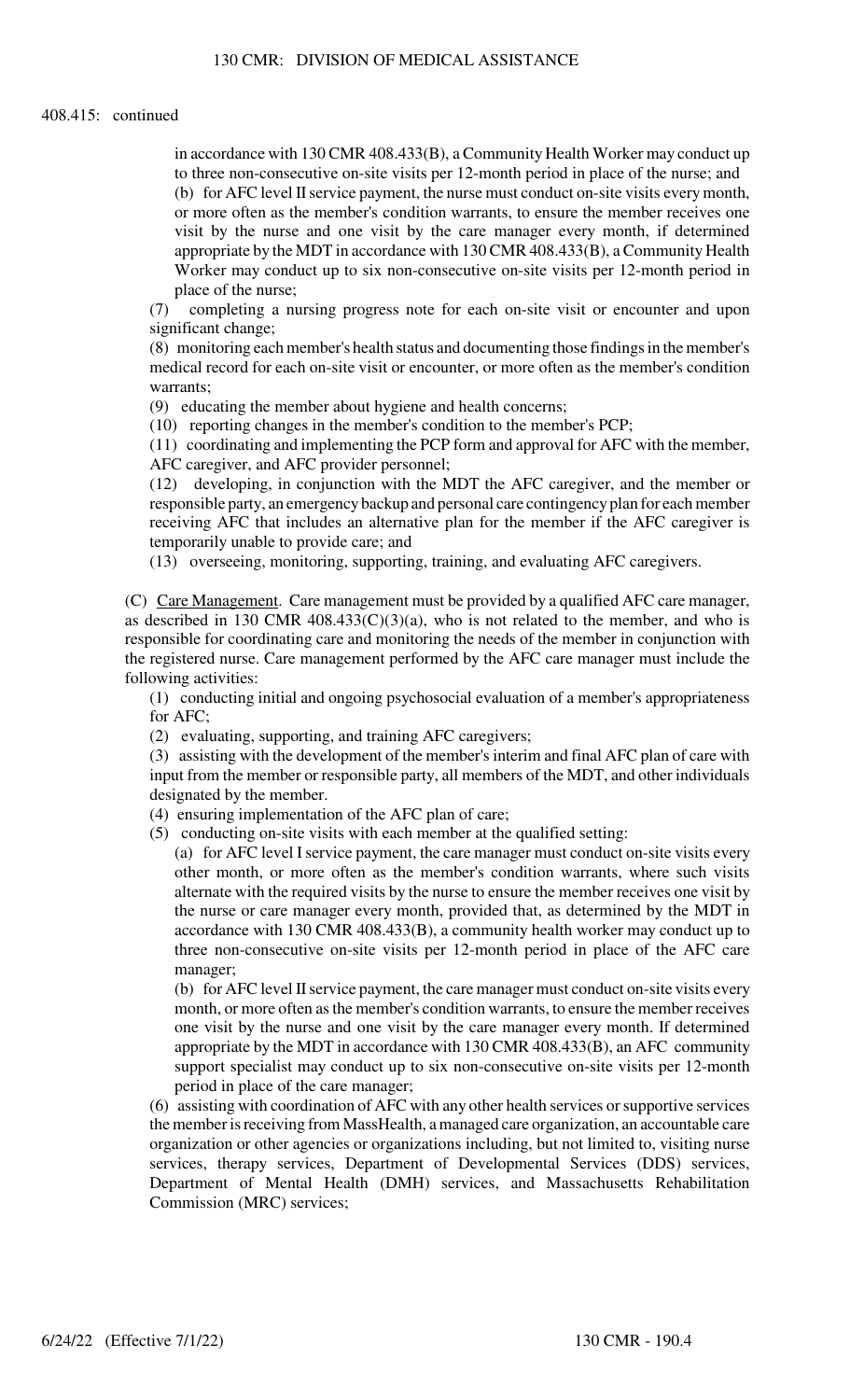## 130 CMR: DIVISION OF MEDICAL ASSISTANCE

#### 408.415: continued

(7) completing a care manager progress note corresponding with each on-site visit or encounter, or more often as the member's condition warrants;

(8) reporting changes in the member's condition to the member's AFC nurse;

(9) assisting with making referrals to appropriate service providers if the member requires services other than those provided by the AFC provider;

(10) conducting regular, periodic evaluations, at least annually, to ensure that each qualified setting where AFC is provided meets the requirements of 130 CMR 408.435;

(11) providing timely assistance and responding to urgent or emergency needs of the member; and

(12) developing, in conjunction with the MDT, the AFC caregiver, and the member or responsible party, an emergency backup and personal care contingency plan for each member, receiving AFC that includes an alternative plan for the member if the AFC caregiver is temporarily unable to provide care.

(D) AFC Community Support Specialist On-site Visits. An AFC community support specialist who is qualified as described in 130 CMR 408.433(D)(1), who is not related to the member, and who has the responsibilities described in 130 CMR 408.433(D)(2) may conduct on-site visits of the member at the qualified setting in place of the nurse or care manager if determined appropriate by the MDT in accordance with 130 CMR 408.433(B).

## 408.416: Clinical Eligibility Criteria for AFC

A member must meet the following clinical eligibility criteria for receipt of AFC.

(A) AFC must be ordered by the member's PCP.

(B) The member has a medical or mental condition that requires daily hands-on (physical) assistance or cueing and supervision throughout the entire activity in order for the member to successfully complete at least one of the following activities:

(1) Bathing – a full-body bath or shower or a sponge (partial) bath that may include washing and drying of face, chest, axillae (underarms), arms, hands, abdomen, back and peri-area that may include personal hygiene such as: combing or brushing of hair, oral care (including denture care and brushing of teeth), shaving, and, when applicable, applying make-up;

(2) Dressing – upper and lower body, including street clothes and undergarments, but not solely help with shoes, socks, buttons, snaps, or zippers;

(3) Toileting – member is incontinent (bladder or bowel) or requires assistance or routine catheter or colostomy care;

(4) Transferring – member must be assisted or lifted to another position;

(5) Mobility (ambulation) – member must be physically steadied, assisted, or guided during ambulation indoors and outdoors, or is unable to self propel a wheelchair appropriately without the assistance of another person; and

(6) Eating – if the member requires constant supervision and cueing during the entire meal, or physical assistance with consuming a portion or all of the meal.

#### 408.417: Clinical Assessment and Prior Authorization

(A) Clinical Assessment. As part of the prior authorization process, members seeking AFC must undergo a clinical assessment to assess the member's clinical status and need for AFC. Completed clinical assessment documentation must be submitted to MassHealth, or its designee, in the form and format requested by the MassHealth agency. A new clinical assessment is required annually and upon significant change.

#### (B) Prior Authorization.

(1) As a prerequisite for payment of AFC, the AFC provider must obtain prior authorization from the MassHealth agency or its designee before the first date of service delivery and annually thereafter, and upon significant change.

(2) Prior authorization determines the medical necessity for AFC as described under 130 CMR 408.416 and in accordance with 130 CMR 450.204: *Medical Necessity*.

(3) Prior authorization may specify the service level for payment for the service.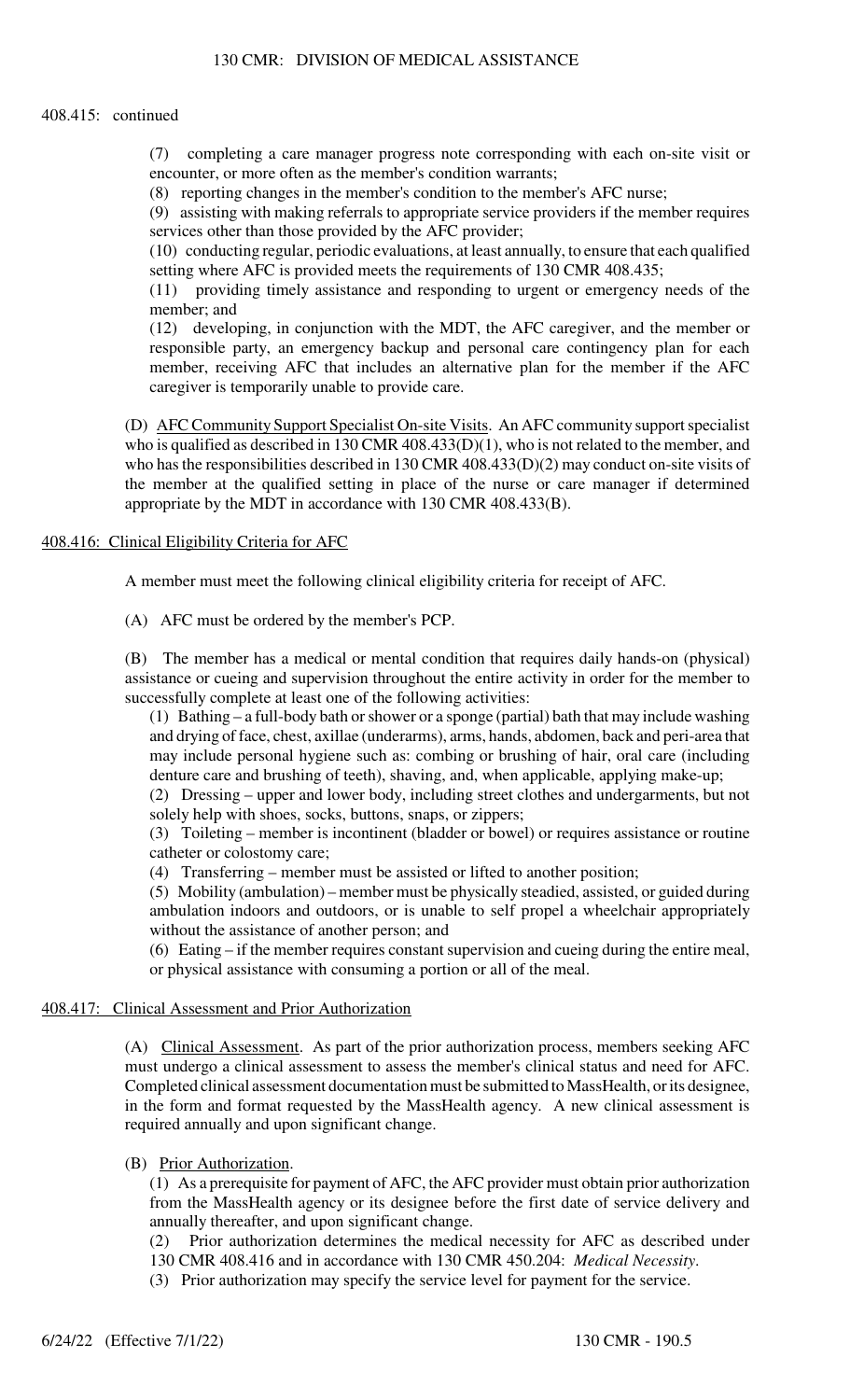#### 408.417: continued

(4) Prior authorization does not establish or waive any other prerequisites for payment such as the member's financial eligibility described in 130 CMR 503.007: *Potential Sources of Health Care and* 130 CMR 517.008*: Potential Sources of Health Care*.

(5) When submitting a request for prior authorization for payment of AFC to the MassHealth agency, or its designee, the AFC provider must submit requests in the form and format as required by the MassHealth agency. The AFC provider must include all required information including, but not limited to, documentation of the completed clinical assessment conducted by the MassHealth agency or its designee; other nursing, medical or psychosocial evaluations or assessments; and any other documentation that the MassHealth agency, or its designee, requests in order to complete the review and determination of prior authorization.

(6) In making its prior authorization determination, the MassHealth agency or its designee, may require additional assessments of the member or require other necessary information in support of the request for prior authorization.

#### (C) Notice of Determination of Prior Authorization.

(1) Notice of Approval. If the MassHealth agency or its designee approves a request for prior authorization, it will send written notice to the member and the AFC provider.

(2) Notice of Denial or Service Modification. If the MassHealth agency or its designee denies, or approves with a service modification, request for prior authorization of AFC, the MassHealth agency or its designee will notify both the member and the AFC provider. The notice will state the reason for the denial or service modification and contain information about the member's right to appeal and the appeal procedure.

(3) Right of Appeal. A member may appeal a service denial or modification by requesting a fair hearing in accordance with 130 CMR 610.000: *MassHealth: Fair Hearing Rules*.

(D) Review Requirement. The MassHealth agency, or its designee, may at any time review prior authorization of MassHealth members including, but not limited to, instances in which there has been a significant change in the member's status as defined in 130 CMR 408.402.

## 408.418: Quality Management

AFC providers must participate in any quality management and program integrity processes established by the MassHealth agency, including making any necessary data available and access to visit the provider's place of business upon request by the MassHealth agency or its designee.

## 408.419: Conditions for Payment

(A) The MassHealth agency pays an AFC provider for AFC in accordance with the applicable payment methodology and rate schedule established by the EOHHS. Rates of payment for AFC do not cover or include any amount for room and board.

(B) Payment for AFC is subject to the conditions, exclusions, and limitations set forth in 130 CMR 408.000 and 130 CMR 450.000: *Administrative and Billing Regulations*.

- (C) The MassHealth agency pays an AFC provider for AFC only if
	- (1) the person receiving AFC is eligible under 130 CMR 408.403;

(2) the member meets the clinical eligibility criteria for AFC in accordance with 130 CMR 408.416;

(3) the AFC provider has obtained prior authorization for AFC in accordance with130 CMR 408.417.

(4) the member resides in an AFC-qualified setting in accordance with 130 CMR 408.435;

(5) the AFC provider bills at the payment level authorized by the MassHealth agency or its designee; and

(6) the AFC provider is not billing for days that are non-covered days under 130 CMR 408.437.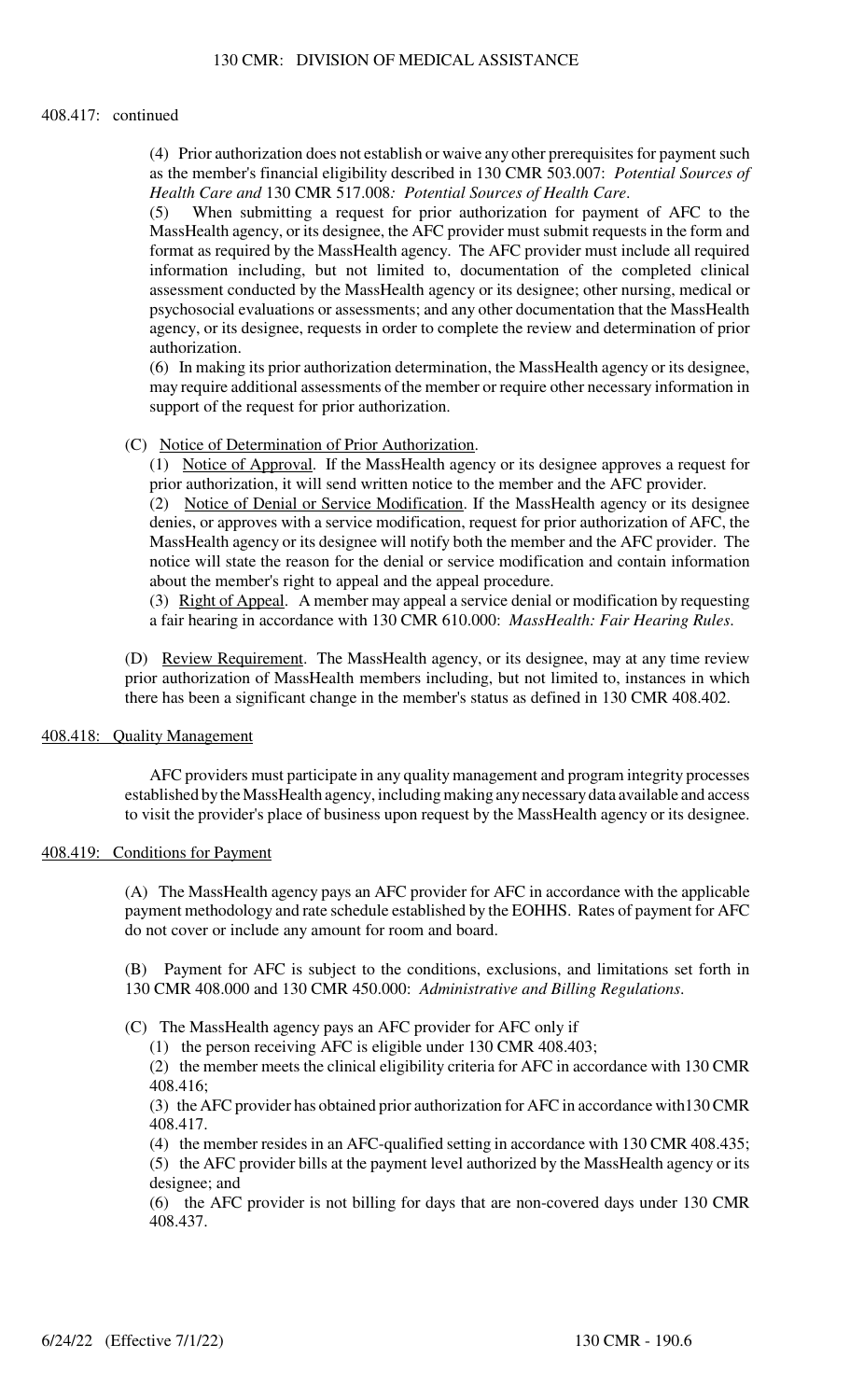#### 408.419: continued

(D) AFC Payments are made as follows.

(1) AFC Level I Service Payment. The MassHealth agency will pay the level I service payment rate if a member requires hands-on (physical) assistance with one or two of the activities described in 130 CMR 408.416 or requires cueing and supervision throughout one or more of the activities listed in 130 CMR 408.416 in order for the member to complete the activity.

(2) AFC Level II Service Payment. The MassHealth agency will pay the level II service payment rate for members who require

(a) hands-on (physical) assistance with at least three of the activities described in 130 CMR 408.416; or

(b) hands-on (physical) assistance with at least two of the activities described in 130 CMR 408.416 and management of behaviors that require frequent caregiver intervention as described in 130 CMR 408.419(D)(2)(b)1. through 5.

1. wandering: moving with no rational purpose, seemingly oblivious to needs or safety;

2. verbally abusive behavioral symptoms: threatening, screaming, or cursing at others;

3. physically abusive behavioral symptoms: hitting, shoving, or scratching;

4. socially inappropriate or disruptive behavioral symptoms: disruptive sounds, noisiness, screaming, self-abusive acts, disrobing in public, smearing or throwing food or feces, rummaging, repetitive behavior, or causing general disruption; or 5. resisting care.

(3) Intake and Assessment Services. The MassHealth agency will pay the intake and assessment rate for preadmission intake and assessment services as outlined in 130 CMR 408.431(A). In order to bill for the intake and assessment rate, an AFC provider must complete the tasks described in 130 CMR 408.431(A).

(E) If a member changes from one AFC provider to another AFC provider, a new assessment is required and the new AFC provider must obtain prior authorization. The previous AFC provider must continue to provide AFC to the member while the new AFC provider is obtaining prior authorization and until the member is admitted and receiving services from the new AFC provider. The previous AFC provider must discharge the member from its AFC program before the new AFC provider may bill the MassHealth agency for AFC. The MassHealth agency will pay only one AFC provider per day for the provision of AFC to a member.

(F) The AFC provider must review each member in its care to ensure that clinical eligibility criteria for AFC continue to be met. An AFC provider must not bill and the MassHealth agency will not pay for any member who does not meet the clinical criteria for AFC.

(G) MassHealth payment to AFC providers begins on the later of

- (1) the effective date of the prior authorization from the MassHealth agency; or
- (2) the first date on which AFC is provided to the member.

(H) MassHealth payment to an AFC provider ends on the date on which a member no longer meets the clinical criteria for AFC described in 130 CMR 408.416, is no longer receiving AFC, or no longer has a prior authorization in effect, whichever comes first.

(I) The MassHealth agency pays an AFC provider for days that an eligible member receives AFC. An AFC provider may not bill for non-service days and the MassHealth agency does not pay for any period during which an eligible member does not receive AFC, with the exception of a medical leave of absence or nonmedical leave of absence. The MassHealth agency does not pay an AFC provider for non-covered days, which includes days when the AFC caregiver or setting has become unqualified for any reason, or a member has exhausted alternative caregiver days, MLOA days, or NMLOA days.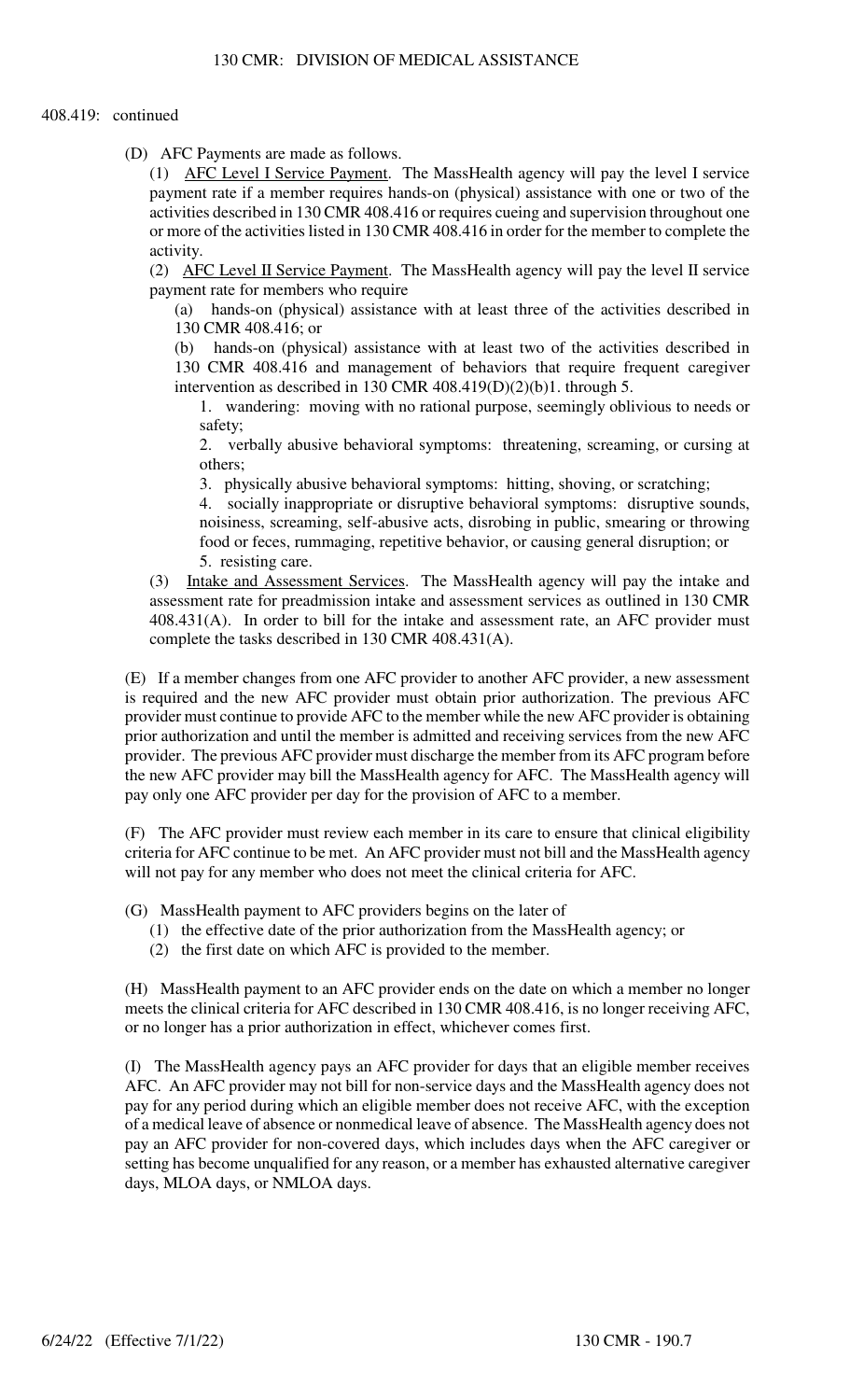#### 408.419: continued

(J) The MassHealth agency pays for a maximum of 40 days per member per calendar year for MLOA and up to 15 days per member per calendar year for NMLOA. Any unused leave-of-absence days follow the member when changing from one AFC provider to another AFC provider. MLOA and NMLOA days cannot be used interchangeably.

(K) An AFC provider may bill for up to 14 alternative caregiver days per member per calendar year. Any unused alternative caregiver days follow the member when changing from one AFC provider to another AFC provider.

#### 408.430: Adult Foster Care Provider Responsibilities

In addition to meeting all of the qualifications set forth in 130 CMR 408.000 and 130 CMR 450.000: *Administrative and Billing Regulations*, the AFC provider must meet all of the following requirements.

(A) Policies and Procedures Manual. Each AFC provider must develop, maintain, annually review, and update a comprehensive policies and procedures manual governing the delivery of AFC services. Each manual at a minimum must contain a mission statement; the goals and objectives of the program; an organizational chart describing the lines of authority and communication needed to manage the AFC program, including the lines of authority for delegation of responsibility down to the member care level; job descriptions that include titles, reporting authority, qualifications, and responsibilities; and a description of the governing body. Additionally, each policy and procedure manual must contain the following:

(1) administrative policies and procedures including, but not limited to:

- (a) human resource and personnel;
- (b) staff and staffing requirements;

(c) backup staff in the event coverage is required due to illness, vacation, or other reasons;

- (d) staff education and training;
- (e) AFC provider staff evaluation and monitoring;

(f) emergencies, including fire, safety and disasters, including notifying the fire department and police in emergencies and relocating members during an emergency;

- (g) MassHealth basics and member rights;
- (h) human rights and nondiscrimination;
- (i) incident and accident reporting;

(j) alternative caregiver and/or arrangements for members when the AFC caregiver is temporarily absent or temporarily unable to provide care;

- (k) staff, AFC caregiver, and member grievances;
- (l) cultural competency;
- (m) quality assurance and improvement;
- (n) caregiver training;
- (o) emergency services and plans;
- (p) first aid and cardiopulmonary resuscitation requirements;
- (q) Health Insurance Portability and Accountability Act (HIPAA);
- (r) coordination of AFC with other services the member is receiving; and
- (s) procedures to be followed if a member is missing or lost; and
- (2) clinical policies and procedures including, but not limited to:
	- (a) clinical evaluations;
	- (b) privacy and confidentiality;
	- (c) 24-hour emergency coverage, including medical and other emergencies;
	- (d) documentation of visits and progress notes;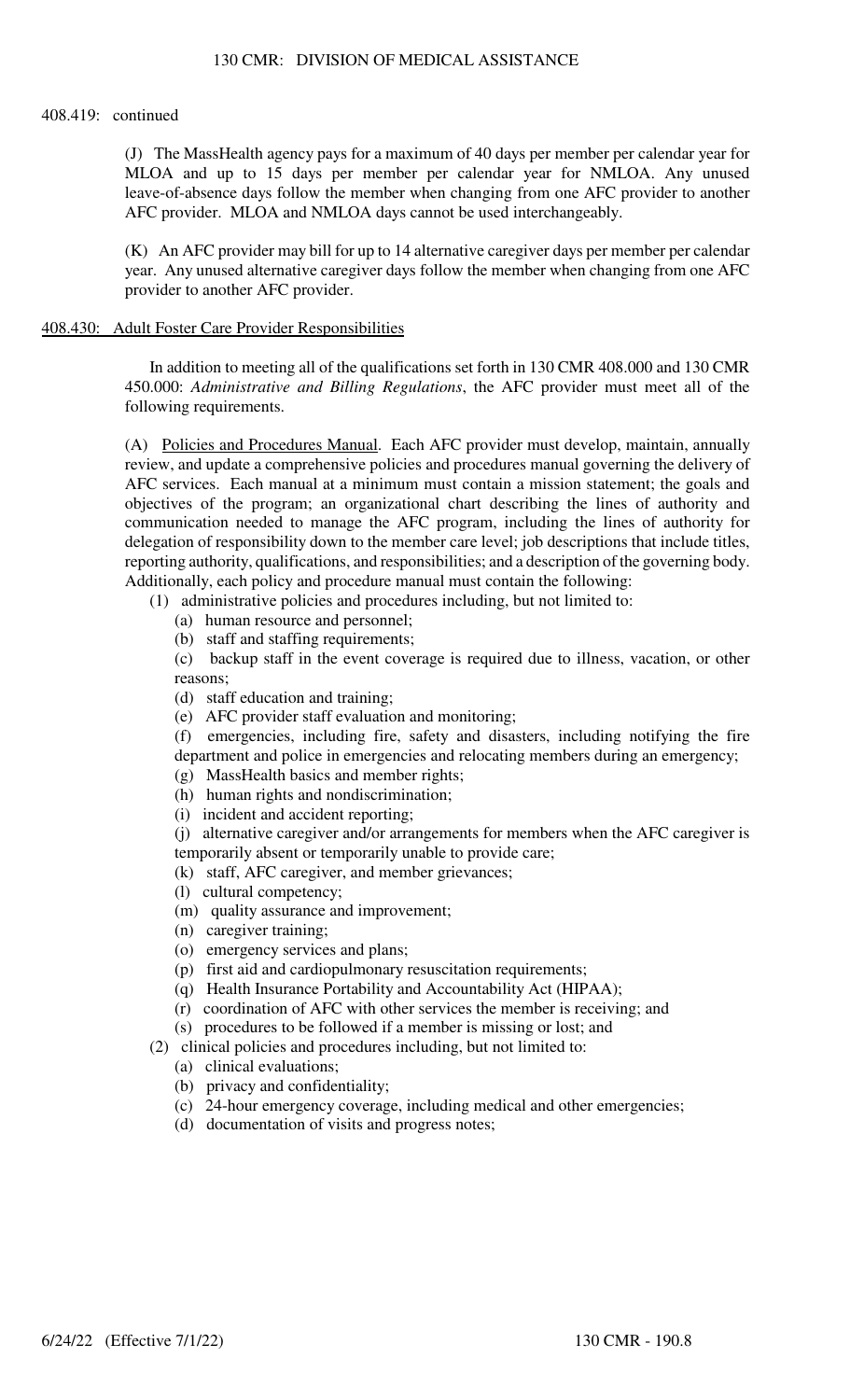- (e) medication management;
- (f) universal precautions;
- (g) infection control and communicable disease;
- (h) recognizing and reporting abuse (physical, sexual, emotional, psychological) neglect, self-neglect and financial exploitation;
- (i) discharge criteria; and
- (j) member and caregiver counseling.

(B) Clinical Assessment and Clinical Evaluations. If required by MassHealth, the AFC provider's MDT must perform a clinical assessment by completing a clinical assessment screening tool designated by the MassHealth agency as well as all any other applicable clinical evaluations for each member

- (1) before admission to AFC;
- (2) upon significant change; and
- (3) annually on the anniversary date of the member's admission to AFC.

(C) AFC Plan of Care. The plan of care must be based upon clinical evaluations and contain the following elements: prioritized goals and objectives that consider and document the needs, goals and preferences of the member; the resources to be utilized; and a plan for continuity of care. The goals and actions of the plan of care must be measurable and reflect the member's desired outcomes for AFC and address medical, social, and other services needed and chosen by the member. The plan of care must reflect the member's needs, current care and treatment, problem identification with appropriate follow-up, and implementation with interventions and evaluation. The plan of care must be in language that is understandable to the member, and to the individuals important in supporting the member.

(1) Within five working days of a member's admission to AFC, the AFC provider's MDT, the member, and others as designated by the member must design an interim AFC plan of care. The interim plan must be signed by the registered nurse and include, at a minimum, an outline of a temporary schedule of care provided that will be used until the final AFC plan of care is completed.

(2) Within 30 calendar days of a member's admission to AFC, the AFC provider's MDT, the member or responsible party, the AFC caregiver, and others designated by the member must develop the final AFC plan of care. The final plan of care must be signed by the member, the registered nurse, and the care manager, and must include:

(a) a treatment plan describing how, and by whom, the member's service needs will be met 24 hours per day, seven days per week, that is based on the member's PCP's summary, physical examination, and all applicable clinical evaluations;

(b) an evaluation, completed by the MDT, of the member's ability to manage safely in the qualified setting for a maximum of three hours a day without the presence of a qualified caregiver;

- (c) a current and updated list and contact information for
	- 1. an alternative caregiver, if identified; and

2. the primary contact person who is able to address the member's needs and is available if an unforeseen event occurs that prevents the member's AFC caregiver from providing services; and

(d) documentation of any other health services or supportive services the member is receiving from the MassHealth agency or other agencies or organizations (for example, adult day health, visiting nurse services, therapy services, services provided by DDS, DMH, and MRC, or counseling services).

- (3) The plan of care must be based upon
	- (a) the member's strengths, preferences, and member identified goals and desired outcomes for AFC;
	- (b) clinical evaluation;
	- (c) the AFC caregiver's care log;
	- (d) the nursing progress notes;
	- (e) the care manager's progress notes;
	- (f) the community support specialist's progress notes;
	- (g) the PCP Summary Form and approval to participate in AFC;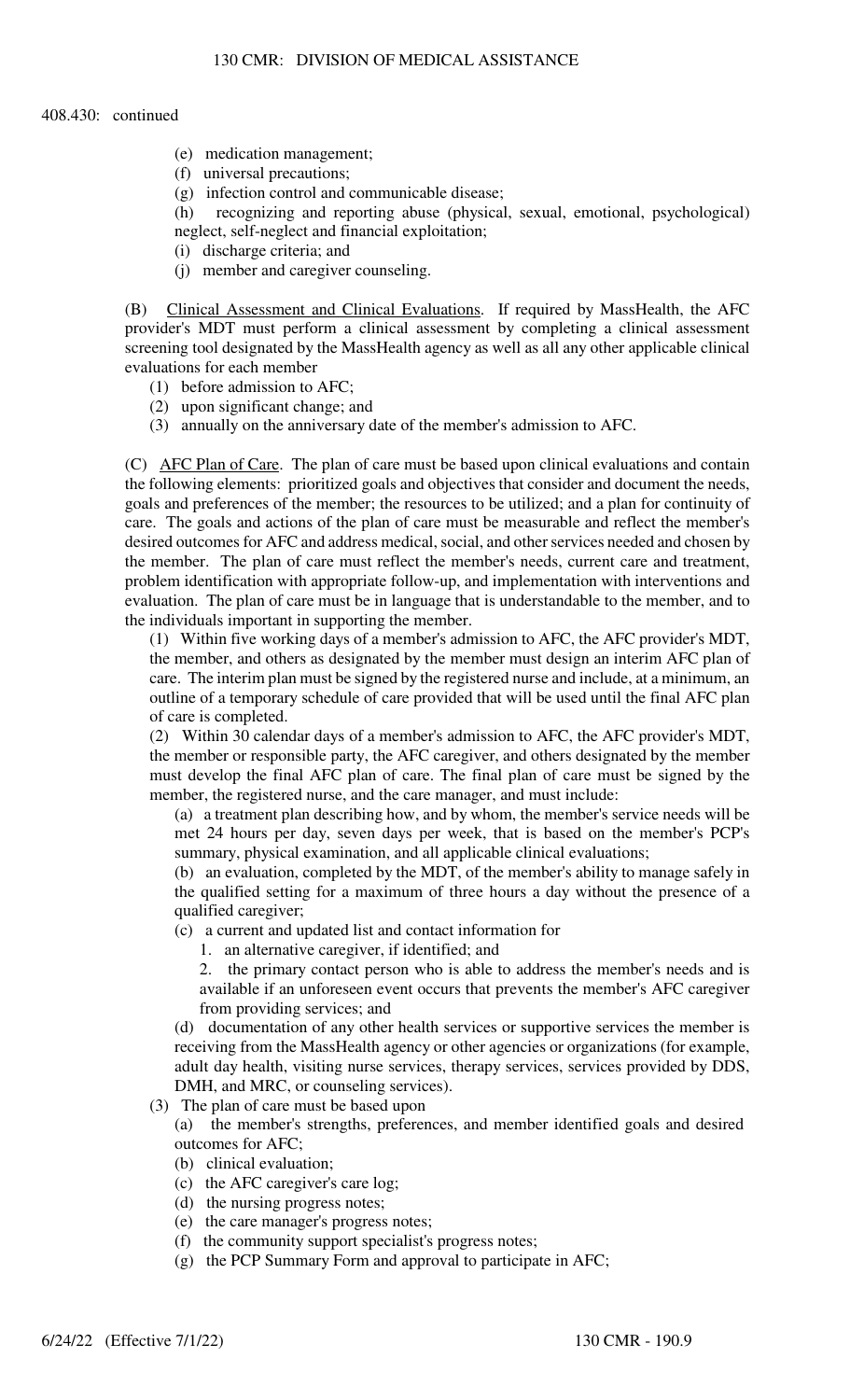- (h) documentation of the member's PCP annual visit and the member's physical examination; and
- (i) the member's discharge and transition plan.

(4) For members who meet the requirements for receiving AFC level I service payment, the AFC provider must annually review the plan of care and send a copy of the member's health-status report to the member's PCP.

(5) For members who meet the requirements for level II service payment, the AFC provider must semi-annually review the plan of care and send a copy of the member's health status report to the member's PCP.

(6) Review of the plan of care under 130 CMR 408.430(C)(4) or (5) will be conducted by the MDT with participation from the member or responsible party, the AFC caregiver, and others as designated by the member. If a plan of care is modified, the AFC provider must send a copy of the plan of care to the member's PCP.

(7) The member, health care proxy, or surrogate identified by a member with decisional capacity must be afforded the opportunity to attend all plan-of-care meetings.

(8) The AFC provider must establish emergency policies and procedures in writing and include them with the member's plan of care including, at a minimum, an emergency file (such as an emergency fact sheet) on the member that must contain

- (a) the name and telephone number of the member's PCP;
- (b) the member's diagnosis;
- (c) any special treatments or medications the member may need;
- (d) insurance information;
- (e) emergency contact information for notification of the family or legal guardian;
- (f) procedures to be followed in the event a member is missing or lost; and
- (g) procedures for handling medical emergencies.

(D) Recordkeeping. The AFC provider must maintain records in compliance with the record retention requirements set forth in 130 CMR 450.205: *Recordkeeping and Disclosure*. All records including, but not limited to, the following, must be accessible and made available onsite for inspection by the MassHealth agency:

(1) administrative records, including

(a) payroll and staff records, including evidence of completed staff orientation and training;

- (b) financial records;
- (c) member utilization;
- (d) staffing levels;
- (e) complaints and grievances;
- (f) documentation related to the qualified setting;
- (g) documentation related to the AFC caregiver and alternative caregivers;
- (h) contracts for subcontracted services;
- (i) documentation of the preadmission procedure described in 130 CMR 408.431(A);

(j) contracts for independent contractor services, including a description of how

the AFC provider will supervise the independent contractors and their services; and (k) maintain job descriptions that include titles, reporting authority, qualifications, and responsibilities;

(2) member records, which must contain at a minimum all of the following:

- (a) initial preadmission and admission information, including
	- 1. the member information sheet;
	- 2. the prior authorization by the MassHealth agency or its designee; and
	- 3. clinical evaluations;
- (b) medical information, including
	- 1. a copy of the most recent physical examination (within the past 12 months);
	- 2. the PCP's authorization and summary;

3. the member's semi-annual health-status reports and documentation that the health-status reports were sent to the PCP;

- 4. the member's medical history;
- 5. the member's tuberculosis screening documentation;
- 6. the member's a list of any known allergies;
- 7. information about the member's dietary requirements;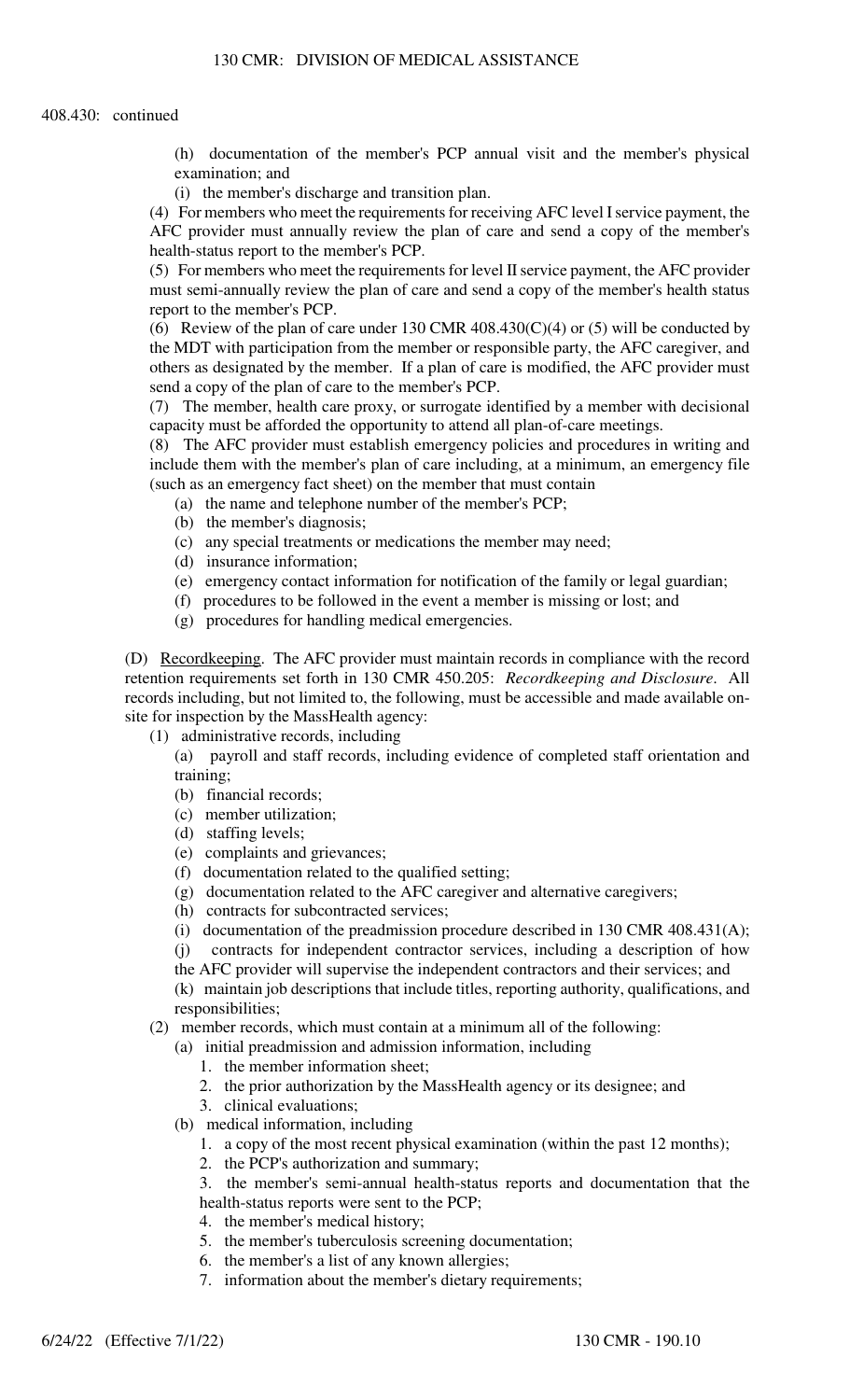8. a list of the member's current medications;

9. if designated by the member, advance directives and the name of the health-care proxy; and

- 10. the ADL needs as outlined in 408.416(B);
- (c) progress notes, including
	- 1. nursing notes;
	- 2. care manager notes;
	- 3. AFC community support specialist notes; and
	- 4. caregiver service documentation (log of care received);

(d) correspondence from family, therapists, PCP, other service providers, or others, including a managed care organization or an accountable care organization, about the care of the member in the AFC program;

(e) the AFC plan of care, including any documentation forming the basis of the plan of care;

- (f) the discharge plan;
- (g) legal documentation, for example, signed authorizations for release of information;
- (h) critical incident reports in a form and format designated by the MassHealth agency;
- (i) the member's post-discharge status;
- (j) documentation of the AFC caregiver's daily schedule; and
- (k) documentation of the care required to be provided by the MDT; and

(3) records of member and staff incidents and accidents. The record may be kept within the individual member medical record or employee record or within a separate, accessible file.

#### (E) Reporting.

(1) Incident Reporting. The AFC provider must immediately notify the MassHealth agency of any of the following incidents and follow up in writing within three business days:

(a) the death of a member;

(b) a fire or other natural or unnatural disaster in either the qualified setting or the AFC administrative office;

- (c) a life-threatening accident or incident;
- (d) a serious communicable disease contracted by AFC staff, an AFC caregiver or a member;
- (e) any allegation of abuse or neglect of or by the member; and
- (f) a member missing from a qualified setting.

(2) Program Reporting. The AFC provider must submit all of the following information in the format and time frames as requested by the MassHealth agency:

- (a) clinical and statistical information;
- (b) cost and expense information;

(c) member satisfaction survey results, including the survey developed by the provider, and a description of how the findings will be addressed.

(d) change in AFC provider contact information; and

(e) any additional information requested by the MassHealth agency or its designee related to the provider's provision of AFC services.

(f) data necessary to measure the quality of the services delivered by the provider as required by MassHealth.

(F) Quality Improvement Plan. Each AFC provider must conduct a biennial survey of members, caregivers, and staff and develop a quality improvement plan that addresses issues and concerns raised by the survey. The provider must maintain the survey and quality improvement plan.

## 408.431: Preadmission and Admission Procedures

(A) Preadmission Procedures and Activities.

(1) Preadmission Procedures. Before admitting a member in AFC, the AFC provider must perform all of the activities in 130 CMR  $408.431(A)(2)$ . Intake and assessment services are provided to members seeking admission to AFC but who may have not yet received prior authorization by the MassHealth agency or its designee, for AFC. The AFC provider must conduct a preadmission meeting with the member, and if applicable or requested, the member's family, other informal caregivers, and any other health or social service provider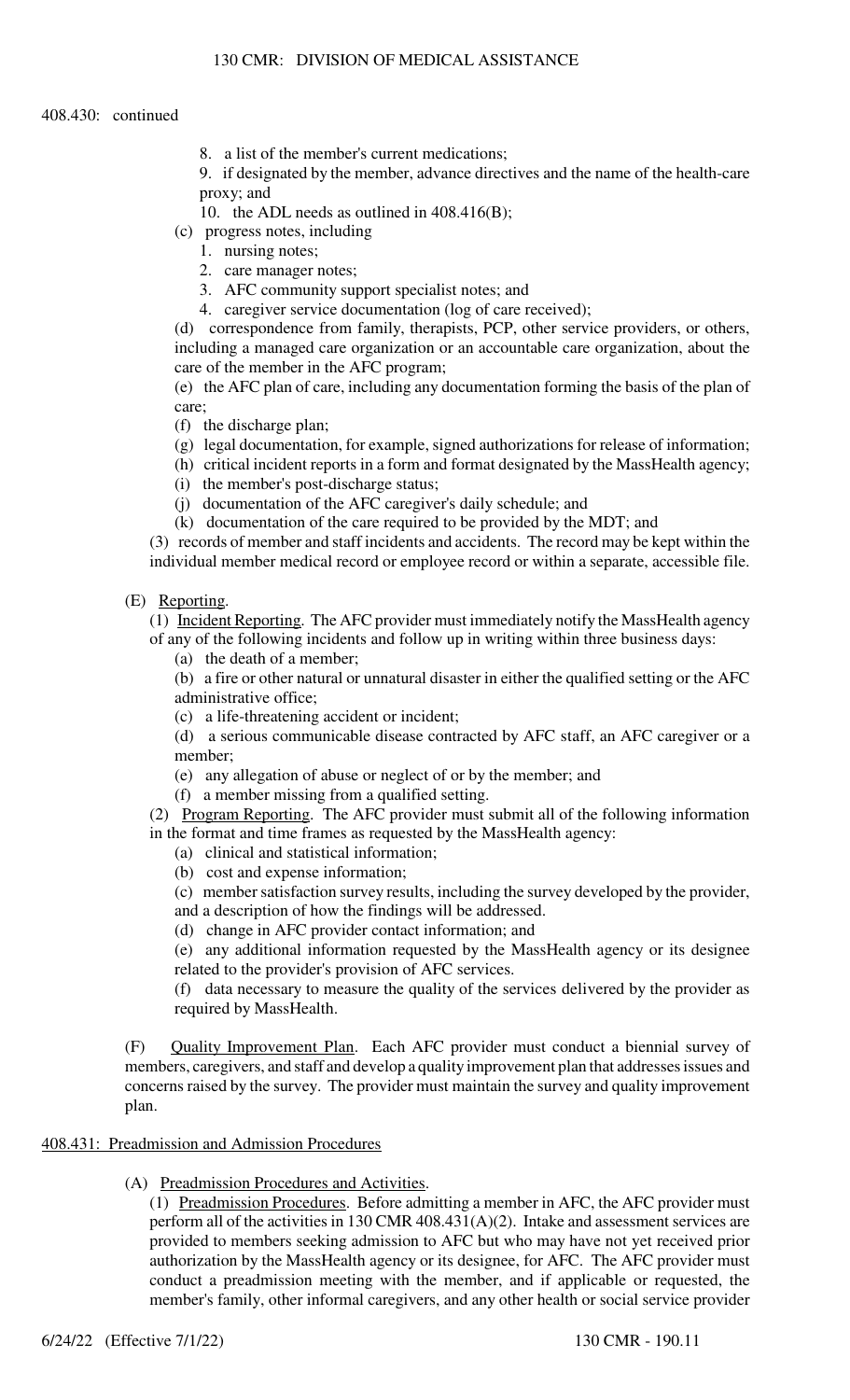#### 408.431: continued

involved in the member's care. The nurse must determine that the AFC provider is able to meet all of the ADL and IADL needs of the member prior to admitting the member to AFC, as well as use the meeting to obtain information about the member's overall health characteristics, psychosocial condition, nutritional habits, financial and health insurance information, housing situation, formal and informal supports in place, and ethnic and cultural background. The AFC provider must also use this meeting to inform the member and the member's family about the scope of AFC to be provided and any other relevant information; (2) Preadmission Activities. Prior to admitting the member, the AFC provider must perform the following intake and assessment services:

(a) conduct clinical evaluations of the need for AFC;

(b) review and approve AFC caregiver applicants;

(c) instruct members on the rules, policies, and procedures of the AFC program;

(d) identify appropriate potential AFC caregivers and qualified settings, including conducting on-site interviews in the qualified setting;

(e) schedule meetings with the member or responsible party and potential AFC caregiver;

(f) match the member with the most appropriate potential AFC caregiver;

(g) provide information on the member's rights and responsibilities when receiving AFC services;

(h) provide instruction and initial training of AFC caregivers; and

(i) schedule the member's move-in date with the AFC caregiver in circumstances in which the member is moving into the AFC caregiver's home.

(B) Admission Activities. Upon the AFC provider's receipt of the MassHealth agency's initial prior authorization authorizing the member to receive services and, by the end of the fifth day of service, the AFC provider must perform the following activities:

(1) Complete and submit a written notification to the member and, if applicable, the member's legal guardian. The notice must at a minimum specify the following:

(a) that the member has been admitted to AFC;

(b) the member's interim AFC plan of care, as outlined in 130 CMR  $408.430(C)(1)$ ;

(c) the respective responsibilities of the member and the member's family, the AFC provider, and the AFC caregiver;

(d) emergency procedures; and

(e) reasons for discharge from the AFC provider.

(2) Create a Member Record. By the first day of AFC, the AFC provider must obtain all the necessary documentation from the member's PCP and other service providers on or before the first date of service. The documentation must include

(a) the PCP Summary Form and order for AFC that documents that the member has been examined in the past 12 months and that the MassHealth member's condition requires support with activities of daily living that is provided by the AFC provider;

(b) the member's medical history;

(c) results of a PCP visit within the past three months; however if the PCP has completed a physical examination in the past 12 months and there has been no change in the members medical status, and the PCP has deemed a second physical is not medically necessary, the PCP may document and sign such a statement on the PCP Summary Form;

(d) results of a physical examination given within the past 12 months. If the individual has been hospitalized in the preceding three months, a complete discharge summary may be used to fulfill the physical examination requirement;

(e) a list of current medications, treatments, and other services provided;

(f) a statement of special dietary requirements;

(g) a statement indicating any contraindications or limitations to the individual's participation;

(h) recommendations for other services, if applicable; and

(i) a list of known allergies, if any.

(3) Conduct On-site Visits According to the Member's AFC Service Payment Level.

(a) For members receiving AFC level I service payment, the initial visit must be conducted on the first day of AFC and may be conducted by the registered nurse, licensed practical nurse, or care manager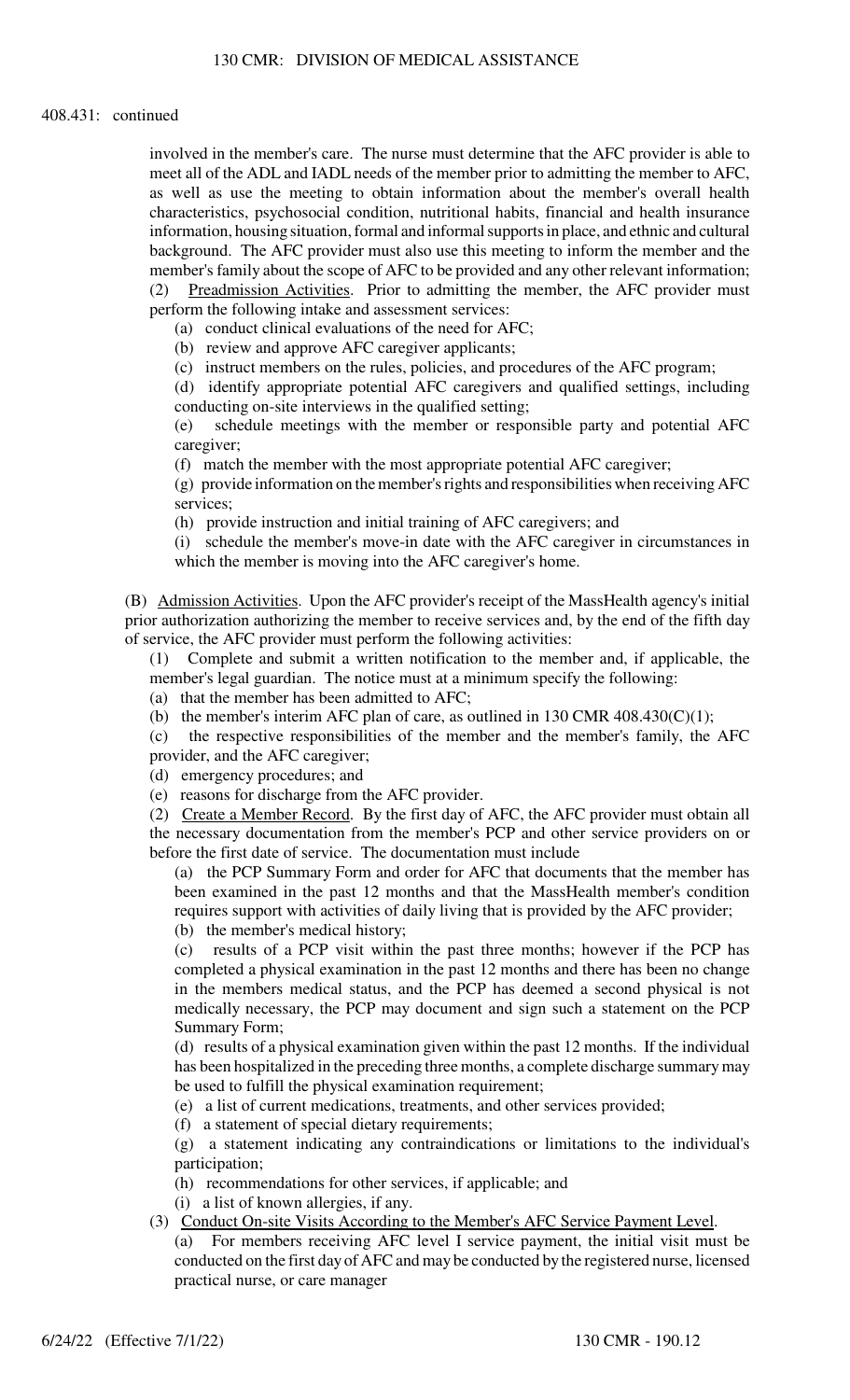#### 408.431: continued

(b) For members receiving AFC level II service payment, the initial visit must be conducted on the first day of AFC and must be conducted by the AFC provider's registered nurse or licensed practical nurse. For the first month of service, weekly visits must be made by the registered nurse or licensed practical nurse.

(4) Provide the Member by Day 30 a Written Copy of the Member's Completed AFC Plan of Care.

## 408.432: Discharge Procedures

(A) A member must be discharged by the AFC provider upon the member's request, or if the member ceases to benefit from AFC, including the following circumstances:

(1) the member no longer meets the clinical eligibility criteria for AFC;

- (2) the member demonstrates behavioral or other problems that may endanger the member,
- the AFC caregiver, or AFC provider staff;
- (3) the member's clinical needs are beyond the scope of AFC;
- (4) the member's needs cannot be met by the AFC provider;
- (5) the member does not reside in an AFC-qualified setting;
- (6) the member selects another service that is duplicative of AFC; or
- (7) the member transitions to another AFC provider.

(B) For all discharges, the AFC provider must

- (1) develop a discharge and transition plan that must
	- (a) include the date and reason for discharge;
	- (b) identify any referrals by the AFC provider to other appropriate service providers for any health or social services required by the member;

(c) ensure continuity of care by the member, including during transitions of care as specified in the AFC plan of care;

(d) be dated and signed by the AFC registered nurse, the AFC care manager, and the member; and

(e) require at least one follow-up telephone call within 30 business days after discharge to determine the member's post-discharge status and condition;

(2) provide assistance to the member in identifying and locating another provider;

(3) arrange for the member to be discharged and transitioned to the provider identified in 130 CMR 408.432(B)(2);

(4) coordinate the discharge and transition with the member, member's family or legal guardian, and staff of the program or agency to which the member is to be transferred; and (5) maintain current level of services until the member is admitted with a new provider.

# 408.433: Adult Foster Care Staff Qualifications and Responsibilities

All staff directly employed by the AFC provider, as well as any contract staff, *per diem* staff, backup staff or anyone providing AFC on behalf of the AFC provider to members must meet the following requirements.

## (A) General Staff Requirements.

(1) Prior to hiring or contracting with any staff the AFC provider must:

(a) check the candidate's references and job history and ensure that the candidate meets all of the required experience, education, and qualifications;

(b) conduct a Criminal Offender Records Information (CORI) check and determine

whether any offender records may disqualify the individual for employment;

(c) conduct a Sex Offender Registry Information (SORI) check;

(d) conduct Office of Inspector General (OIG) check;

(e) conduct licenses and certification checks and validate that the candidate has obtained

all necessary licenses and certifications and that all licenses and certifications are current; (f) ensure that each AFC staff person is not related to or legally responsible for the member receiving AFC; and

(g) ensure that each AFC staff person has satisfactorily completed a pre-employment physical examination and received a tuberculosis screening within the previous 12 months;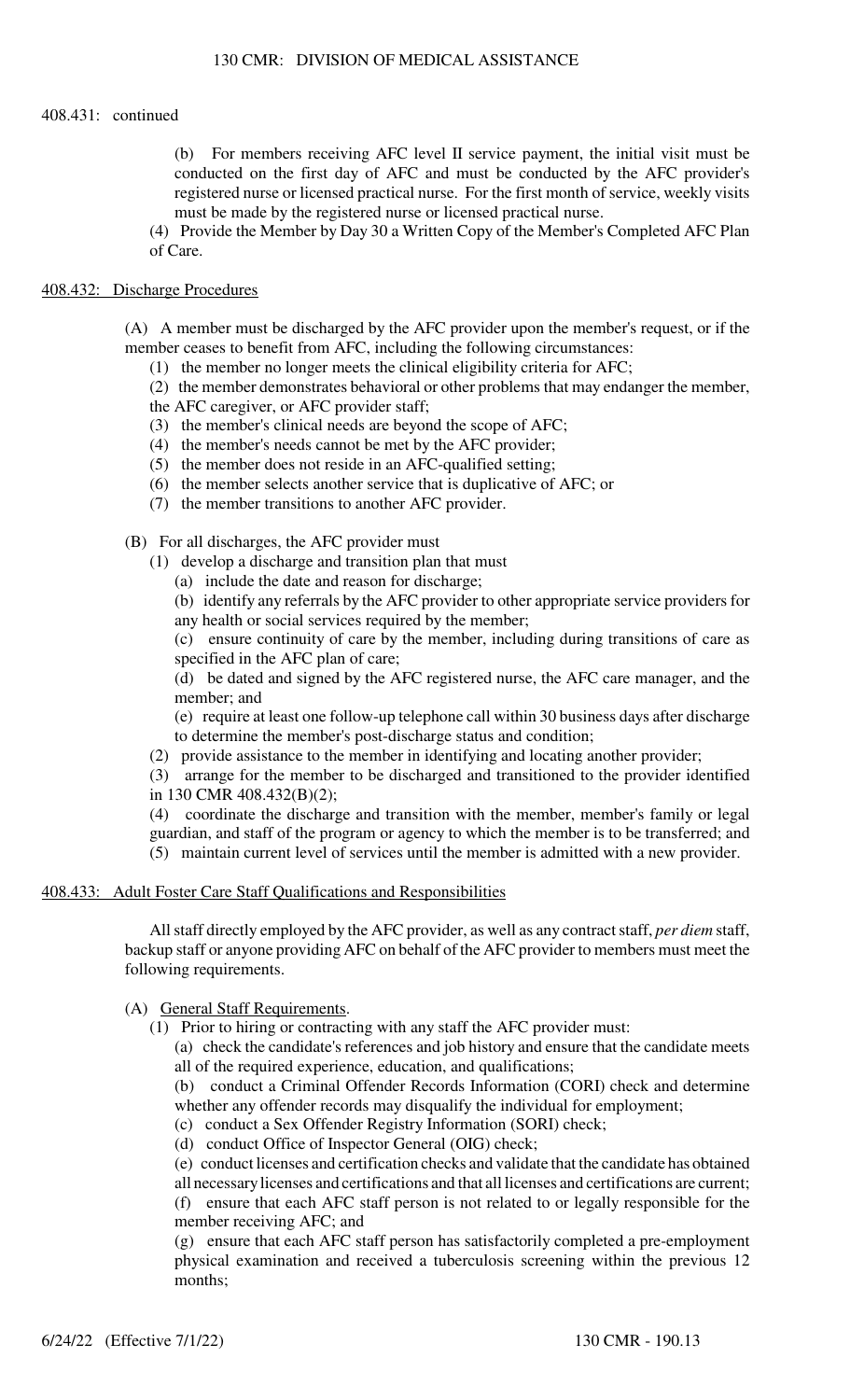#### 408.433: continued

(2) On an ongoing basis, the AFC provider must

(a) ensure that all staff receive physicals every two years, and receive tuberculosis screenings in accordance with current guidelines issued by the Centers for Disease Control and Prevention (CDC) and Massachusetts Department of Public Health;

(b) ensure that all staff are appropriately trained and managed, which must include, but not be limited to, training in recognition and reporting of abuse of elders and persons with disabilities and provider services;

(c) have available at all times a sufficient number of educated, experienced, trained, and competent personnel to provide AFC to elders or adults with disabilities;

(d) evaluate staff annually using standardized evaluation measures;

(e) maintain a record of each performance evaluation in a separate personnel file for each staff member; and

(f) include in each staff member's personnel file any staff incident or accident reports.

(B) Multidisciplinary Professional Team. Each AFC provider must have an MDT, which works in conjunction with the AFC caregiver, to meet the nursing, oversight, and care-management needs of members. The MDT must include a program director, a registered nurse or a licensed practical nurse, and an AFC care manager, and may include a community support specialist. The registered nurse or the AFC care manager may assume the role of program director. For each employee and independent contractor, the AFC provider must maintain a job description that includes the title, reporting authority, qualifications, and responsibilities. The MDT must meet to discuss AFC services provided to a member upon significant change of the member or more often as the member's condition warrants, but not less frequently than every six months. The MDT may determine when AFC community support specialist visits are appropriate in place of a registered nurse, licensed practical nurse, or AFC care manager visit based on member needs and as specified in 130 CMR 408.415(B)(6), 408.415(C)(5), and 408.415(D).

## (C) The Multidisciplinary Professional Team Staff Qualifications and Responsibilities

(1) Program Director. The AFC provider must employ a program director who is a health-care professional.

(a) Qualifications. The program director must have a bachelor's degree and a minimum of five years of recent professional health-care experience working with elders or adults. A master's degree in a relevant health-care discipline may be substituted for two of the required five years of work experience. At least one of those years must have been spent in an administrative role.

(b) Responsibilities. The responsibilities of the program director include

1. development and implementation of the AFC provider's policies and procedures in 130 CMR 408.430(A);

2. direction and supervision of all aspects of the AFC program;

3. oversight of the hiring, training, supervision, firing, and evaluation, of all AFC employees and independent contractors;

4. payment of a stipend to all AFC caregivers for their services;

5. the fiscal administration of the AFC program, including billing, budget preparation, and required program statistical and financial reports; and

6. ensuring that the AFC provider meets all of the requirements in 130 CMR 408.000 and 130 CMR 450.000: *Administrative and Billing Regulations.*

(2) Registered Nurse. The AFC provider must employ or independently contract with a registered nurse. The registered nurse may function as the program director.

- (a) Qualifications. The registered nurse must be fully licensed by the Massachusetts Board of Registration in Nursing. The registered nurse must have at least two years of recent experience in the direct care of elders or adults with disabilities.
- (b) Responsibilities. The responsibilities of the registered nurse include

1. completing and coordinating all applicable clinical assessments and clinical evaluations;

- 2. developing and reviewing on an ongoing basis each member's AFC plan of care;
- 3. provide oversight to AFC caregivers in conjunction with the care manager;
- 4. reviewing the PCP Summary Form;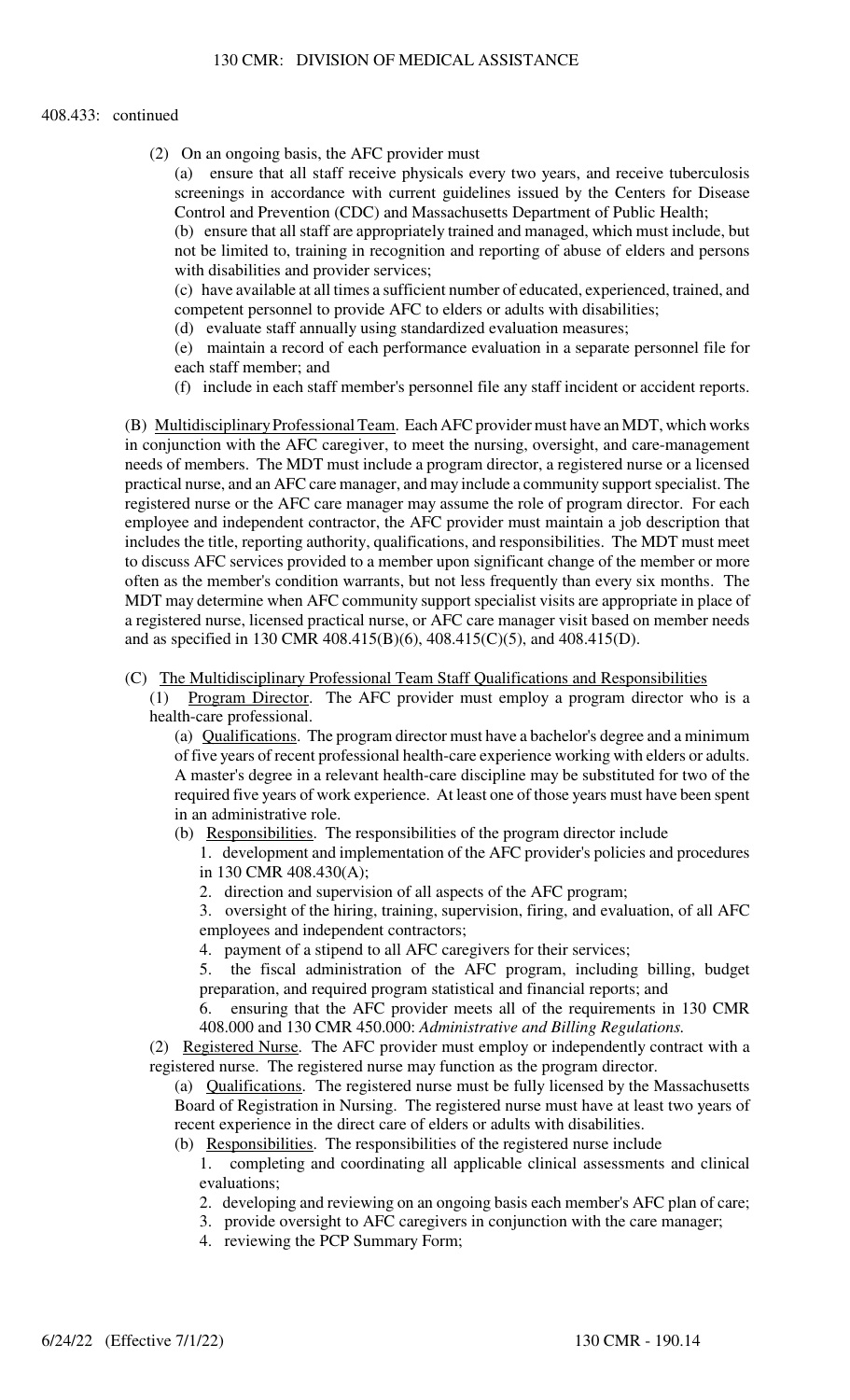5. monitoring the health status of all members to ensure that all needed AFC is properly delivered;

6. reporting changes in the health status of any member to the member's PCP;

7. reviewing AFC caregiver logs at a minimum of every 30 days;

8. conducting on-site visits with each member at the qualified setting in accordance with 130 CMR 408.415(B)(6);

9. completing a nursing progress note corresponding with each on-site visit or encounter, or more often as the member's condition warrants;

10. submitting semiannual health-status reports to the member's PCP;

11. planning for and implementing discharges and transition from the AFC program;

12. conducting an orientation for each AFC caregiver before the AFC caregiver begins personal care; and

13. providing ongoing training to AFC caregivers on health and aging.

(3) Care Manager. The AFC provider must employ or independently contract with a care manager. The AFC care manager may function as the program director.

(a) Qualifications. The care manager must have

1. a bachelor's degree, a social worker license from the Massachusetts Board of Registration in Social Work, and at least two years of recent experience working with elders or adults with disabilities; or

2. a bachelor's degree and two years of clinical experience in the care of elders or people with disabilities.

(b) Responsibilities. The responsibilities of the care manager include

1. conducting the initial and ongoing evaluations of the AFC qualified setting;

2. obtaining a social history and conducting a psychosocial evaluation;

3. provide oversight to AFC caregivers in conjunction with the registered nurse;

4. participating in the development, implementation, and ongoing review of the AFC plan of care;

5. conducting on-site visits with each member at the qualified setting in accordance with 130 CMR 408.415(C)(5);

6. completing a care-management progress note corresponding with each on-site visit or encounter and upon significant change;

7. reviewing AFC caregiver logs at a minimum of every 30 days;

8. assisting with obtaining information and accessing other health-care and community services;

9. reviewing and documenting the fire and safety procedures for the qualified setting;

10. participating in discharge and transition planning and implementation; and

11. reviewing, as needed and at least annually the suitability of the qualified setting. (4) Staff Qualification Substitution. For any staff member on the MDT that does not meet the qualifications as stated in 130 CMR 408.433, the AFC provider must receive a written approval from the MassHealth agency for substitution of the qualification prior to hiring.

(D) Community Support Specialist. The AFC provider may employ or independently contract with community support specialists.

(1) Qualifications. A Community Support Specialist must have at least one year of experience working with elders or adults with disabilities.

(2) Responsibilities. The responsibilities of a community support specialist include

(a) conducting on-site visits with the member at the qualified setting in accordance with 130 CMR 408.415(B)(6),408.415(C)(5) and 408.415(D);

(b) participating in the development, implementation, and ongoing review of the AFC plan of care;

(c) completing a community support specialist progress note corresponding with each on-site visit and encounter with members; and

(d) providing to the member and caregiver culturally appropriate health education, information, support, and counseling.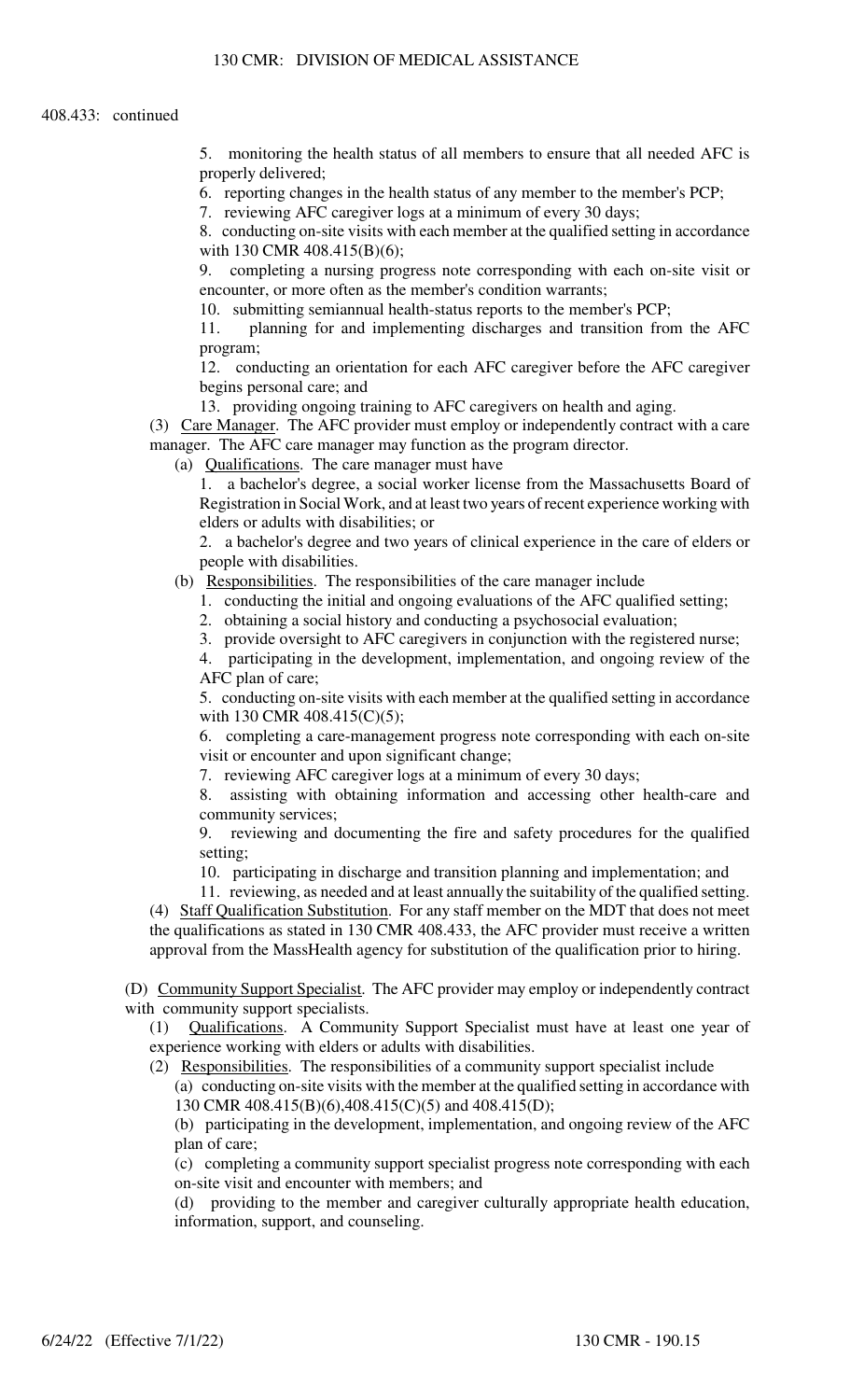(E) Licensed Practical Nurse. The AFC provider may employ or independently contract with a licensed practical nurse.

(1) Qualifications. The licensed practical nurse must be licensed by the Massachusetts Board of Registration in Nursing and in good standing with the Board.

(2) Responsibilities. Under the direction and supervision of the AFC provider RN, licensed practical nurses may:

(a) complete and coordinate all applicable clinical assessments and clinical evaluations;

(b) develop and review on an ongoing basis each member's AFC plan of care;

(c) provide oversight to AFC caregivers in conjunction with the care manager;

(d) review the PCP Summary Form;

(e) monitor the health status of all members to ensure that all needed AFC is properly delivered;

(f) report changes in the health status of any member to the member's PCP;

(g) review AFC caregiver logs at a minimum of every 30 days;

(h) conduct on-site visits with each member at the qualified setting in accordance with 130 CMR 408.415(B)(6);

(i) complete a progress note corresponding with each on-site visit or encounter, or more often as the member's condition warrants;

(j) submit semiannual health-status reports to the member's PCP;

(k) plan for and implementing discharges and transition from the AFC program;

(l) conduct an orientation for each AFC caregiver before the AFC caregiver begins personal care; and

(m) provide ongoing training to AFC caregivers on health and aging.

(F) AFC Staff Training Requirements.

(1) The AFC provider must provide initial and periodic training to all staff members who are responsible for the care of a member. Records of completed training must be kept on file and updated regularly by the AFC provider.

(2) The AFC provider must hold an orientation for new staff within one month of hire. This orientation must include the following topics:

- (a) delivery of AFC by the AFC provider;
- (b) AFC provider written policies and procedures;
- (c) the requirements of 130 CMR 408.000;
- (d) AFC provider staff roles and responsibilities;

(e) caring for people with disabilities, elders, individuals with Alzheimer's disease and related disorders, behavioral health issues and cognitive impairments, including behavioral interventions, behavior acceptance, and accommodations;

(f) observation, reporting, and documentation of the member's status and the care provided, including AFC caregiver log entries;

(g) basic first aid, cardiopulmonary resuscitation (CPR) and emergency procedures including the Heimlich maneuver;

(h) universal precautions and infection control practices;

- (i) information about local health, fire, safety, and building codes;
- (j) privacy and confidentiality;
- (k) multidisciplinary team approach;
- (l) medication management;
- (m) communication and interpersonal skills;
- (n) advance directives;

(o) prevention of and reporting of, abuse, neglect, mistreatment/and misappropriation/financial exploitation;

(p) completing and filing critical incident reports;

(q) techniques of providing safe personal care assistance: good body mechanics;

(r) human rights, nondiscrimination and cultural sensitivity;

(s) recognizing the physical, emotional and developmental needs of the individuals in their care and working in a manner that respects them, their privacy and their property; (t) recognizing, responding to and reporting change in condition, emergencies and knowledge of emergency procedures, including the AFC provider's fire, safety, and disaster plans; and

(u) relevant provisions of the Health Insurance Portability and Accountability Act of 1996.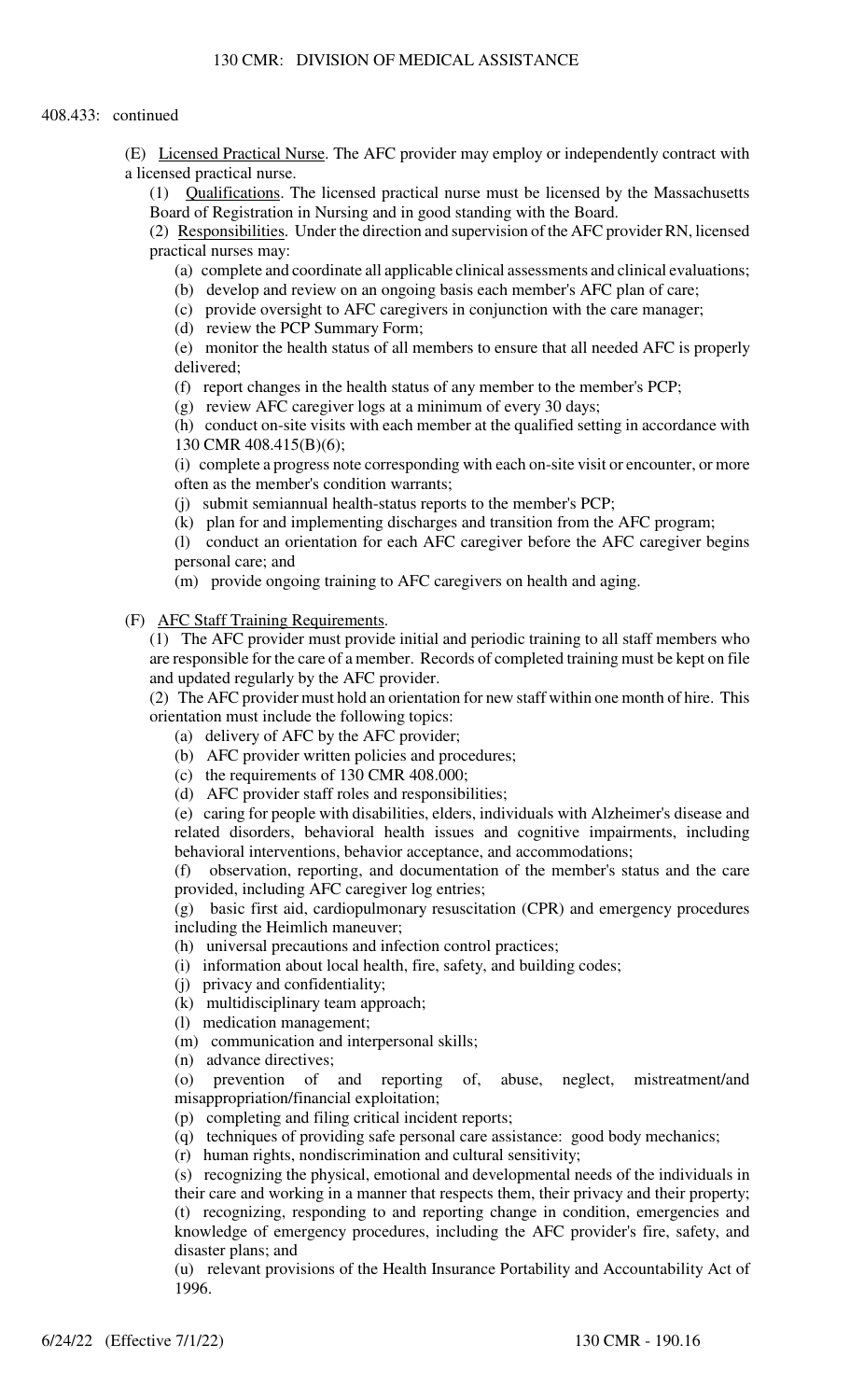# 408.433: continued

(G) AFC Backup Staff Coverage. The AFC provider must ensure the availability of professional and direct care backup staff if coverage is required due to illness, vacation or other reasons. All staff providing backup coverage must possess an equal or greater level of licensure and certification required for each position, and must meet all other requirements of regular staff members.

# 408.434: Adult Foster Care Caregiver Qualifications and Responsibilities

(A) General Requirements. The AFC provider must

(1) uniformly administer an evaluation of all prospective AFC caregivers to ensure that the individuals meet all of the necessary qualifications defined in 130 CMR 408.434(B);

(2) conduct a Criminal Offender Records Information (CORI) check and determine whether any offender records may disqualify the individual from performing as an AFC caregiver;

(3) conduct a Sex Offender Registry Information (SORI) check;

(4) conduct Office of Inspector General (OIG) check;

(5) ensure that each AFC caregiver has satisfactorily completed a physical examination and received a tuberculosis screening within the prior 12 months, and thereafter receives a physical examination every two years, and tuberculosis screenings in accordance with current guidelines issued by the Centers for Disease Control and Prevention (CDC) and Massachusetts Department of Public Health;

(6) ensure that the AFC caregiver is not serving more than a total of three persons, no more than two of whom are authorized for AFC level II service payment, in the qualified setting regardless of service provided or payer source;

(7) ensure that all AFC caregivers are appropriately trained and managed; and

(8) ensure that the AFC caregiver is in the qualified setting to provide the appropriate amount of necessary care to meet the member's needs.

## (B) Qualifications. Each AFC caregiver must

(1) be a responsible person who is at least 18 years old, with the ability to make mature and accurate judgments and with no mental, physical, or other impairments that would interfere with the adequate performance of the duties and responsibilities of an AFC caregiver;

(2) not suffer from alcohol or substance use disorder;

(3) be able to devote appropriate time necessary to provide needed personal care to the member to ensure the member's safety and well-being at all times;

(4) not be a family member, as defined in 130 CMR 408.402;

(5) not serve in another role within a member's MDT (*e.g.*, cannot be a member's AFC care manager and also the member's AFC caregiver); and

(6) meet all other requirements established by the AFC provider for an AFC caregiver.

(C) Responsibilities. The AFC caregiver must

(1) supervise and assist with ADLs and IADLs of a member that is necessary for the member's health and well-being;

(2) monitor and report any nonurgent or nonemergency changes in the member's medical condition to the member's AFC provider. In cases of emergency, the AFC caregiver must report directly to the most appropriate provider and follow up with the AFC provider;

(3) maintain of the qualified setting consistent with the requirements of 130 CMR 408.435;

(4) complete a caregiver log;

(5) send the completed caregiver log at the end of each month to the program's registered nurse where it is maintained as part of the member's file;

(6) provide ongoing supervision to the member of health-related activities, such as:

(a) issuing reminders to the member about prescribed medications;

(b) timely refilling of the member's prescriptions;

(c) assisting with or arranging for member transportation to medical and other appointments;

(d) assisting the member to comply with health-care instructions from health-care providers; and

(e) promptly arranging for medical care that the member needs;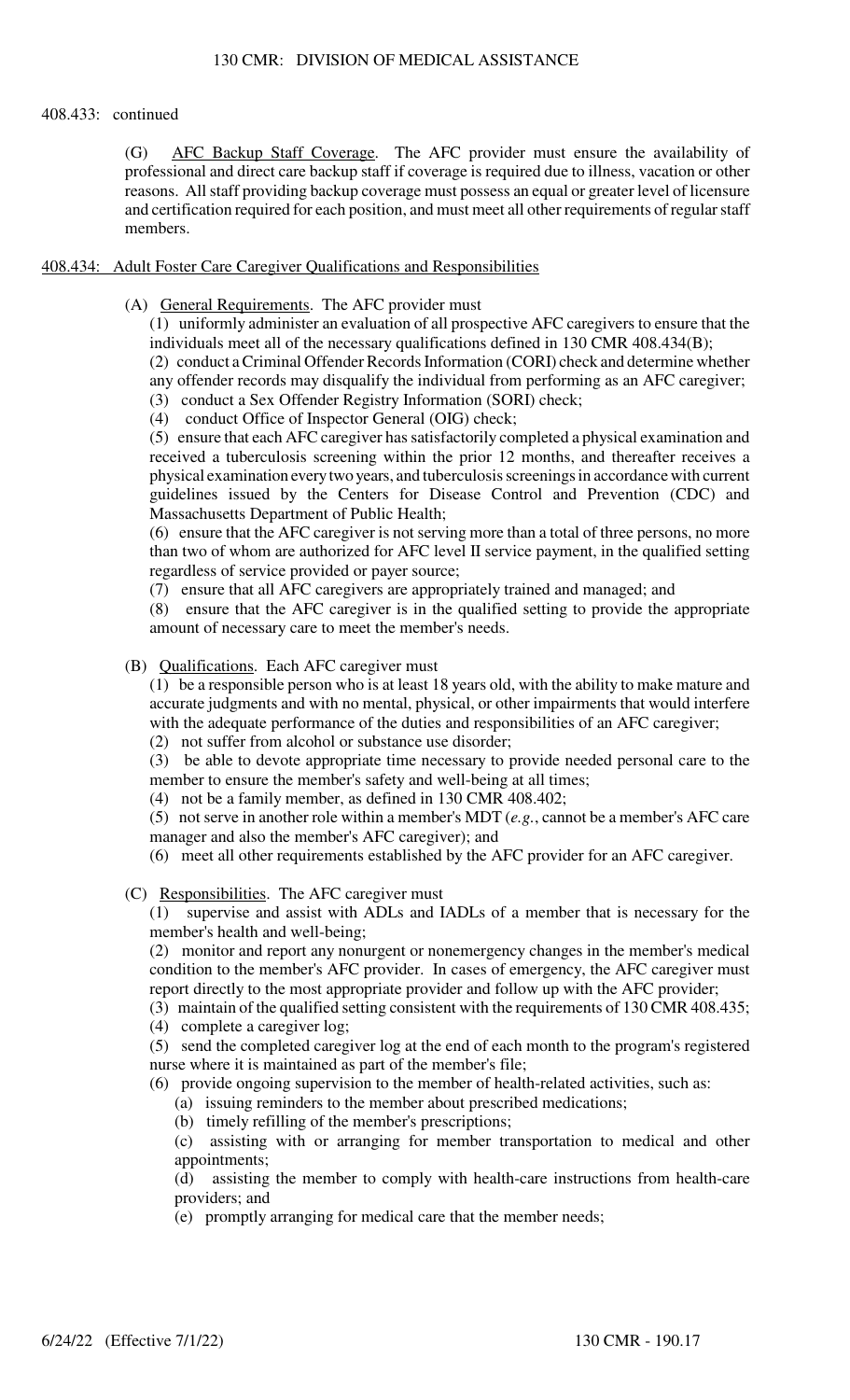- (7) notify the AFC provider of the need for alternative care of the member; and
- (8) immediately notify the AFC provider when any of the following events occur: (a) death of a member;

(b) a medical emergency or any significant change in a member's health or level of functioning;

(c) a fire, accident, injury, or contraction of a serious communicable disease by the member or AFC caregiver;

(d) any planned or unexpected departure from the residence by a member or AFC caregiver; and

(e) all other member or caregiver incidents or accidents.

(D) AFC Caregiver Training Requirements.

(1) AFC providers must provide AFC caregivers a minimum of eight hours of in-service training per year on topics that complement or reinforce the topics listed in 130 CMR 408.434(D)(2) with at least one hour of training on recognizing, responding to, communicating and reporting changes in condition, critical incidences, emergencies, and knowledge of emergency procedures, including the AFC provider's fire, safety, and disaster plans. Records of completed training must be kept on file and updated regularly by AFC providers.

(2) The initial orientation training sessions must include the following topics:

(a) techniques of providing safe delivery of ADLs and IADLs and good body mechanics;

- (b) delivery of AFC by the AFC provider;
- (c) written policies and procedures of the AFC provider;
- (d) the requirements of 130 CMR 408.000;

(e) the roles and responsibilities of AFC provider staff and AFC caregivers;

(f) caring for people with disabilities, elders, individuals with Alzheimer's disease and related disorders, behavioral health issues and cognitive impairments, including behavioral interventions, behavior acceptance, and accommodations;

(g) observation, reporting and documentation of the member's status and the care provided including AFC caregiver log entries;

(h) basic first aid, cardiopulmonary resuscitation (CPR), and emergency procedures, including the Heimlich maneuver;

(i) universal precautions and infection control and practices;

- (j) information about local health, fire, safety, and building codes;
- (k) privacy and confidentiality;
- (l) communication and interpersonal skills;
- (m) advance directives;

(n) prevention of, and reporting of, abuse, neglect, mistreatment and misappropriation/financial exploitation;

- (o) completing and filing critical incident reports;
- (p) human rights, nondiscrimination and cultural sensitivity;

(q) recognizing the physical, emotional, and developmental needs of the individuals in their care and working in a manner that respects them, their privacy and their property; (r) recognizing, responding to, communicating, and reporting change in condition, critical incidences, emergencies, and knowledge of emergency procedures, including the AFC provider's fire, safety, and disaster plans; and

(s) relevant provisions of the Health Insurance Portability and Accountability Act of 1996.

# 408.435: Adult Foster Care Qualified Setting Requirements

Any residence where AFC is provided must be qualified by the AFC provider and meet the setting requirements of 130 CMR 408.435.

## (A) The qualified setting must be

(1) a private residence located in Massachusetts, occupied by the AFC caregiver, and not subject to state licensure or certification as a hospital, nursing facility, resident care facility, group home, ICF/IID Disability, or ALR;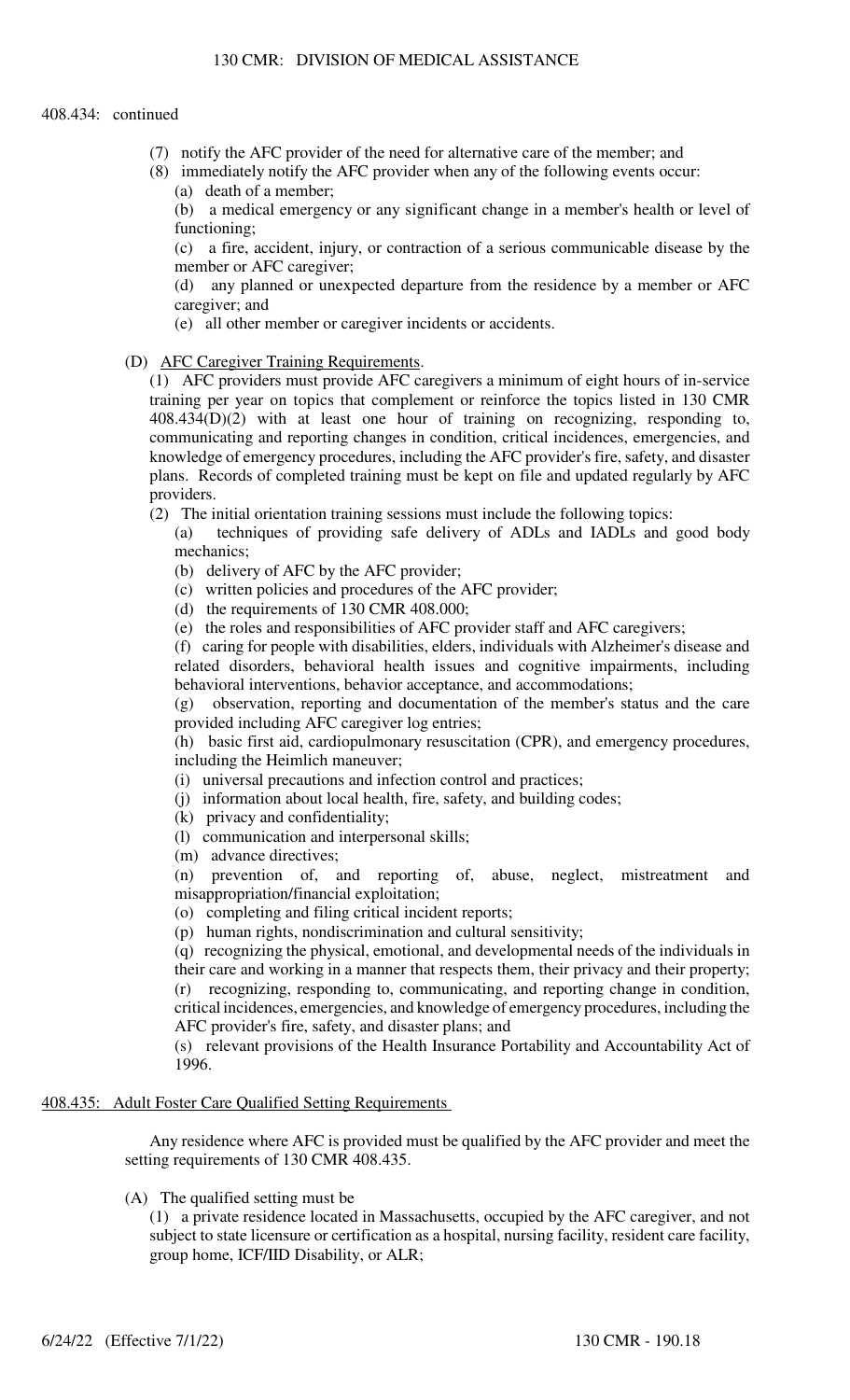(2) accessible to meet the specific needs of its residents, including the specific needs of any member with physical disabilities. The provider may consult the Architectural Access Board guidelines;

(3) compliant with local health, fire, safety, occupancy, and state building codes for dwelling units in accordance with 780 CMR 1.00: *Board of Building Regulations and Standards*;

(4) equipped with appropriate safety equipment including, at a minimum, an easily accessible Class ABC fire extinguisher, smoke and carbon monoxide detectors, and a first-aid kit on the premises;

(5) adequately heated and clean;

(6) in good repair, with the exterior of the residence showing adequate maintenance in regard to paint, stairs, railings, windows, screens, storm windows, and grounds; and

(7) occupied by no more than three persons receiving services from the AFC caregiver, no more than two of whom are authorized for AFC level II service payment, regardless of services provided or payer source.

(B) The Qualified Setting Must Show Evidence of Regular Household Maintenance. All interior floors, ceilings, walls, and furnishings must be free of vermin, clean, in good repair, and adequately maintained including, but not limited to, the following:

(1) Kitchen Area. The refrigerator and stove must be clean and in good working order. Storage areas must be clean, tidy, and adequate in size. Food must be safe both with respect to where and how it is purchased and to storage, cooking, and dish and utensil sanitation. There must be prompt disposal of trash. There must be a functioning fire extinguisher within (2) Bathroom. The showers, bathtubs, toilets, and sinks must be clean and in safe working order. There must be adequate hot water daily for bathing and washing. There must be an adequate supply of clean towels and personal-care supplies. The bathroom must be accessible without disturbing the private space of another occupant. Handrails must be installed as needed.

(3) Member's Bedroom.

(a) The bedroom must have a door to ensure privacy. The bed must not be a cot. The box spring, mattress, and pillows must be in good condition. The mattress and pillows must have covers. Bed linens must be changed weekly or more often if necessary. The room must also contain a bureau, closet or wardrobe with hangers, chair, bedside table and lamp, a mirror, and nonskid floor covering. There must be at least one window.

(b) The member must have the member's own bedroom or share the bedroom with

- 1. only one other adult of the same sex; or
- 2. the member's spouse or significant other.

(c) The member must be given a choice of roommates, if asked to share their bedroom.

(d) The member must be allowed the freedom to furnish or decorate their bedroom within the allowances of their living arrangement.

(4) Ventilation. The home must be properly ventilated and allow for appropriate temperature conditions in all seasons.

(5) Lighting. Lighting must be adequate and switches must be easily accessible. Wiring must not be exposed anywhere in the home. Extension cords, if used, must not be a safety hazard.

(6) Stairs. Stairs that are located inside or outside the home must be free of clutter and include a railing or other appropriate equipment to support the needs of the member.

(C) The Qualified Setting Must Have the following Safety and Emergency Protections.

(1) Hallways used by members must have adequate lighting to ensure safety.

(2) There must be a written, predetermined emergency evacuation plan for exiting the home. The emergency evacuation plan must be reviewed every other month with the member.

(3) The member must have an unobstructed emergency evacuation route out of the home.

(4) Fire and carbon monoxide detectors must be installed and operable in the home. When activated, the alarms must be audible in sleeping areas, or reasonably alert the member of the emergency.

(5) Emergency procedures including fire drills must be conducted semi-annually. Documentation of emergency evacuation drills must be maintained in the member's record.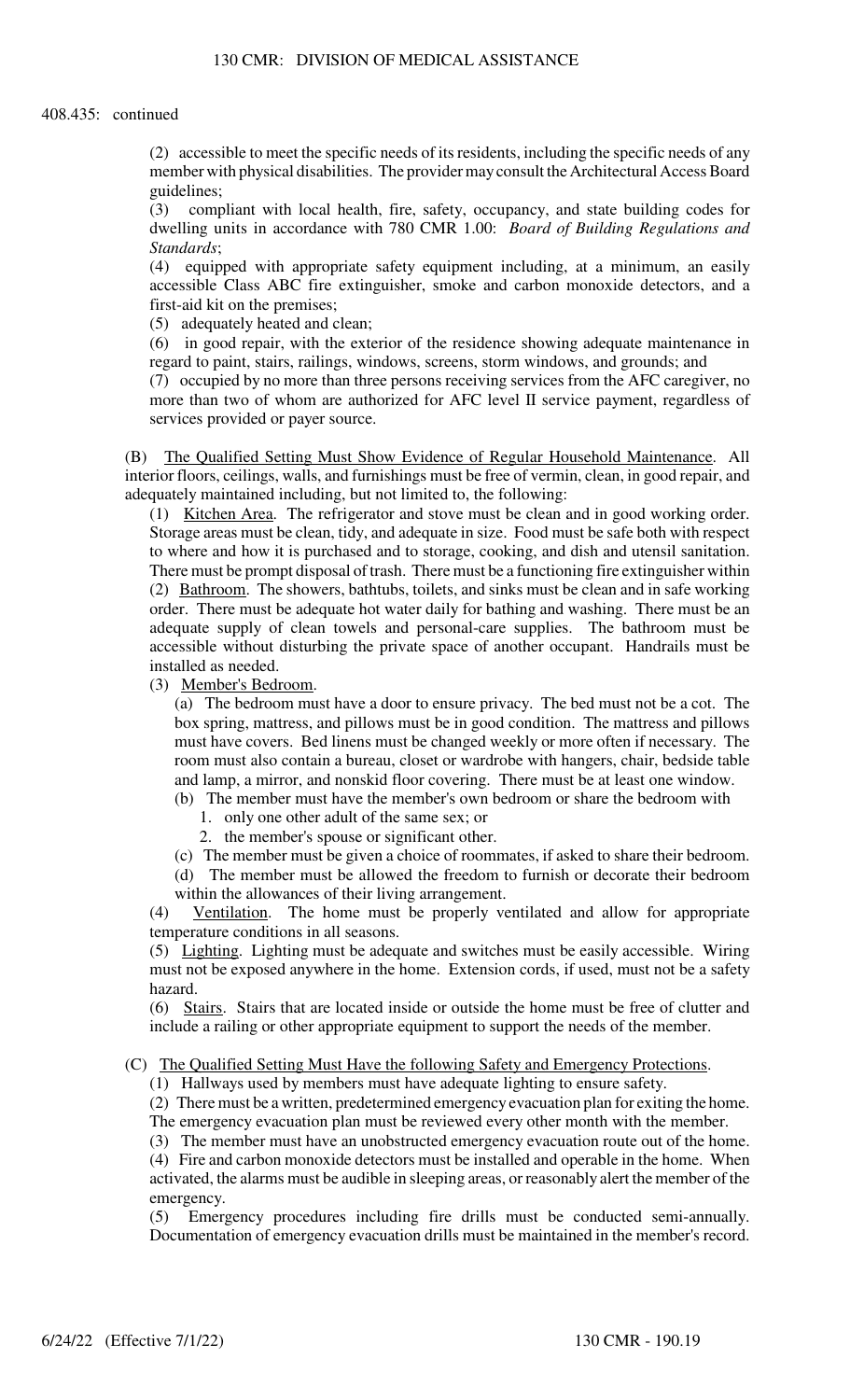#### 408.435: continued

(D) The Qualified Setting Must Provide Meals and Snacks in Accordance with the following Requirements.

(1) There must be a daily meal plan that will provide the member's daily nutritional needs according to the recommended daily allowance established by the American Dietary Association. The meal plan must outline how the member's meals and snacks are being provided on a regular basis.

(2) Meals must be served at regular intervals and may be provided outside the qualified setting.

(3) The AFC caregiver must honor the member's ethnic or religious preferences in food.

(4) The AFC caregiver must provide meals and snacks in accordance with the member's dietary restrictions and preferences.

(5) Alternative meal choices and snacks must be stored and made available to the member on a regular basis.

(6) The member must be allowed to access food at any time and be offered and receive at least breakfast, lunch and dinner and snacks each day, unless otherwise approved by the registered nurse.

#### 408.436: Emergency Services and Plans

The AFC provider must establish written plans for medical and other emergencies. Emergency plans must include, at a minimum, the following:

(A) an easily accessible emergency plan for each member listing the member's name, telephone number of the member's physician, special medical needs, including treatments and medications, and emergency phone numbers for notification of the family or legal guardian as specified in 408.430(C)(8), and contact information for an alternative caregiver, if identified, and a primary contact person who is able to address the member's needs and available if an unforeseen event occurs that prevents the member's AFC caregiver from providing services;

(B) a written plan for emergency staff coverage;

(C) a written plan for emergency care and service in the event a member is displaced for any reason;

(D) a written Continuity of Operations Plan that follows the guidelines from the Department of Public Health; and

(E) a written disaster plan for evacuating the qualified setting in the event of a fire, flood, or other natural or unnatural disaster.

## 408.437: Non-covered Days

The MassHealth agency does not pay an AFC provider when

(A) the member is receiving any other personal care services including, but not limited to, personal care services under 130 CMR 422.000: *Personal Care Attendant Services*.

(B) the member receives home health aide services provided by a home health agency under 130 CMR 403.000: *Home Health Agency*.

(C) the member is a resident or inpatient of a hospital, nursing facility (with the exception of MLOA days), resident care facilities, ICF/IID, ALR, or any other residential facility subject to state licensure or certification;

(D) the AFC provider has not received prior authorization from the MassHealth agency; or

(E) the provider is seeking payment for alternative caregiver days in excess of 14 days within a calendar year, or payment for NMLOA days in excess of 15 days within a calendar year, or payment for MLOA days in excess of 40 days within a calendar year.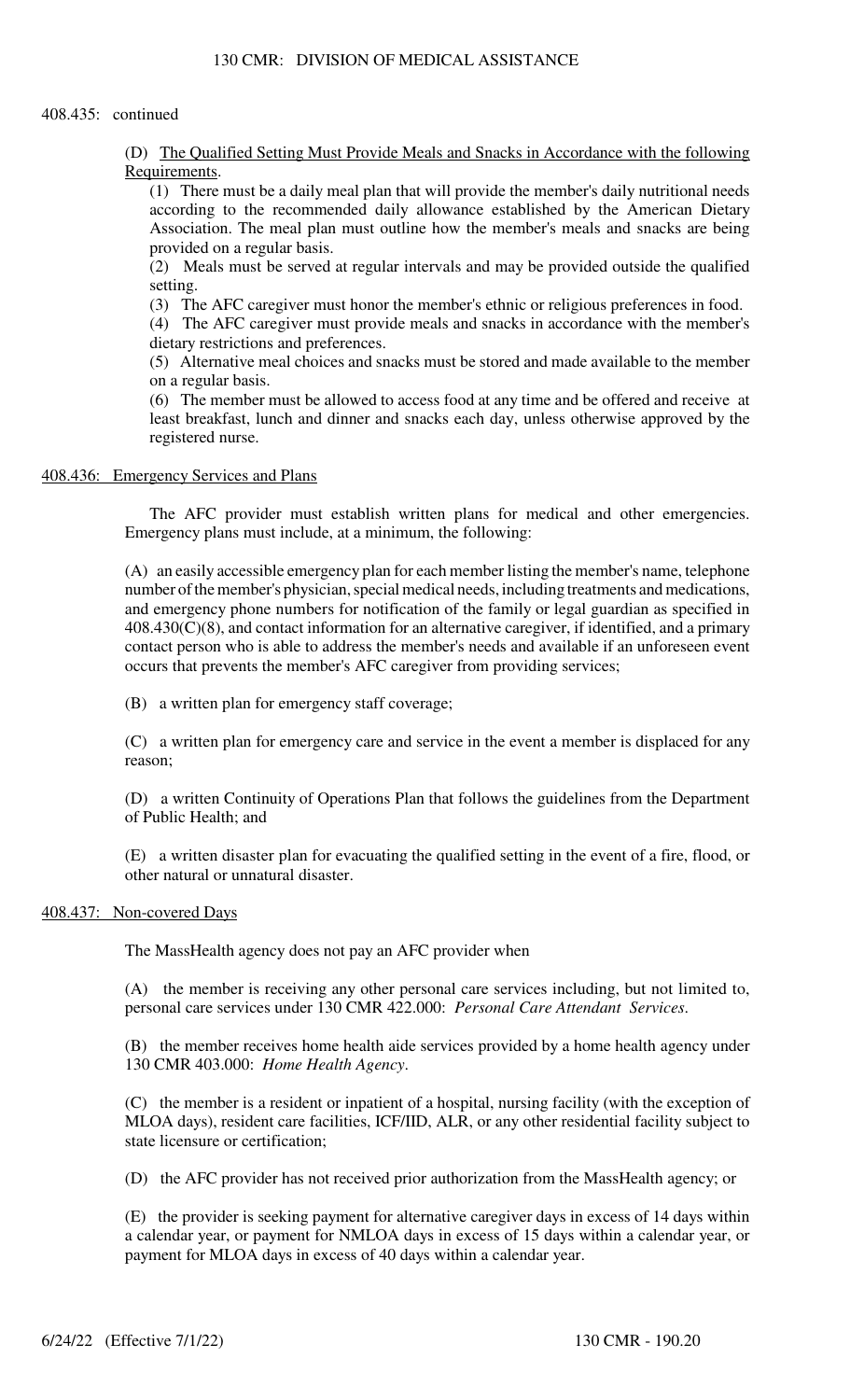## 408.438: Withdrawal by an Adult Foster Care Provider from MassHealth

An AFC provider that intends to withdraw from MassHealth must satisfy all of the following obligations.

## (A) MassHealth Notification.

(1) An AFC provider electing to withdraw from participation in MassHealth must send written notice to the MassHealth agency or its designee, of the provider's intention to withdraw from the AFC program. The AFC provider must send the withdrawal notice by certified or registered mail (return receipt requested) to the MassHealth agency or its designee, no fewer than 90 days before the effective date of withdrawal.

(2) In the instance of alleged emergency withdrawal, the AFC provider must contact the MassHealth agency, or its designee, within one business day of the emergency withdrawal and follow up in writing within three business days, informing the MassHealth agency or its designee of the reasoning for such emergency withdrawal, and must provide proof in documentation or other form as the MassHealth agency may require. The AFC provider must also notify all members and the MassHealth agency about the status of all members and any plans for relocation under 130 CMR 408.432.

(3) The AFC provider must forward a list of all members currently receiving AFC. The AFC provider must notify the MassHealth agency in writing as members are placed in other programs or begin to receive alternative services, including the name of the new program or service and the members' start date in the new program or service.

## (B) Notification to Member and Authorized Representatives.

(1) The AFC provider must notify all members, authorized representatives of members, and other funding sources in writing of the intended closing date no fewer than 90 days from the intended closing date and specify the assistance to be provided to each member in identifying alternative services.

(2) On the same date on which the AFC provider sends a withdrawal notice to the MassHealth agency, the provider must give notice, in hand, to all members to whom it is providing AFC services and the member's authorized representatives, including those members who have been transferred to hospitals, or who are on medical or nonmedical leave of absence. The notice must advise that any member who is eligible for MassHealth on the effective date of the withdrawal must relocate to another AFC provider participating in MassHealth to ensure continuation of MassHealth payment of services and must be determined eligible to continue to receive the services. A copy of this notice must be forwarded to the MassHealth agency. The notice must also state that the AFC provider will work promptly and diligently to arrange for the relocation of members to MassHealth-participating AFC providers or, if appropriate, to alternative community-service providers.

## (C) Admission and Relocation Requirements.

(1) An AFC provider must not admit any new MassHealth members after the date on which the withdrawal notice was sent to the MassHealth Provider Enrollment Center. Members of the AFC program, for whom prior authorization was sought prior to the withdrawal notice being sent, who are then authorized for AFC after the notice of withdrawal are not considered newly admitted members.

(2) An AFC provider that withdraws from participation in MassHealth must assist members to whom it has been providing AFC services to identify and locate another AFC provider, and must continue to provide its current level of AFC services until all members receiving services from the AFC provider have been admitted with a new AFC provider or another qualified MassHealth provider.

(3) An AFC provider seeking to withdraw from the MassHealth program will work promptly and diligently to arrange for the relocation of members to MassHealth-participating AFC or other qualified MassHealth providers. For relocation requirements, *see* 130 CMR 408.432.

# 408.502: Definitions

The following terms used in 130 CMR 408.503 through 408.527 have the meanings given in130 CMR 408.502, unless the context clearly requires a different meaning. Payment for services defined in 130 CMR 408.000 is not determined by these definitions, but by application of regulations elsewhere in 130 CMR 408.000 and 130 CMR 450.000: *Administration and Billing Regulations*.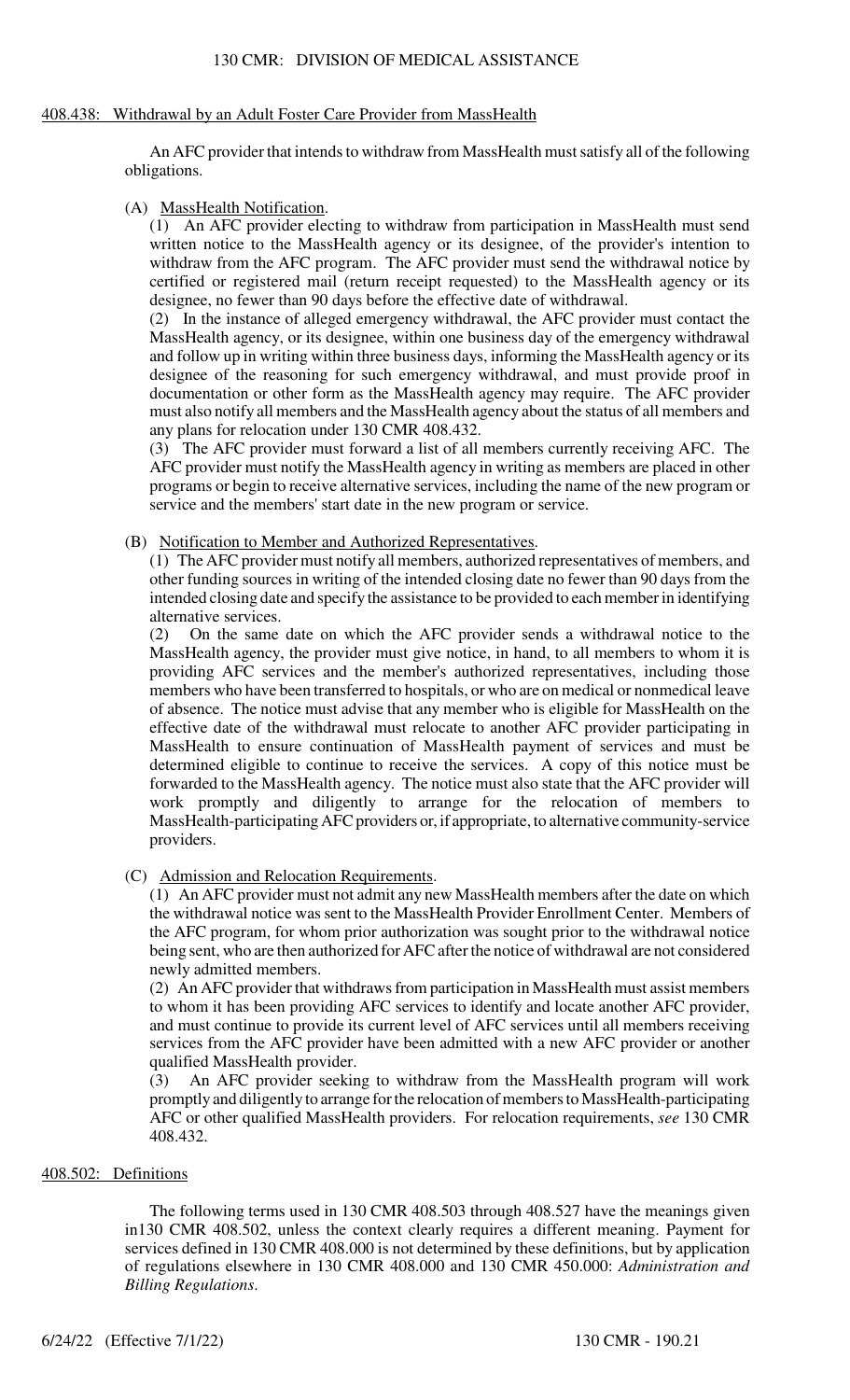Activities of Daily Living (ADLs). Fundamental personal-care tasks performed daily as part of an individual's routine of self-care. ADLs include, but are not limited to, eating, toileting, dressing, bathing, transferring, and mobility/ambulation.

Assisted Living Residence (ALR). Any entity that meets the requirements for certification pursuant to M.G.L. c. 19D and 651 CMR 12.00: *Certification Procedures and Standards for Assisted Living Residences*.

Clinical Assessment. The screening process of cataloging a member's need for GAFC using a tool designated by the MassHealth agency and that forms the basis for prior authorization.

Clinical Evaluations. Nursing, fall risk, nutritional, skin, and other clinical or psychosocial evaluations conducted by the MDT that serve as the basis for the development of the GAFC plan of care.

Electronic Visit Verification (EVV). The method or system designated or approved by EOHHS to electronically verify service delivery in the form and format as required by EOHHS.

Executive Office of Health and Human Services (EOHHS). The Executive Office of Health and Human Services established under M.G.L. c. 6A.

Family Member. A spouse, parent of a minor member, including adoptive parent, or any legally responsible relative of the member.

Group Adult Foster Care (GAFC). A service ordered by a PCP delivered to a member in a member's home by a MDT and a qualified GAFC direct care aide, that includes assistance with ADLs and IADLs, nursing oversight and care management, as described under 130 CMR 408.505.

GAFC Direct Care Aide. A person who is employed or contracted by a GAFC provider and meets the qualifications and responsibilities provided in 130 CMR 408.524(C).

Hospital. A facility that is licensed or operated as a hospital by the Massachusetts Department of Public Health (DPH) or the Massachusetts Department of Mental Health (DMH) that provides diagnosis and treatment on an inpatient or outpatient basis for patients who have any of a variety of medical conditions.

Instrumental Activities of Daily Living (IADLs). A activities related to independent living that are incidental to the care of the member and that include, but are not limited to, household-management tasks, laundry, shopping, housekeeping, meal preparation and cleanup, transportation (accompanying the member to medical providers and other appointments), care and maintenance of wheelchairs and adaptive devices, medication management and any paperwork required for receiving prescribed medications within the member's residence, or any other medical need determined by the provider as being instrumental to the health care and general well-being of the member.

Intermediate Care Facilities for Individuals with Intellectual Disabilities (ICF/IID). A facility, or distinct part of a facility, that provides intermediate care facility services as defined under 42 CFR § 440.150, and that meets federal conditions of participation, and is licensed by the state primarily for the diagnosis, treatment, or rehabilitation for individuals with intellectual disabilities; and provides, in a protected residential setting, ongoing evaluation, planning, 24-hour supervision, coordination, and integration for health or rehabilitative services to help individuals function at their greatest ability.

MassHealth. The medical assistance and benefit programs administered by EOHHS pursuant to Title XIX of the Social Security Act (42 U.S.C. 1396), Title XXI of the Social Security Act (42 U.S.C. 1397), M.G.L. c. 118E, and other applicable laws and waivers to provide and pay for medical services to eligible members.

Member. A person determined by the MassHealth agency to be eligible for MassHealth.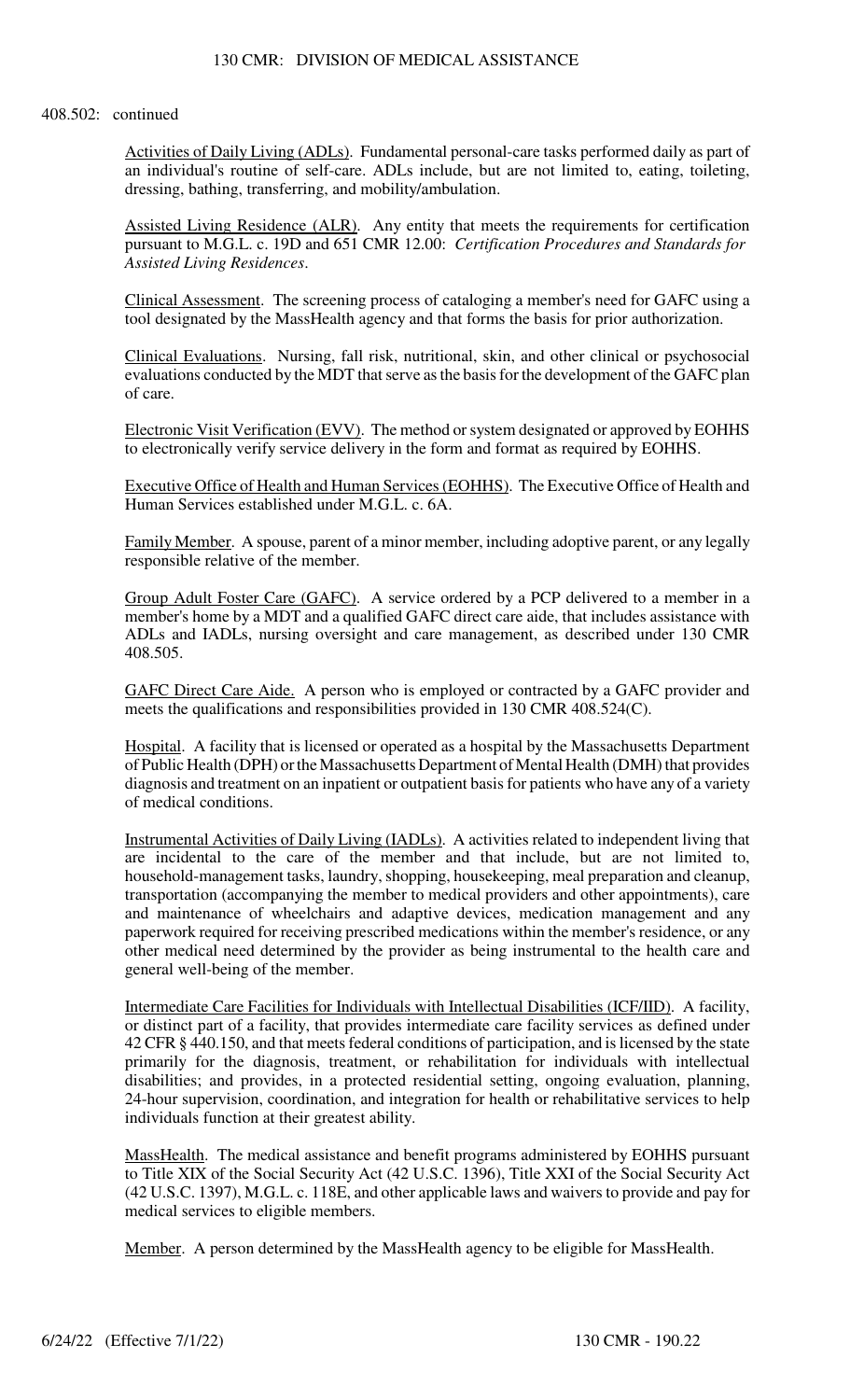Multidisciplinary Professional Team (MDT). A team employed or contracted by the provider, including but not limited to, a program director, a registered nurse or a licensed practical nurse, and a care manager.

Nursing Facility. An institution (or a distinct part of an institution) that is primarily engaged in providing skilled nursing care and related services for residents who require medical or nursing care, rehabilitation services for the rehabilitation of injured people, people with disabilities, or sick persons, or on a regular basis, health-related care and services to individuals who, because of their mental or physical condition require care and services that meet the requirements of Sections 1919(a), through (d) of the Social Security Act, and is licensed under and certified by the Massachusetts Department of Public Health.

Plan of Care. A person-centered, written plan based on clinical and psychosocial evaluations, describing activities to meet a member's medical, physical, emotional, and social needs and goals for GAFC.

Provider. An organization that meets the requirements of 130 CMR 408.504 and contracts with MassHealth as the provider for GAFC.

Primary Care Provider (PCP). A physician or a physician assistant or nurse practitioner who operates under the supervision of a physician.

Primary Care Provider (PCP) Summary Form. The form that a PCP uses to order GAFC.

Significant Change. A major change in the member's status that

(1) is permanent;

(2) impacts more than one area of the member's health status; and

(3) requires a multidisciplinary review or revision of the care plan. A significant change is presumed when a member authorized to receive services does not receive services for 90 days or more, or when the provider is seeking a change in service amount or payment level.

#### 408.503: GAFC Eligible Members

(A) MassHealth Members. MassHealth eligible members 22 years of age or older may receive GAFC, subject to the restrictions and limitations described in 130 CMR 450.105: *Coverage Types* that specifies, for each MassHealth coverage type, which services are covered and which members are eligible to receive those services.

(B) Recipients of the Emergency Aid to the Elderly, Disabled and Children Program. For information on covered services for recipients of the Emergency Aid to the Elderly, Disabled and Children Program, *see* 130 CMR 450.106: *Emergency Aid to the Elderly, Disabled and Children Program*.

(C) Reference. For information on verifying MassHealth member eligibility and coverage type, *see* 130 CMR 450.107: *Eligible Members and the MassHealth Card*.

## 408.504: GAFC Provider Eligibility

(A) An organization seeking to participate in MassHealth as a GAFC provider must:

(1) enter into a contract with the MassHealth agency;

(2) maintain a business office in Massachusetts and be duly authorized to conduct a business in Massachusetts that delivers health and human services to elders or people with disabilities. Such business offices must:

- (a) be available to members during regular, posted business hours;
- (b) be physically accessible to members with disabilities;

(c) have clear access and space for storing of business records;

(d) have a sign visible from outside the facility identifying the business name and hours that the business office is open;

(e) have a publicly listed business name, address and local toll-free telephone number that is answered by a customer service staff during business hours and that has Telecommunication Device for the Deaf/Teletype (TTY/TDD) transmission and reception capability; provided, that during business hours, this number cannot be a pager, answering service, voice message system, or cell phone; and

(f) maintain a 24-hour voice message system;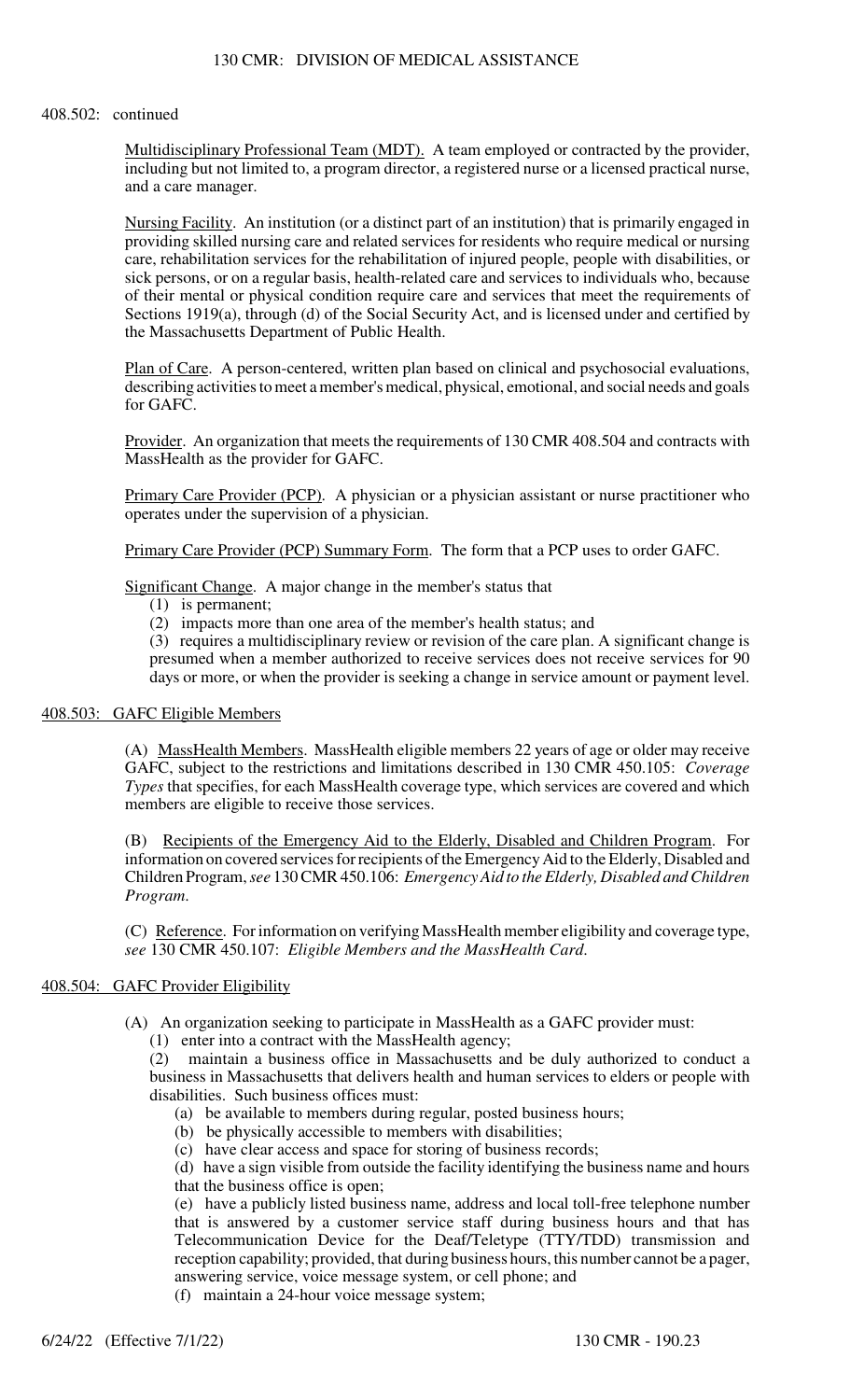#### 408.504: continued

(3) accept MassHealth payments as payment in full for all GAFC services;

(4) establish, maintain, and comply with written policies and procedures to comply with 130 CMR 408.000;

(5) agree to periodic inspections, by the MassHealth agency or its designee, that assess the quality of member care and ensure compliance with 130 CMR 408.000;

(6) agree to comply with all the provisions of 130 CMR 408.000, 130 CMR 450.000: *Administrative and Billing Regulations*, and all other applicable MassHealth rules and regulations.

(7) participate in any GAFC provider orientation required by EOHHS;

(8) meet all provider participation requirements described in 130 CMR 408.000 and 130 CMR 450.000: *Administrative and Billing Regulations*; and

(9) be certified as an assisted living residence pursuant to 651 CMR 12.00: *Certification Procedures and Standards for Assisted Living Residences* and provide GAFC only to members who reside at such residence or be accredited by the National Committee for Quality Assurance (NCQA), the Council on Accreditation (COA), the Commission on Accreditation of Rehabilitation Facilities (CARF), or other nationally recognized accreditation organizations determined acceptable by the MassHealth agency. GAFC providers must provide evidence of such certification or accreditation in accordance with 130 CMR 408.504(A)(9) in the form and format as required by the MassHealth agency; and (10) submit to the MassHealth agency or its designee a statement of fiscal soundness attesting to the financial viability of the GAFC provider supported by documentation to demonstrate that the provider has adequate resources to finance the provision of services in accordance with 130 CMR  $408.504(A)(9)$  in the form and format as required by the MassHealth agency.

(B) The MassHealth agency requires documentation from applicants seeking to become GAFC providers. All required application documentation must be submitted and approved in order to participate as a GAFC provider in MassHealth. All required MassHealth application documentation will be specified by the MassHealth agency.

408.505: Scope of Group Adult Foster Care Services

(A) Direct Care. Direct care includes daily assistance with ADLs and IADLs as defined in 130 CMR 408.502. The GAFC provider must ensure the delivery of direct care to members by a qualified GAFC direct care aide, as described in 130 CMR 408.524(C), who is supervised by the GAFC provider. GAFC must be ordered by a PCP and delivered by a qualified GAFC direct care aide under the supervision of the registered nurse and the MDT in accordance with each member's written plan of care. Direct care includes daily assistance with ADLs and IADLs as defined in 130 CMR 408.502.

(B) Nursing Oversight. The GAFC provider must provide nursing oversight by a registered nurse or licensed practical nurse under the supervision of a registered nurse who meets the qualifications as described in 130 CMR 408.524(B)(2)(a) and 130 CMR 408.524(D)(1), who is not related to the member, and who is licensed in Massachusetts. Nursing oversight services must be individualized to meet the needs of each member in accordance with the member's GAFC plan of care and must include all of the following activities:

(1) completing or coordinating all applicable clinical assessments and clinical evaluations, provided that a licensed practical nurse may complete clinical assessments and evaluations only under the supervision of a registered nurse;

(2) developing the member's interim and final GAFC plan of care with input from the member or responsible party, all members of the MDT, and other individuals designated by the member;

(3) completing a semi-annual health status report for each member;

(4) ensuring implementation of the GAFC plan of care;

(5) coordinating the delivery of GAFC with any other health services or supportive services the member is receiving from MassHealth or other agencies or organizations including, but not limited to, visiting nurse services, therapy services, Department of Developmental Services (DDS), Department of Mental Health (DMH) services, and Massachusetts Rehabilitation Commission (MRC) services;

(6) conducting on-site visits with each member at the member's home every other month or more often as the member's condition warrants, where such visits alternate with the required visits by the care manager to ensure the member receives one visit by the nurse or care manager every month;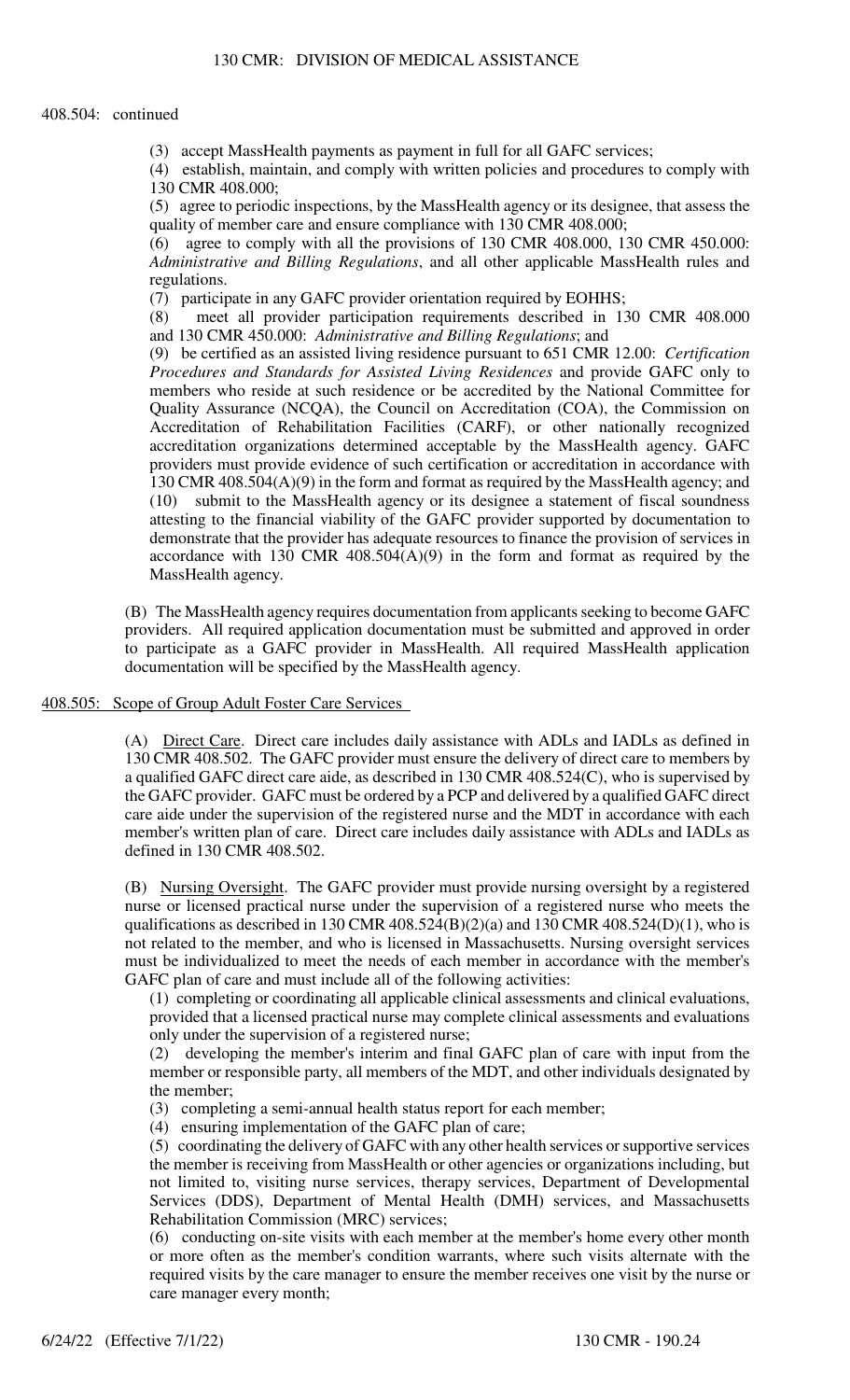(7) completing a nursing progress note for each on-site visit or encounter and upon significant change;

(8) monitoring each member's health status and documenting those findings in the member's medical record for each on-site visit or encounter, or more often as the member's condition warrants;

(9) educating the member about hygiene and health concerns;

(10) reporting changes in the member's condition to the member's PCP;

(11) coordinating and implementing the PCP form and approval for GAFC with the member and GAFC provider personnel;

(12) developing, in conjunction with the MDT, the GAFC direct care aide, and the member or responsible party, an emergency backup and personal care contingency plan for each member receiving GAFC that includes an alternative plan for the member if the GAFC provider is temporarily unable to provide care; and

(13) overseeing, monitoring, supporting, training, and evaluating GAFC direct care aides.

(C) Care Management. Care management must be provided by a qualified GAFC care manager, as described in 130 CMR 408.524(B)(3)(a), who is not related to the member, and who is responsible for coordinating care and monitoring the needs of the member in conjunction with the registered nurse. Care management performed by the GAFC care manager must include the following activities:

(1) conducting initial and ongoing psychosocial evaluation of a member's appropriateness for GAFC;

(2) evaluating, supporting, and training GAFC direct care aides;

(3) assisting with the development of the member's interim and final GAFC plan of care with input from the member or responsible party, all members of the MDT, and other individuals designated by the member.

(4) ensuring implementation of the GAFC plan of care;

(5) conducting on-site visits with each member at the member's home every other month, or more often as the member's condition warrants, where such visits alternate with the required visits by the nurse or care manager to ensure the member receives one visit by the care manager or nurse every month;

(6) assisting with coordination of GAFC with any other health services or supportive services the member is receiving from MassHealth, a managed care organization, an accountable care organization or other agencies or organizations including, but not limited to, visiting nurse services, therapy services, Department of Developmental Services (DDS), Department of Mental Health (DMH) services, and Massachusetts Rehabilitation Commission (MRC) services;

(7) completing a care manager progress note corresponding with each on-site visit or encounter, or more often as the member's condition warrants;

(8) reporting changes in the member's condition to the member's GAFC nurse;

(9) assisting with making referrals to appropriate service providers if the member requires services other than those provided by the GAFC provider;

(10) providing timely assistance and responding to urgent or emergency needs of the member; and

(11) developing, in conjunction with the MDT, the GAFC direct care aide, and the member or responsible party, an emergency backup and personal care contingency plan for each member receiving GAFC that includes an alternative plan for the member if the GAFC provider is temporarily unable to provide care.

# 408.506: GAFC Clinical Eligibility Criteria

A member must meet the following clinical eligibility criteria for receipt of GAFC:

- (A) GAFC has been ordered by the member's PCP; and
- (B) The member has a medical or mental condition that requires daily assistance with at least one of the ADLs described at 130 CMR 408.506(C). Such assistance must be either:
	- (1) hands-on (physical) assistance, or
	- (2) cueing and supervision throughout the entire ADL.
- (C) The following activities constitute ADLs applicable to GAFC eligibility: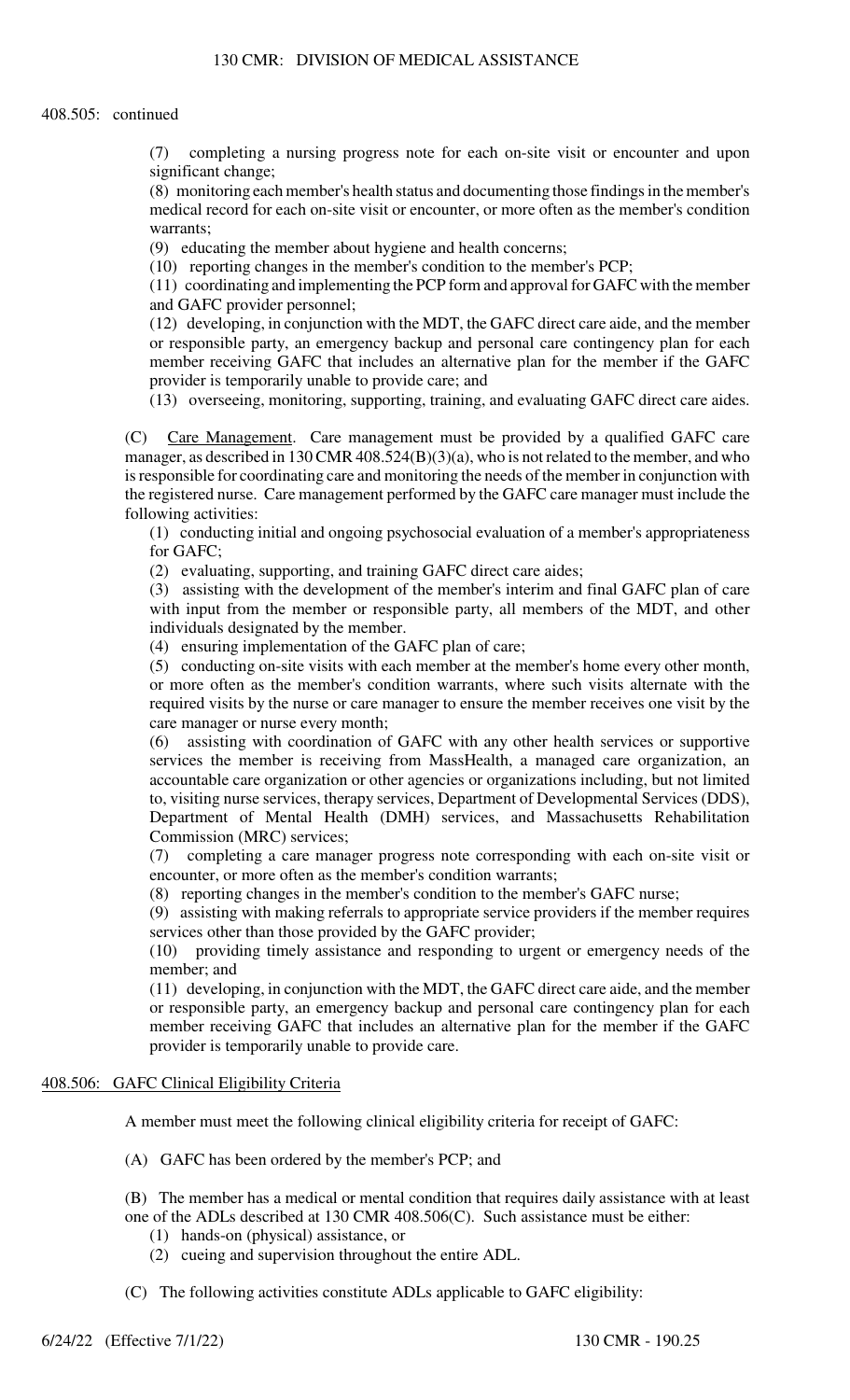#### 408.506: continued

(1) bathing: a full-body bath or shower or a sponge (partial) bath which must include washing and drying of face, chest, axillae (underarms), arms, hands, abdomen, back and peri-area that may include personal hygiene such as combing or brushing of hair, oral care (including denture care and brushing of teeth), shaving, and, when applicable, applying make-up;

(2) dressing: upper and lower body, including street clothes and undergarments, but not solely help with shoes, socks, buttons, snaps, or zippers;

(3) toileting: member is incontinent (bladder or bowel) or requires assistance or routine catheter or colostomy care;

(4) transferring: member must be assisted or lifted to another position;

(5) mobility (ambulation): member must be physically steadied, assisted, or guided during ambulation indoors and outdoors, or is unable to self propel a wheelchair appropriately without the assistance of another person; and

(6) eating: if the member requires constant supervision and cueing during the entire meal, or physical assistance with consuming a portion or all of the meal.

## 408.507: GAFC Clinical Assessment and Prior Authorization

(A) Clinical Assessment. As part of the prior authorization process, members seeking GAFC must undergo a clinical assessment to assess the member's clinical status and need for GAFC. Completed clinical assessment documentation must be submitted to the MassHealth agency, or its designee, in the form and format requested by the MassHealth agency. A new clinical assessment is required annually and upon significant change. The MassHealth agency reserves the right to conduct the clinical assessment.

#### (B) Prior Authorization.

(1) as a prerequisite for payment of GAFC, the GAFC provider must obtain prior authorization from the MassHealth agency or its designee before the first date of service delivery and annually thereafter, and upon significant change.

(2) prior authorization determines the medical necessity for GAFC as described under 130 CMR 408.507 and in accordance with 130 CMR 450.204: *Medical Necessity*.

(3) prior authorization may specify the service amount for payment for the service.

(4) prior authorization does not establish or waive any other prerequisites for payment such as the member's financial eligibility described in 130 CMR 503.007: *Potential Sources of Health Care* and 130 CMR 517.008: *Potential Sources of Health Care*.

(5) when submitting a request for prior authorization for payment of GAFC to the MassHealth agency, or its designee, the GAFC provider must submit requests in the form and format required by the MassHealth agency. The GAFC provider must include all required information including, but not limited to, documentation of the completed clinical assessment conducted by the MassHealth agency or its designee; other nursing, medical or psychosocial evaluations or assessments; and any other documentation that the MassHealth agency, or its designee, requests in order to complete the review and determination of prior authorization.

(6) in making its prior authorization determination, the MassHealth agency or its designee, may require additional assessments of the member or require other necessary information in support of the request for prior authorization.

## (C) Notice of Determination of Prior Authorization.

(1) Notice of Approval. If the MassHealth agency or its designee approves a request for prior authorization, it will send written notice to the member and the GAFC provider.

(2) Notice of Denial or Service Modification. If the MassHealth agency or its designee denies, or approves with a service modification, a request for prior authorization of GAFC, the MassHealth agency or its designee will notify both the member and the GAFC provider. The notice will state the reason for the denial or service modification and contain information about the member's right to appeal and the appeal procedure.

(3) Right of Appeal. A member may appeal a service denial or modification by requesting a fair hearing in accordance with 130 CMR 610.000: *MassHealth Fair Hearing Rules*.

(D) Review Requirement. The MassHealth agency, or its designee, may at any time, review prior authorization of MassHealth members including, but not limited to, instances in which there has been a significant change in the member's status as defined in 130 CMR 408.502.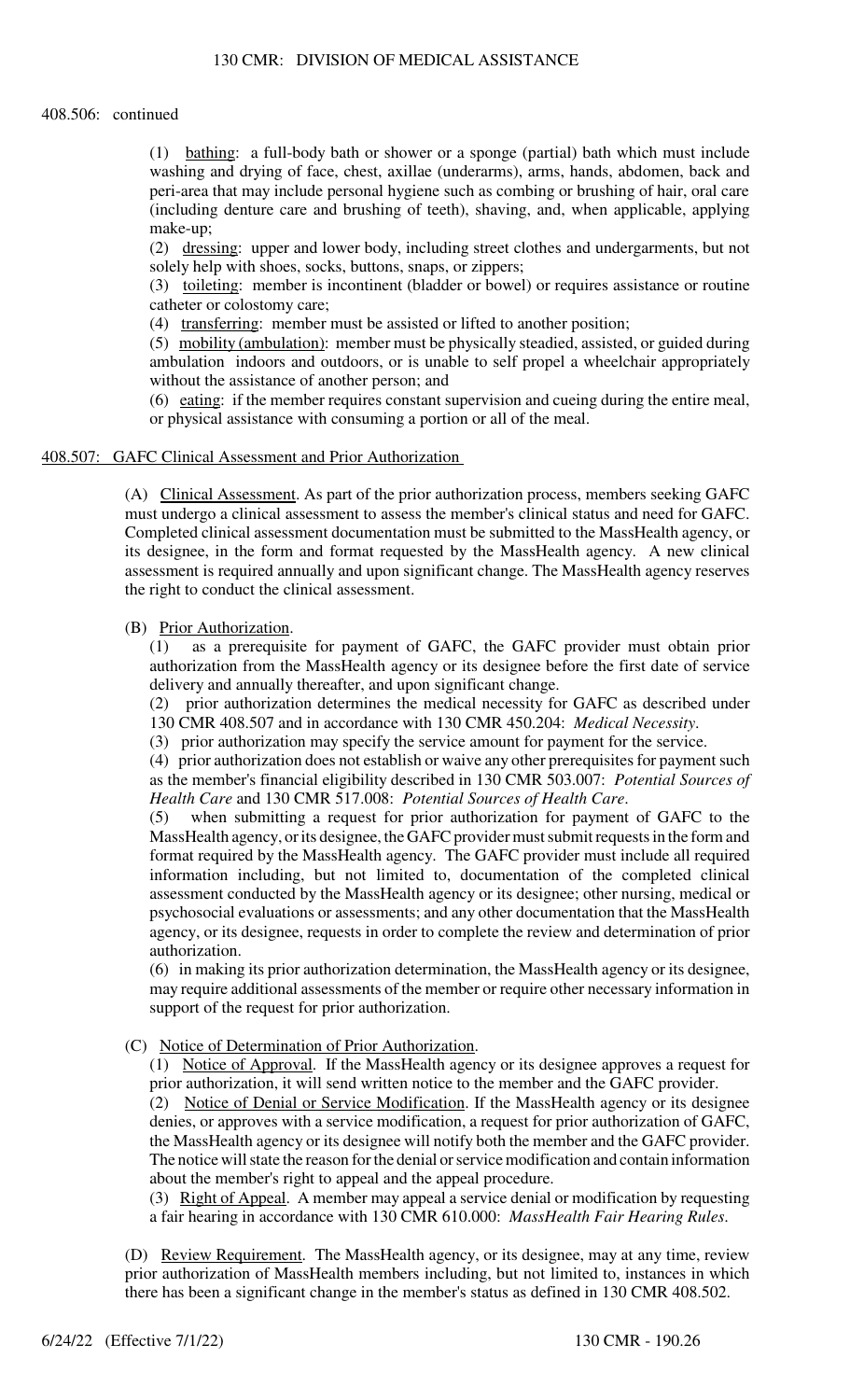## 408.508: GAFC Quality Management

Providers must participate in any quality management and program integrity processes established by the MassHealth agency, including making any necessary data available and access to visit the provider's place of business upon request by the MassHealth agency or its designee.

# 408.509: GAFC Conditions for Payment

(A) The MassHealth agency pays a GAFC provider for GAFC in accordance with the applicable payment methodology and rate schedule established by the EOHHS. Rates of payment for GAFC do not cover or include any amount for room and board.

(B) Payment for GAFC is subject to the conditions, exclusions, and limitations set forth in 130 CMR 408.000 and 130 CMR 450.000: *Administrative and Billing Regulations*.

(C) The MassHealth agency pays a GAFC provider for GAFC only if

(1) the member receiving GAFC is eligible under 130 CMR 408.503;

(2) the member meets the clinical eligibility criteria for GAFC in accordance with 130 CMR 408.506;

(3) the GAFC provider has obtained prior authorization for GAFC in accordance with 130 CMR 408.507;

(4) the GAFC provider bills for GAFC provided by direct care aides with the use of electronic visit verification (EVV) in the form and format as required by EOHHS; and

(5) the GAFC provider is not billing for days that are non-covered days under 130 CMR 408.526.

(D) If a member changes from one GAFC provider to another GAFC provider, a new assessment is required and the new GAFC provider must obtain prior authorization. The previous GAFC provider must continue to provide GAFC to the member while the new GAFC provider is obtaining prior authorization and until the member is admitted and receiving services from the new GAFC provider. The previous GAFC provider must discharge the member from its GAFC program before the new GAFC provider may bill the MassHealth agency for GAFC. The MassHealth agency will pay only one GAFC provider per day for the provision of GAFC to a member.

(E) The GAFC provider must review each member in its care to ensure that clinical eligibility criteria for GAFC continue to be met. A GAFC provider must not bill and the MassHealth agency will not pay for any member who does not meet the clinical criteria for GAFC.

(F) MassHealth payment to GAFC providers begins on the later of:

- (1) the effective date of the prior authorization from the MassHealth agency; or
- (2) the first date on which GAFC is provided to the member.

(G) MassHealth payment to a GAFC provider ends on the date on which a member no longer meets the clinical criteria for GAFC described in 130 CMR 408.456, is no longer receiving GAFC, or no longer has a prior authorization in effect, whichever comes first.

(H) The MassHealth agency pays a GAFC provider for days that an eligible member receives GAFC services. A GAFC provider may not bill for non-service days and the MassHealth agency does not pay for any period during which an eligible member does not receive GAFC.

# 408.521: GAFC Provider Responsibilities

In addition to meeting all of the qualifications set forth in 130 CMR 408.000 and 130 CMR 450.000: *Administrative and Billing Regulations*, the GAFC provider must meet all of the following requirements.

(A) Policies and Procedures Manual. Each GAFC provider must develop, maintain, annually review, and update a comprehensive policies and procedures manual governing the delivery of GAFC services. Each manual at a minimum must contain a mission statement; the goals and objectives of the program; an organizational chart describing the lines of authority and communication needed to manage the GAFC program, including the lines of authority fordelegation of responsibility down to the member care level; job descriptions that include titles,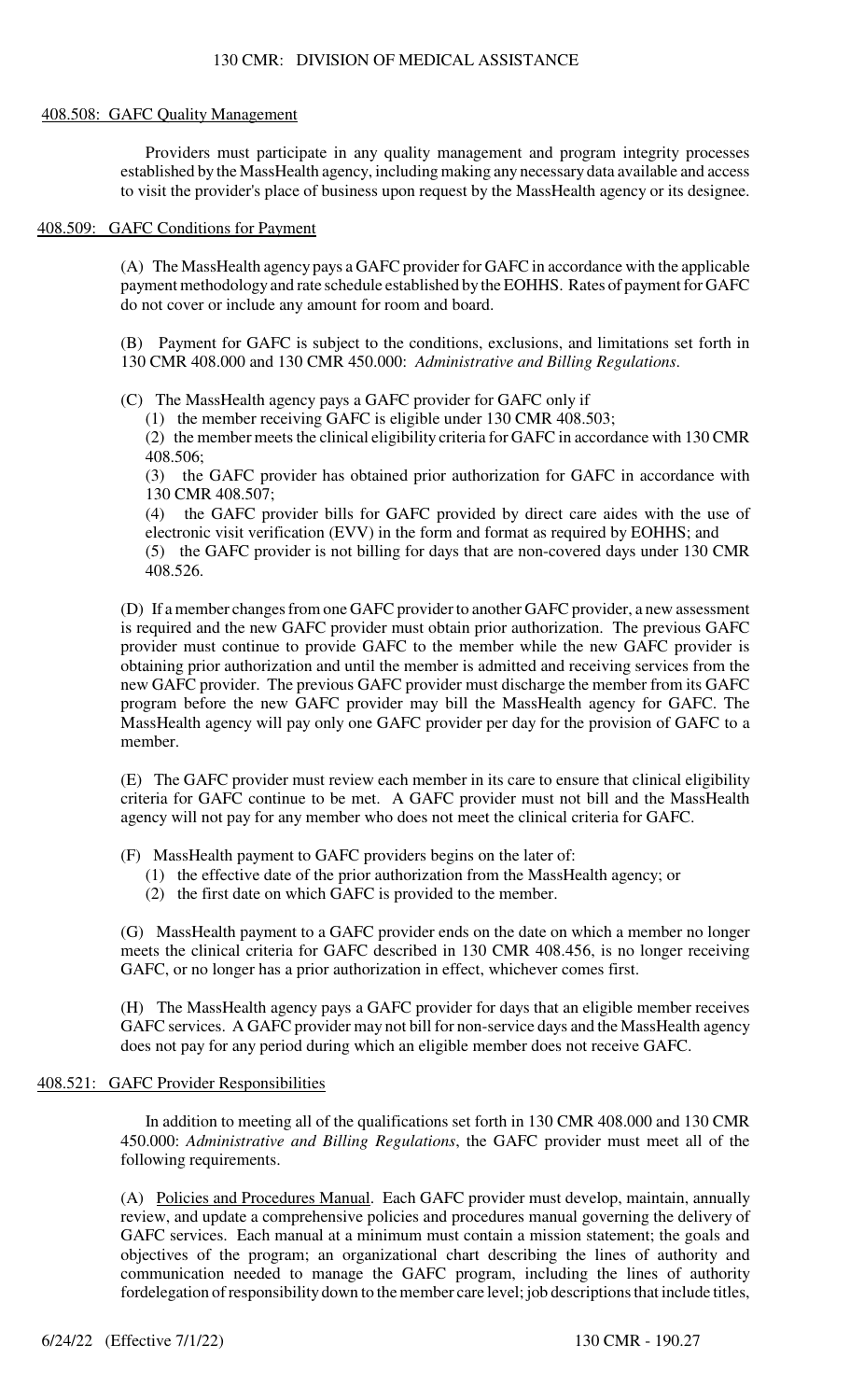reporting authority, qualifications and responsibilities; and a description of the governing body. Additionally, each policy and procedure manual must contain the following:

(1) administrative policies and procedures including, but not limited to:

- (a) human resource and personnel;
- (b) staff and staffing requirements;

(c) backup staff in the event coverage is required due to illness, vacation, or other reasons;

- (d) staff education and training;
- (e) GAFC provider staff evaluation and monitoring;

(f) emergencies, including fire, safety and disasters, including notifying the fire department and police in emergencies, relocating members during an emergency, and coordinating alternative GAFC providers when a member is relocated;

- (g) MassHealth basics and member rights;
- (h) human rights and nondiscrimination;
- (i) incident and accident reporting;
- (j) staff and member grievances;
- (k) cultural competency;
- (l) quality assurance and improvement;
- (m) direct care aide training;
- (n) emergency services and plans;
- (o) first aid and cardiopulmonary resuscitation requirements;
- (p) Health Insurance Portability and Accountability Act (HIPAA);
- (q) coordination of GAFC with other services the member is receiving; and
- (r) procedures to be followed if a member is missing or lost; and
- (2) clinical policies and procedures including, but not limited to:
	- (a) clinical evaluations;
	- (b) privacy and confidentiality;
	- (c) 24-hour emergency coverage, including medical and other emergencies;
	- (d) documentation of visits and progress notes;
	- (e) medication management;
	- (f) universal precautions;
	- (g) infection control and communicable disease;
	- (h) recognizing and reporting abuse (physical, sexual, emotional, psychological) neglect,
	- self-neglect and financial exploitation;
	- (i) discharge criteria; and
	- (j) member counseling.

(B) Clinical Assessment and Clinical Evaluations. If required by MassHealth, the GAFC provider's MDT must perform a clinical assessment by completing a clinical assessment screening tool designated by the MassHealth agency as well as all other applicable clinical evaluations for each member

- (1) before admission to GAFC;
- (2) upon significant change; and
- (3) annually on the anniversary date of the member's admission to GAFC.

(C) GAFC Plan of Care. The plan of care must be based upon clinical evaluations and contain the following elements: prioritized goals and objectives that consider and document the needs, goals and preferences of the member; the resources to be utilized; and a plan for continuity of care. The goals and actions of the plan of care must be measurable and reflect the member's desired outcomes for GAFC and address medical, social, and other services needed and chosen by the member. The plan of care must reflect the member's needs, current care and treatment, problem identification with appropriate follow-up, and implementation with interventions and evaluation. The plan of care must be in language that is understandable to the member, and to the individuals important in supporting the member.

(1) Within five working days of a member's admission to GAFC, the GAFC provider's MDT, the member, and others as designated by the member must design an interim GAFC plan of care. The interim plan must be signed by the registered nurse and include, at a minimum, an outline of a temporary schedule of care provided that will be used until the final GAFC plan of care is completed.

(2) Within 30 calendar days of a member's admission to GAFC, the GAFC provider's MDT, the member or responsible party, and others designated by the member must develop the final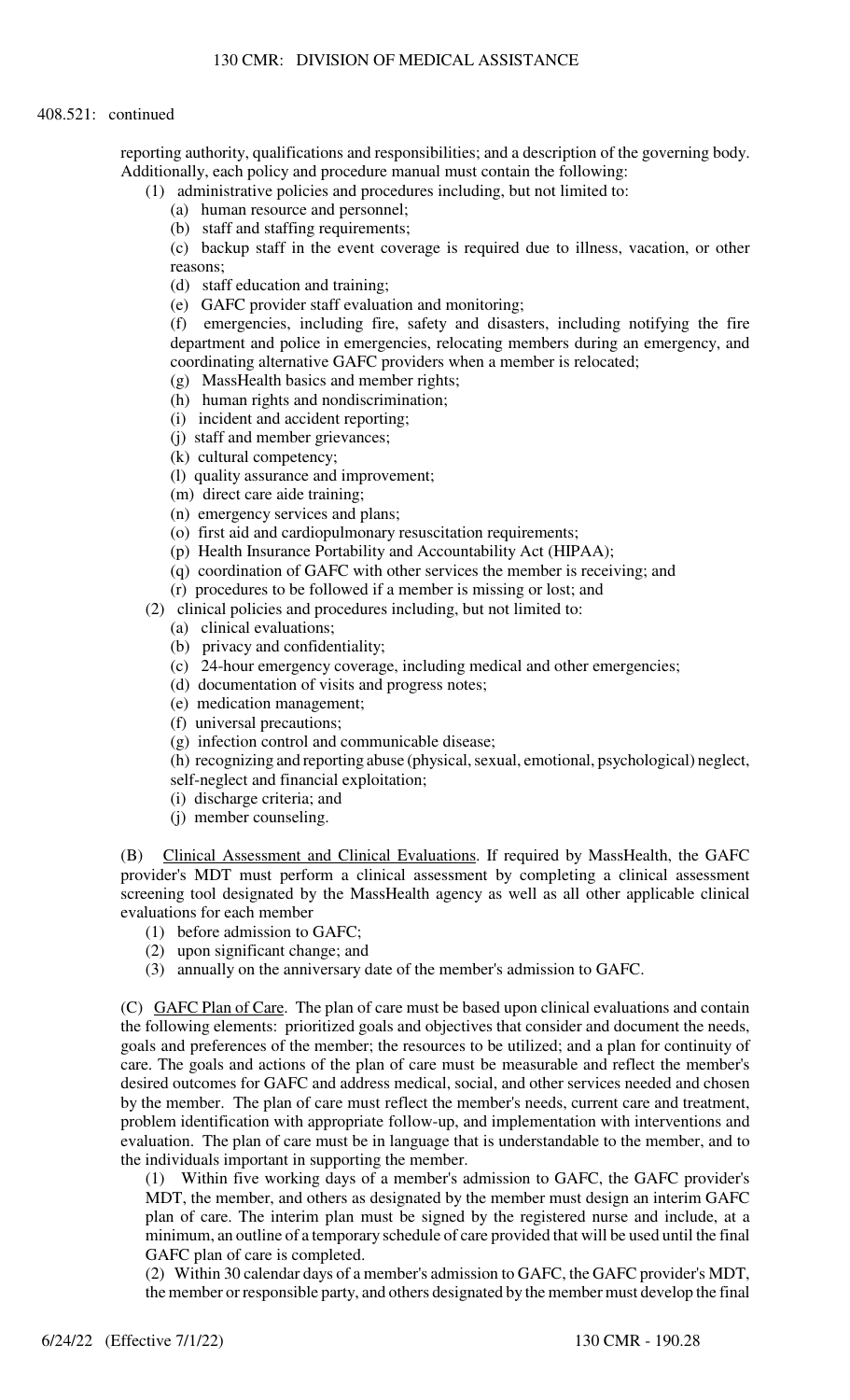GAFC plan of care. The final plan of care must be signed by the member, the registered nurse, and the care manager. The final signed plan of care must be sent to the PCP. The final plan of care must include:

(a) a treatment plan describing how, and by whom, the member's service needs will be met seven days a week that is based on the member's PCP's summary, physical examination, and all applicable clinical evaluations; and

(b) documentation of any other health services or supportive services the member is receiving from MassHealth or other agencies or organizations (for example, adult day health, visiting nurse services, therapy services, services provided by DDS, DMH, and MRC, or counseling services, including behavioral health).

(3) The plan of care must be based upon:

(a) the member's strengths, preferences, and member identified goals and desired outcomes for GAFC;

- (b) clinical evaluation;
- (c) the GAFC direct care aide's care log;
- (d) the nursing progress notes;
- (e) the care manager's progress notes;
- (g) the PCP Summary Form and approval to participate in GAFC;

(h) documentation of the member's PCP annual visit and the member's physical examination; and

(i) the member's discharge and transition plan.

(4) For members who meet the requirements for GAFC service payment, the GAFC provider must annually review the plan of care and send a copy of the member's health status report to the member's PCP.

(5) Review of the plan of care will be conducted by the MDT with participation from the member or responsible party and others as designated by the member at a minimum of every six months, or more often as warranted by changes in the member's condition or other significant changes. If a plan of care is modified, the GAFC provider must send a copy of the plan of care to the member's PCP.

(6) The member, health care proxy, or surrogate identified by a member with decisional capacity must be afforded the opportunity to attend all plan of care meetings.

(7) The GAFC provider must establish emergency policy and procedures in writing and include them with the member's plan of care including, at a minimum, an emergency file (such as an emergency fact sheet) on the member that must contain:

- (a) the name and telephone number of the member's PCP;
- (b) the member's diagnosis;
- (c) any special treatments or medications the member may need;
- (d) insurance information;
- (e) emergency contact information for notification of the family or legal guardian;
- (f) procedures to be followed in the event a member is missing or lost; and
- (g) procedures for handling medical emergencies.

(D) Recordkeeping. The GAFC provider must maintain records in compliance with the record retention requirements set forth in 130 CMR 450.205: *Recordkeeping and Disclosure*. All records including, but not limited to, the following, must be accessible and made available on-site for inspection by the MassHealth agency:

(1) administrative records, including:

(a) payroll and staff records, including evidence of completed staff orientation and training, members served per day, and timesheets;

- (b) financial records;
- (c) member utilization;
- (d) staffing levels;
- (e) complaints and grievances;
- (f) documents related to the member's home;
- (g) contracts for subcontracted services;

(h) contracts for independent contractor services, including a description of how the GAFC provider will supervise the independent contractors and their services;

(i) documentation of the preadmission procedure described in 130 CMR 408.522(A); and

(j) maintain job descriptions that include titles, reporting authority, qualifications and responsibilities.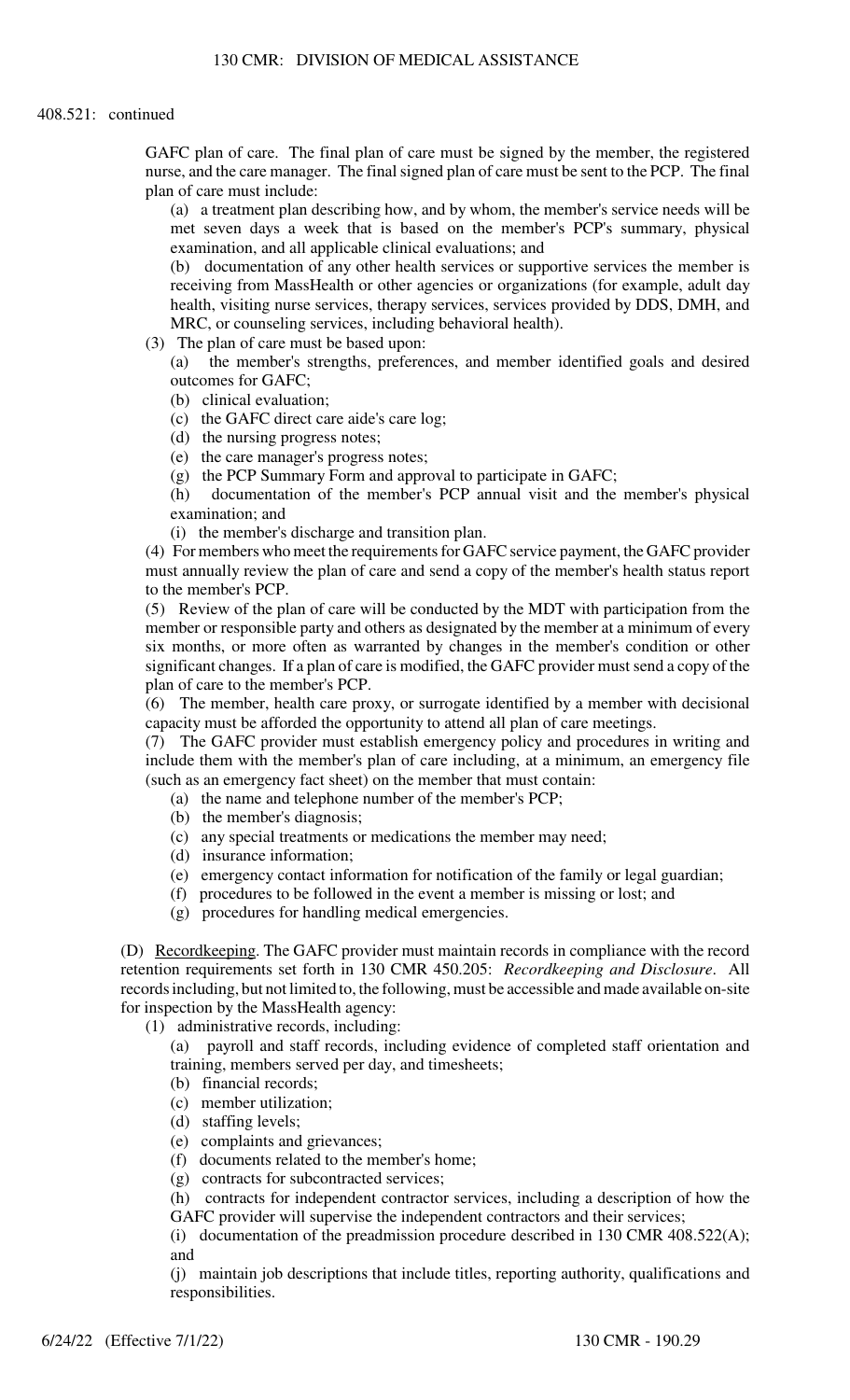- (2) member records, which must contain at a minimum all of the following:
	- (a) initial admission information, including
		- 1. the member information sheet;
		- 2. the prior authorization by the MassHealth agency or its designee; and
		- 3. clinical evaluations;
	- (b) medical information, including:
		- 1. a copy of the most recent physical examination (within the past 12 months);
		- 2. the PCP's authorization and summary;

3. the member's semi-annual health-status reports and documentation that the health status reports were sent to the PCP;

- 4. the member's medical history;
- 5. the member's tuberculosis screening documentation;
- 6. list of the member's known allergies;
- 7. information about the member's dietary requirements;
- 8. a list of the member's current medications;

9. if designated by the member, advance directives and the name of the health-care proxy; and

10. the ADL needs as outlined in 130 CMR 408.506(B);

(c) progress notes, including;

- 1. nursing notes;
- 2. care manager notes; and
- 3. service documentation (log of care received);

(d) correspondence from family, therapists, PCP, other service providers, or others, including a managed care organization or an accountable care organization, about the care of the member in the GAFC program;

(e) the GAFC plan of care, including any documentation forming the basis of the plan of care, and documentation that the signed final plan of care was sent to the PCP;

- (f) the discharge plan;
- (g) legal documentation, for example, signed authorizations for release of information;
- (h) critical incident reports in a form and format designated by the MassHealth agency;
- (i) the member's post-discharge status;
- (j) documentation of the direct care aide's daily schedule; and
- (k) documentation of the care required to be provided by the MDT;

(3) records of member and staff incidents and accidents. The record may be kept within the individual member medical record or employee record or within a separate, accessible file.

(E) Reporting.

(1) Incident Reporting. The GAFC provider must immediately notify the MassHealth agency of any of the following incidents and follow up in writing within three business days:

(a) the death of a member;

(b) a fire or other natural or unnatural disaster in either the qualified setting or the GAFC administrative office;

- (c) a life-threatening accident or incident;
- (d) a serious communicable disease contracted by GAFC staff or a member;
- (e) any allegation of abuse or neglect of or by the member; and
- (f) a member missing from a qualified setting.

(2) Program Reporting. The GAFC provider must submit all of the following information in the format and time frames as requested by the MassHealth agency:

- (a) clinical and statistical information;
- (b) cost and expense information;

(c) member satisfaction survey results, including the survey developed by the provider, and a description of how the findings will be addressed;

(d) change in GAFC provider contact information;

(e) any additional information requested by the MassHealth agency or its designee related to the provider's provision of GAFC services; and

(f) data necessary to measure the quality of the services delivered by the provider as required by the MassHealth agency.

(F) Quality Improvement Plan. Each GAFC provider must conduct a biennial survey of members and staff and develop a quality improvement plan that addresses issues and concerns raised by the survey. The provider must maintain the survey and quality improvement plan.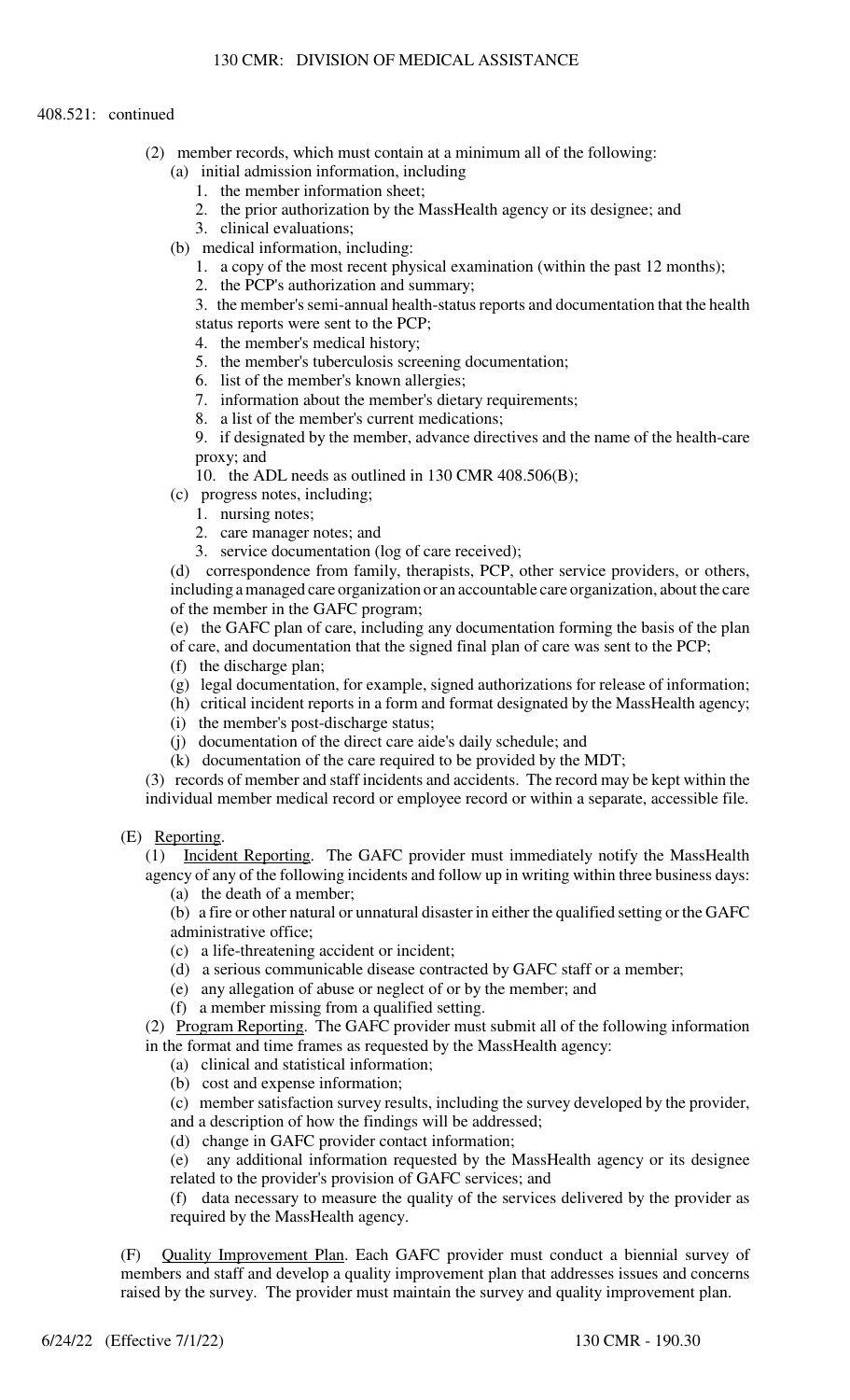(G) Electronic Visit Verification (EVV). Each GAFC provider must use EVV in the form and format as required by EOHHS.

408.522: GAFC Preadmission and Admission Procedures

Before admitting a member in GAFC, the GAFC provider must perform all of the activities in 130 CMR 408.522(A)(2). Intake and assessment services are provided to members seeking admission to GAFC, but who may have not yet received prior authorization by the MassHealth agency or its designee for GAFC.

#### (A) Preadmission Procedures and Activities

(1) Preadmission Procedures. Before admitting a member in GAFC the GAFC provider must conduct a preadmission meeting with the member, and if applicable or requested, the member's family, other informal caregivers, and any other health or social service provider involved in the member's care. The nurse must determine that the GAFC provider is able to meet the ADL and IADL, needs of the member prior to admitting the member to GAFC, as well as use the meeting to obtain information about the member's overall health characteristics, psychosocial condition, nutrition habits, financial and health insurance information, housing situation, formal and informal supports in place, and ethnic and cultural background. The GAFC provider must also use this meeting to inform the member and the member's family about the scope of GAFC to be provided and any other relevant information; (2) Preadmission Activities. Prior to admitting the member, the GAFC provider must perform the following intake and assessment services:

(a) conduct clinical evaluations of the need for GAFC;

(b) instruct members on the rules, policies, and procedures of the GAFC program; and

(c) provide information on the member's rights and responsibilities when receiving GAFC services.

(B) Admission Activities. Upon the GAFC provider's receipt of the MassHealth agency's initial prior authorization authorizing the member to receive services, and by the end of the fifth day after admission, the GAFC provider must perform all four of the following activities:

(1) Complete and submit a written notification to the member and, if applicable, the member's legal guardian. The notice must, at a minimum, specify the following:

(a) that the member has been admitted to GAFC;

(b) the member's interim GAFC plan of care as outlined in  $130$  CMR  $408.521(C)(1)$ ;

- (c) the respective responsibilities of the member and the GAFC provider;
- (d) emergency procedures; and
- (e) reasons for discharge from the GAFC provider.

(2) Create a Member Record. By the first day of GAFC services, the GAFC provider must obtain all the necessary documentation from the member's PCP and other service providers on or before the first date of service. The documentation must include:

(a) the PCP Summary Form and order for GAFC that documents that the member has been examined in the past 12 months and that the MassHealth member's condition requires support with activities of daily living that is provided by the GAFC provider. If the member has a behavior health need, the provider must obtain supporting documentation from the PCP if applicable that may include a psychiatric diagnosis and (b) the member's medical history;

(c) results of a PCP visit within the past three months; however if the PCP has completed a physical examination in the past 12 months and there has been no change in the members medical status, and the PCP has deemed a second physical is not medically necessary, the PCP may document and sign such a statement on the PCP Summary Form; (d) results of a physical examination given within the past 12 months. If the individual has been hospitalized in the preceding three months, a complete discharge summary may be used to fulfill the physical examination requirement;

(e) a list of current medications, treatments, and other services provided;

(f) a statement indicating any contraindications or limitations to the individual's participation;

(g) recommendations for other services, if applicable; and

(h) a list of known allergies, if any.

(3) Conduct an on-site visit on the day of admission by the GAFC nurse.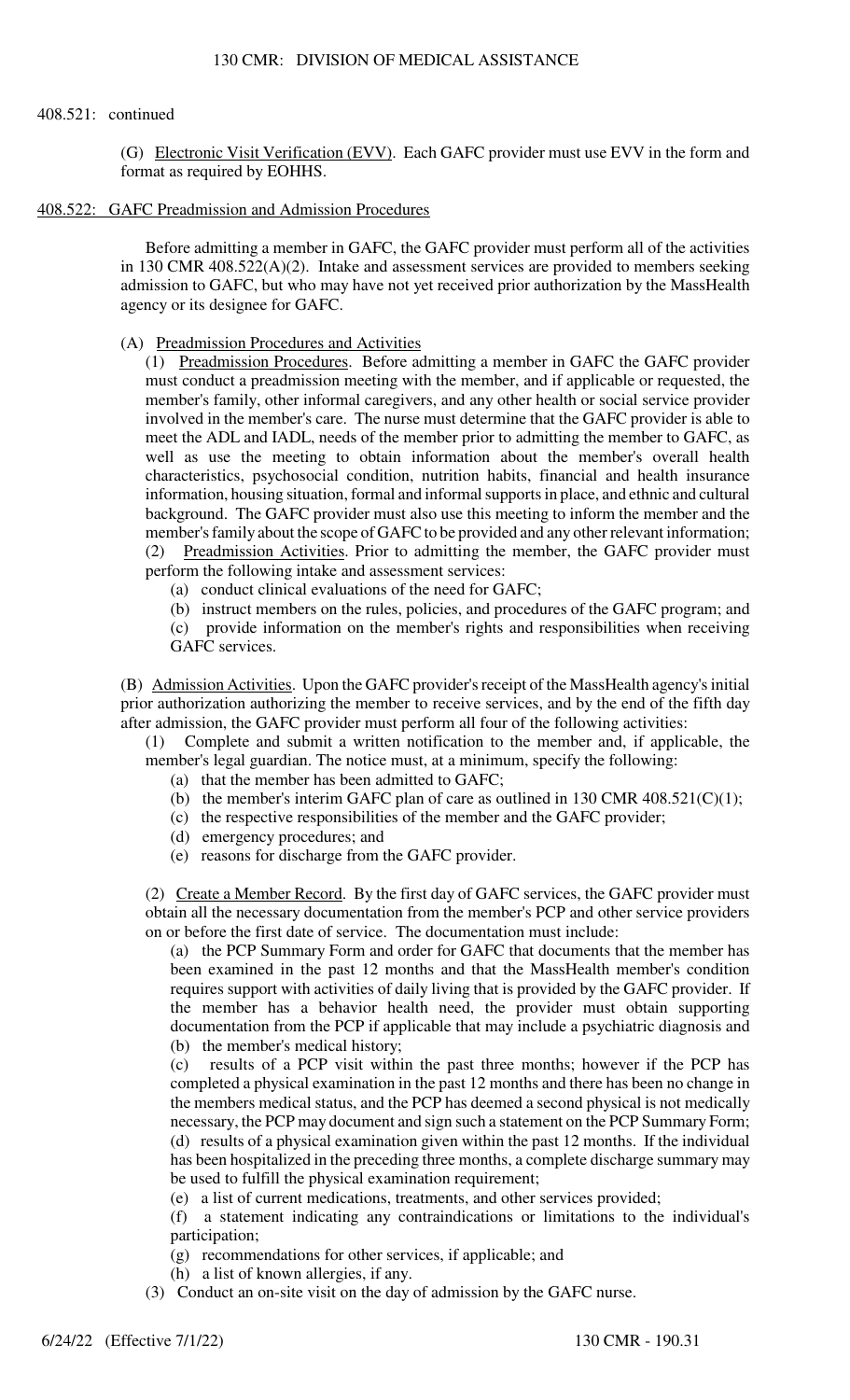## 130 CMR: DIVISION OF MEDICAL ASSISTANCE

## 408.522: continued

(4) Conduct on-site visits at least weekly for the first four weeks, including the first visit on the day of admission. Such on-site visits must be conducted by the nurse and care manager on alternating weeks.

(5) Provide the member by day 30, a written copy of the member's completed GAFC plan of care.

# 408.523: GAFC Discharge Procedures

(A) A member must be discharged by the GAFC provider upon the member's request, or if the member ceases to benefit from GAFC, including the following circumstances:

(1) the member no longer meets the clinical eligibility criteria for GAFC;

(2) the member demonstrates behavioral or other problems that may endanger the member or GAFC provider staff;

- (3) the member's clinical needs are beyond the scope of GAFC;
- (4) the member's needs cannot be met by the GAFC provider;
- (5) the member selects another service which is duplicative of GAFC; or
- (6) the member transitions to another GAFC provider.

(B) For all discharges, the GAFC provider must:

- (1) develop a discharge and transition plan, which must:
	- (a) include the date and reason for discharge;

(b) identify any referrals by the GAFC provider to other appropriate service providers for any health or social services required by the member;

(c) ensure continuity of care by the member, including during transitions of care, as specified in the GAFC plan of care;

(d) be dated and signed by the GAFC registered nurse, the GAFC care manager, and the member; and

(e) require at least one follow-up telephone call within 30 business days after discharge to determine the member's post-discharge status and condition.

(2) provide assistance to the member in identifying and locating another provider;

(3) arrange for the member to be discharged and transitioned to the provider identified in 130 CMR 408.523(B)(2);

(4) coordinate the discharge and transition with the member, member's family or legal guardian, and staff of the program or agency to which the member is to be transferred; and

(5) maintain current services until the member is admitted with a new provider.

## 408.524: GAFC Staff Qualifications and Responsibilities

All staff directly employed by the GAFC provider, as well as any contract staff, *per diem* staff, backup staff or anyone providing GAFC on behalf of the GAFC provider to members must meet the following requirements.

# (A) General Staff Requirements.

(1) Prior to hiring or contracting with any staff the GAFC provider must:

(a) check the candidate's references and job history and ensure that the candidate meets all of the required experience, education, and qualifications before hiring;

(b) conduct a Criminal Offender Records Information (CORI) check and determine whether any offender records may disqualify the individual for employment;

- (c) conduct a Sex Offender Registry Information (SORI) check;
- (d) conduct Office of Inspector General (OIG) check;

(e) conduct licenses and certification checks and validate that the candidate has obtained all necessary licenses and certifications and that all licenses and certifications are current; (f) ensure that each GAFC staff person is not related to or legally responsible for the member receiving GAFC; and

(g) ensure that each GAFC staff person has satisfactorily completed a preemployment physical examination and received a tuberculosis screening within the previous 12 months.

(2) On an ongoing basis, the GAFC provider must:

(a) ensure that all staff receive physicals every two years, and receive tuberculosis screenings in accordance with current guidelines issued by the Centers for Disease Control and Prevention (CDC) and Massachusetts Department of Public Health;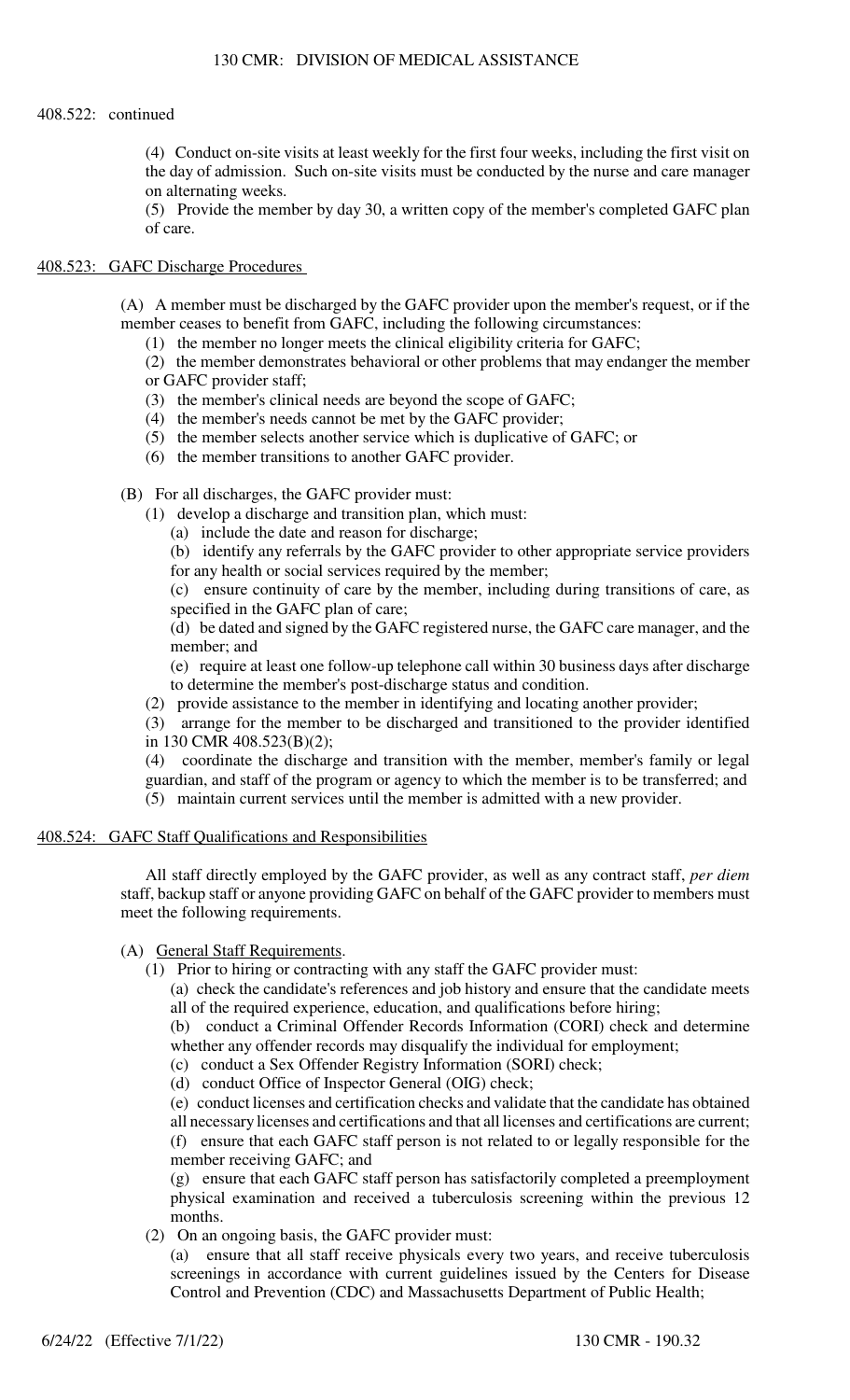(b) ensure that all staff are appropriately trained and managed, which must include, but not be limited to, training in recognition and reporting of abuse of elders and persons with disabilities and provider services;

(c) evaluate staff annually using standardized evaluation measures;

(d) maintain a record of each performance evaluation in a separate personnel file for each staff member; and

(e) include in each staff member's personnel file any staff incident or accident reports.

## (B) The Multidisciplinary Professional Team Staff Qualifications and Responsibilities:

(1) Program Director. The GAFC provider must employ a program director who is a health-care professional.

(a) Qualifications. The program director must have a bachelor's degree and a minimum of five years of recent professional health-care experience working with elders or adults. A master's degree in a relevant health-care discipline may be substituted for two of the required five years of work experience. At least one of those years must have been spent in an administrative role.

(b) Responsibilities. The responsibilities of the program director include:

1. development and implementation of the GAFC provider's policies and procedures in 130 CMR 408.521(A);

2. direction and supervision of all aspects of the GAFC program;

3. oversight of the hiring, training, supervision, firing, and evaluation of all GAFC employees and contractors;

4. the fiscal administration of the GAFC program, including billing, budget preparation, and required program statistical and financial reports;

5. ensuring the MDT reviews GAFC direct care aide logs every six months;

6. ensuring that either the nurse or the case manager reviews the GAFC direct care aide logs every month; and

7. ensuring that the GAFC provider meets all of the requirements in 130 CMR 408.000 and 130 CMR 450.000: *Administrative and Billing Regulations*.

(2) Registered Nurse. The GAFC provider must employ or independently contract with a registered nurse. The registered nurse may function as the program director, provided that a nurse functioning as the program director is employed by the GAFC provider and is not an independent contractor.

(a) Qualifications. The registered nurse must be fully licensed by the Massachusetts Board of Registration in Nursing. The registered nurse must have at least two years of recent experience in the direct care of elders or adults with disabilities.

(b) Responsibilities. The responsibilities of the registered nurse include:

1. completing and coordinating all applicable clinical assessments and clinical evaluations;

2. developing and reviewing on an ongoing basis each member's GAFC plan of care;

3. selecting, training, evaluating, and supervising GAFC direct care aides in conjunction with the care manager;

4. reviewing the PCP Summary Form;

5. monitoring the health status and treatment plans of all members to ensure that all needed GAFC is properly delivered;

6. reporting changes in the health status of any member to the member's PCP;

7. reviewing GAFC direct care aide logs at a minimum of every 30 days;

8. conducting on-site visits with each member at the qualified setting in accordance with 130 CMR 408.505(B)(6);

9. completing a nursing progress note corresponding with each on-site visit or encounter, or more often as the member's condition warrants;

10. submitting semiannual health-status reports to the member's PCP;

11. planning for and implementing discharges and transition from the GAFC program;

12. conducting an orientation for each GAFC direct care aide before the GAFC direct care aide begins personal care; and

13. providing ongoing training to GAFC direct care aides on health and aging.

(3) GAFC Care Manager. The GAFC provider must employ or independently contract with a care manager. The GAFC care manager may function as the program director, provided that a care manager functioning as the program director is employed by the GAFC provider and is not an independent contractor.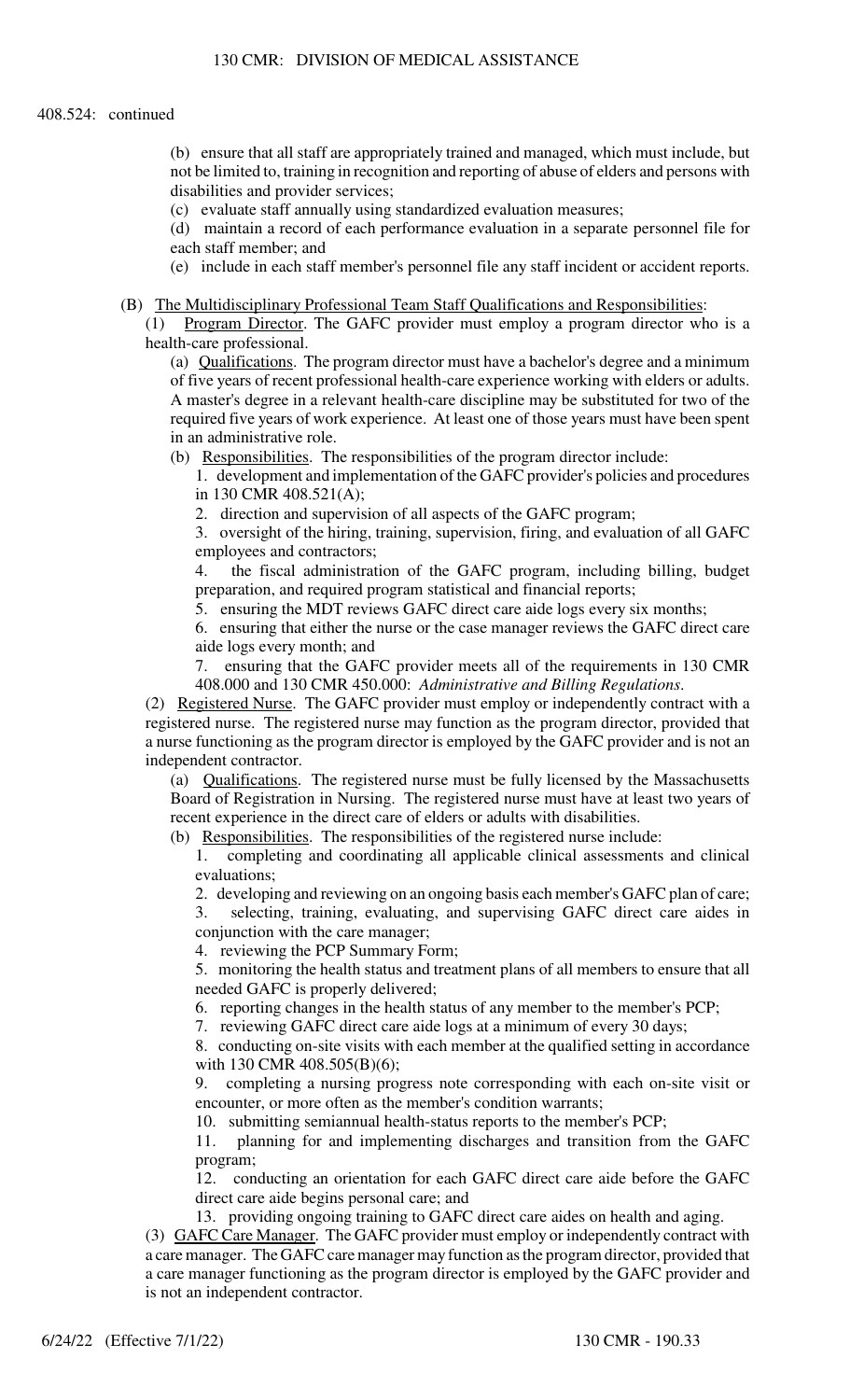(a) Qualifications. The care manager must have

1. a bachelor's degree, a social worker license from the Massachusetts Board of Registration in Social Work, and at least two years of recent experience working with elders or adults with disabilities; or

2. a bachelor's degree and two years of clinical experience in the care of elders or people with disabilities.

(b) Responsibilities. The responsibilities of the care manager include:

1. obtaining a social history and conducting a psychosocial evaluation;

2. participating in the development, implementation, and ongoing review of the GAFC plan of care;

3. conducting on-site visits with each member at the member's home in accordance with 130 CMR 408.505(C)(5);

4. completing a care-management progress note corresponding with each on-site visit or encounter and upon significant change;

5. reviewing GAFC direct care aide logs at a minimum of every 30 days

6. assisting with obtaining information and accessing other health-care and community services;

7. reviewing and documenting the fire and safety procedures for the qualified setting;

8. participating in discharge and transition planning and implementation; and

9. conducting an initial review of the suitability of the member's home, and conducting a review at least annually, or more often as needed, the suitability of the member's home.

- (C) Direct Care Aide. The GAFC provider must employ or contract with direct care aides.
	- (1) Qualifications. The direct care aide must:
		- (a) not be a family member as defined in 130 CMR 408.502;

(b) have one or more years of experience working with elders and people with disabilities providing assistance with ADLs and IADLs; and

(c) hold a valid certification as a home health aide; or

(d) have been determined competent either through a competency evaluation program or by the GAFC provider's registered nurse in all of the following areas:

- 1. techniques for providing safe personal care assistance;
- 2. basic understanding of body functioning and changes in body function;
- 3. assisting participants at various levels of functioning;

4. caring for participants admitted at the Program and participants with Alzheimer's

disease and related disorders, behavioral health issues, and cognitive impairments; 5. observation, reporting, and documentation of the members status and the care provided;

6. recognizing the physical, emotional, and developmental needs of the individuals in their care and working in a manner that respects them, their privacy, and their property;

7. preventing and reporting abuse, neglect, mistreatment and misappropriation;

8. communication and interpersonal skills;

9. safety and emergency procedures, including the Heimlich Maneuver;

10. maintenance of a clean, safe, and healthy environment; and

11. recognizing, responding to, and reporting emergencies and knowledge of emergency procedures.

(2) Responsibilities. The responsibilities of the GAFC direct care aide include:

(a) provision of hands-on or cueing and supervision with ADLs and IADLs, of a member in accordance with the individual's GAFC plan of care and that is necessary for the member's health and well-being including, but not limited to, identifying when a crisis intervention is necessary;

(b) monitoring and reporting any non-urgent or nonemergency changes in the member's medical condition to the nurse or care manager. In cases of emergency, report directly to the most appropriate provider and follow-up with a member of the MDT;

(c) providing ongoing supervision of health-related activities, such as:

- 1. Issuing reminders to the member about prescribed medications; and
- 2. Timely refilling of the member's prescriptions.
- (d) completing a direct care aide log for each visit;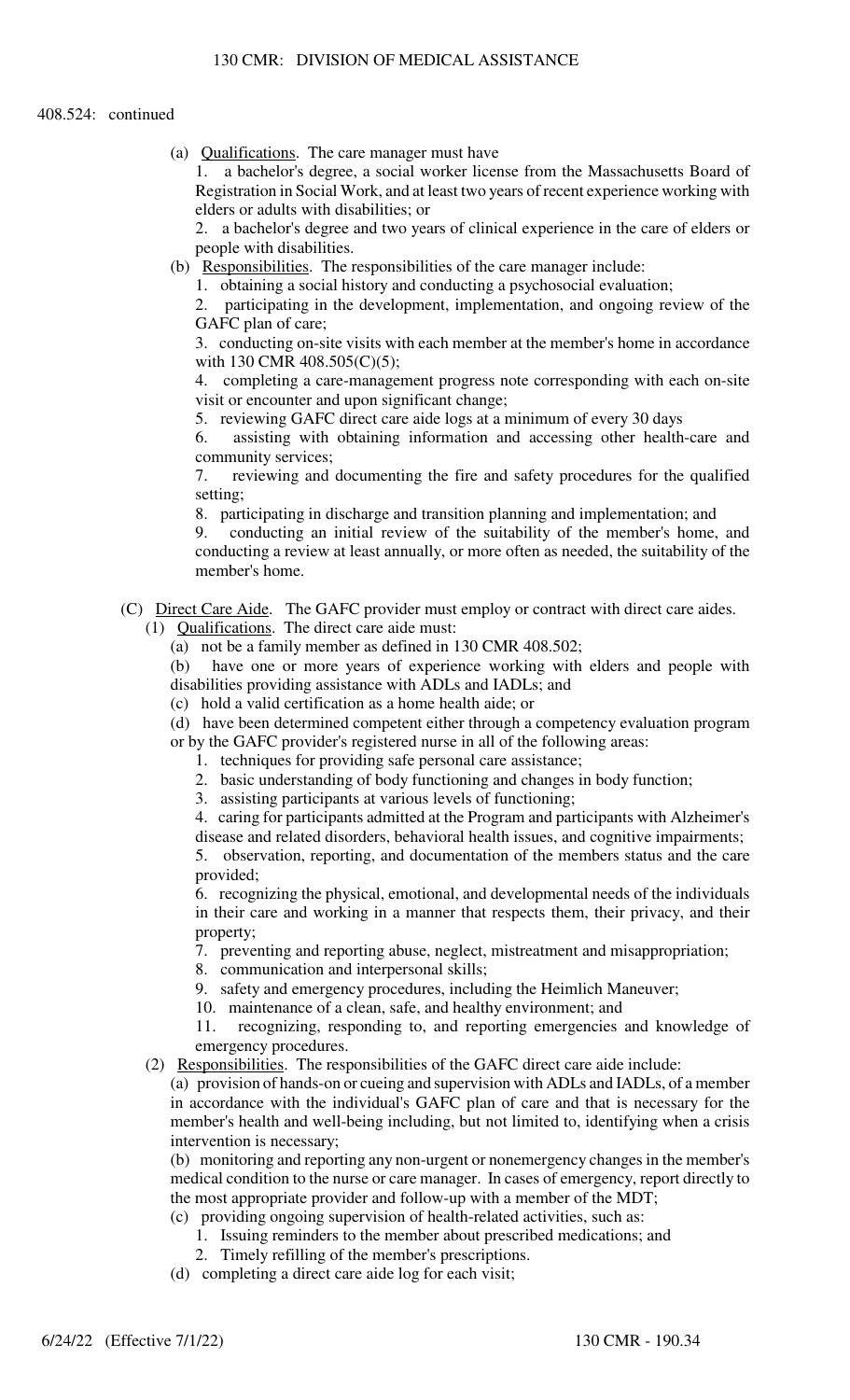(e) sending the completed direct care aide log at the end of each month to the nurse where it is maintained as part of the member's file;

(f) notifying the GAFC provider of the need for alternative care of the member;

(g) immediately notifying the GAFC provider when any of the following events occur: 1. death of a member;

2. a medical emergency or any significant change in a member's health or level of functioning;

3. a fire, accident, injury, or contraction of a serious communicable disease by the member or GAFC direct care aide;

4. any planned or unexpected departure from the member's home by the member; and

5. all other member or caregiver incidents or accidents.

(h) use electronic visit verification (EVV) in the form and format as required by the MassHealth agency.

(D) Licensed Practical Nurse. The GAFC provider may employ or independently contract with a licensed practical nurse.

(1) Qualifications. The licensed practical nurse must be licensed by the Massachusetts Board of Registration in Nursing and in good standing with the Board.

(2) Responsibilities. Under the direction and supervision of the GAFC provider RN, licensed practical nurses may:

(a) complete and coordinate all applicable clinical assessments and clinical evaluations;

(b) develop and review on an ongoing basis each member's GAFC plan of care;

(c) review the PCP Summary Form;

(d) monitor the health status of all members to ensure that all needed GAFC is properly delivered;

(e) report changes in the health status of any member to the member's PCP;

(f) review GAFC direct care aide logs at a minimum of every 30 days;

(g) conduct on-site visits with each member at the qualified setting in accordance with 130 CMR 408.505(B)(6);

(h) complete a progress note corresponding with each on-site visit or encounter, or more often as the member's condition warrants;

(i) submit semiannual health-status reports to the member's PCP;

(j) plan for and implementing discharges and transition from the AFC program;

(k) conduct an orientation for each GAFC Direct Care Aide before the GAFC Direct

Care Aide begins personal care; and

(l) provide ongoing training to GAFC Direct Care Aides on health and aging.

(E) GAFC Staff Training Requirements.

(1) GAFC providers must provide initial and periodic training to all staff members who are responsible for the care of a member. Records of completed training must be kept on file and updated regularly by the GAFC provider.

(2) The GAFC provider must hold an orientation for new staff within one month of hire. This orientation must include the following topics:

(a) techniques of providing safe delivery of ADLs, IADLs, and good body mechanics;

- (b) delivery of GAFC by the GAFC provider;
- (c) written policies and procedures of the GAFC provider;
- (d) the requirements of 130 CMR 408.000;
- (e) GAFC provider staff roles and responsibilities;

(f) caring for people with disabilities, elders, individuals with Alzheimer's disease and related disorders, behavioral health issues and cognitive impairments including behavioral interventions, behavior acceptance, and accommodations;

(g) observation, reporting and documentation of the member's status and the care provided, including GAFC direct care aide log entries;

(h) basic first aid, cardiopulmonary resuscitation (CPR), and emergency procedures, including the Heimlich Maneuver;

- (i) universal precautions and infection control practices;
- (j) information about local health, fire, safety, and building codes;
- (k) privacy and confidentiality;
- (l) multidisciplinary team approach;
- (m) medication management;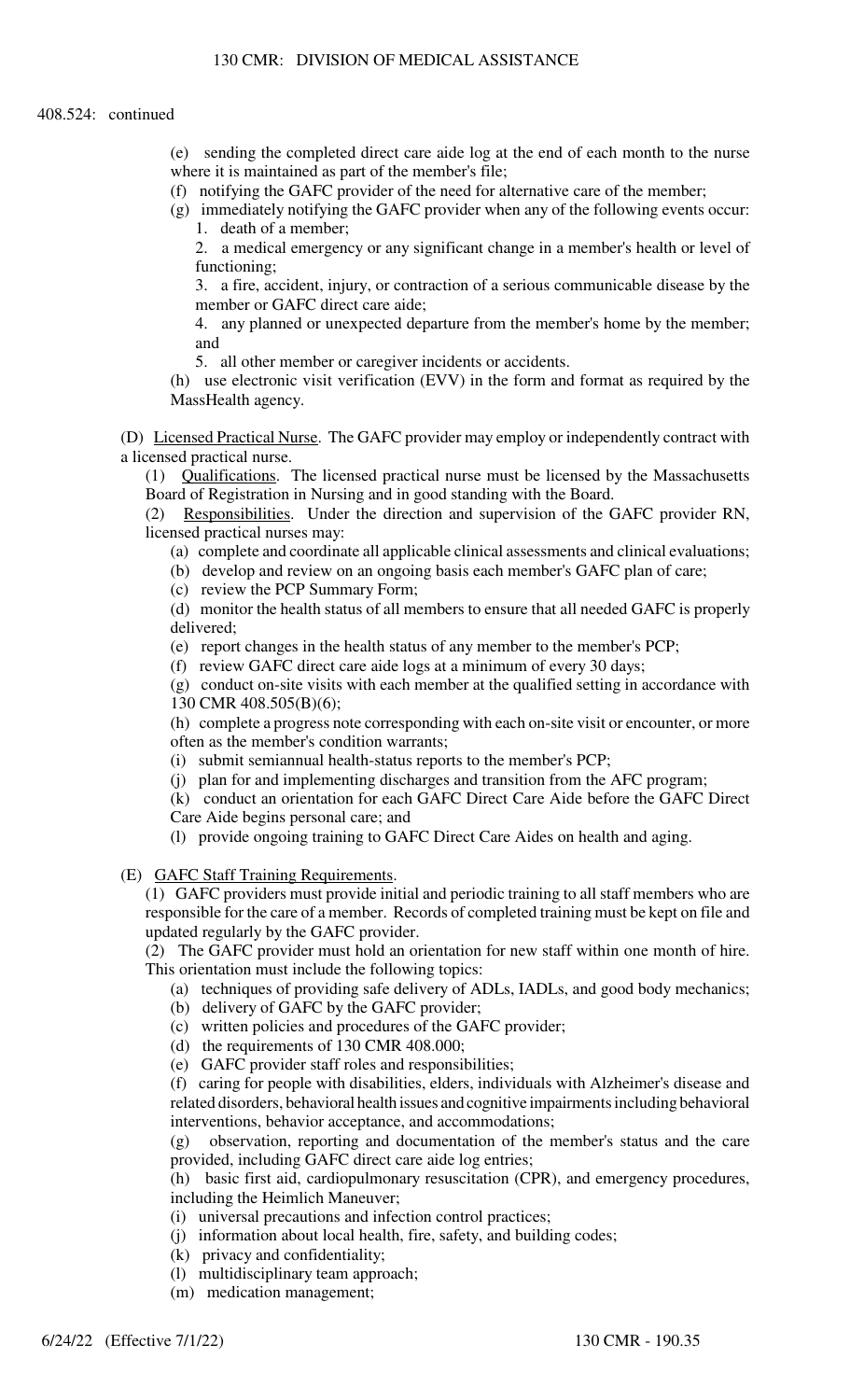- (n) communication and interpersonal skills;
- (o) advance directives;

(p) prevention of, and reporting of, abuse, neglect, mistreatment and misappropriation/financial exploitation;

(q) completing and filing critical incident reports;

(r) human rights, nondiscrimination and cultural sensitivity;

(s) recognizing the physical, emotional and developmental needs of the individuals in their care and working in a manner that respects them, their privacy and their property; (t) recognizing, responding to, and reporting change in condition, emergencies and

knowledge of emergency procedures, including the GAFC provider's fire, safety, and disaster plans; and

(u) relevant provisions of the Health Insurance Portability and Accountability Act of 1996.

(F) GAFC Backup Staff Coverage. The GAFC provider must ensure the availability of professional and direct care backup staff if coverage is required due to illness, vacation, or other reasons. All staff providing backup coverage must possess an equal or greater level of licensure and certification required for each position, and must meet all requirements of staff members.

## 408.525: GAFC Emergency Services and Plans

The GAFC provider must establish written plans for medical and other emergencies. Emergency plans must include, at a minimum, the following:

(A) a written disaster plan for notifying the MassHealth agency of relocation of the member and ensuring the continuity of GAFC service delivery in the event of a fire, flood, or other natural or unnatural disaster, an easily accessible emergency plan for each member listing the member's name, telephone number of the member's physician, special medical needs, including treatments and medications, and emergency phone numbers as specified in 130 CMR 408.521(C)(6) for notification of the family or legal guardian, if identified, and a primary contact person who is able to address the member's needs and available if an unforeseen event occurs that prevents the member's GAFC provider from providing services;

(B) a written plan for emergency staff coverage;

(C) a written plan for emergency care and service in the event a member is displaced for any reason; and

(D) a written Continuity of Operations Plan that follows the guidelines from the Department of Public Health.

#### 408.526: GAFC Non-covered Days

The MassHealth agency does not pay a GAFC provider when:

(A) the member is receiving any other personal care services including, but not limited to, personal care services under 130 CMR 422.000: *Personal Care Attendant Services*;

(B) the member receives home health aide services provided by a home health agency under 130 CMR 403.000: *Home Health Agency*;

(C) the member is a resident or inpatient of a hospital, nursing facility, ICF/IID, or other provider-operated residential facility subject to state licensure such as group homes licensed by the Department of Developmental Services (DDS) or the Department of Mental Health (DMH), or other facility that provides the member's medically necessary personal care; or

(D) the GAFC provider has not received prior authorization from the MassHealth agency.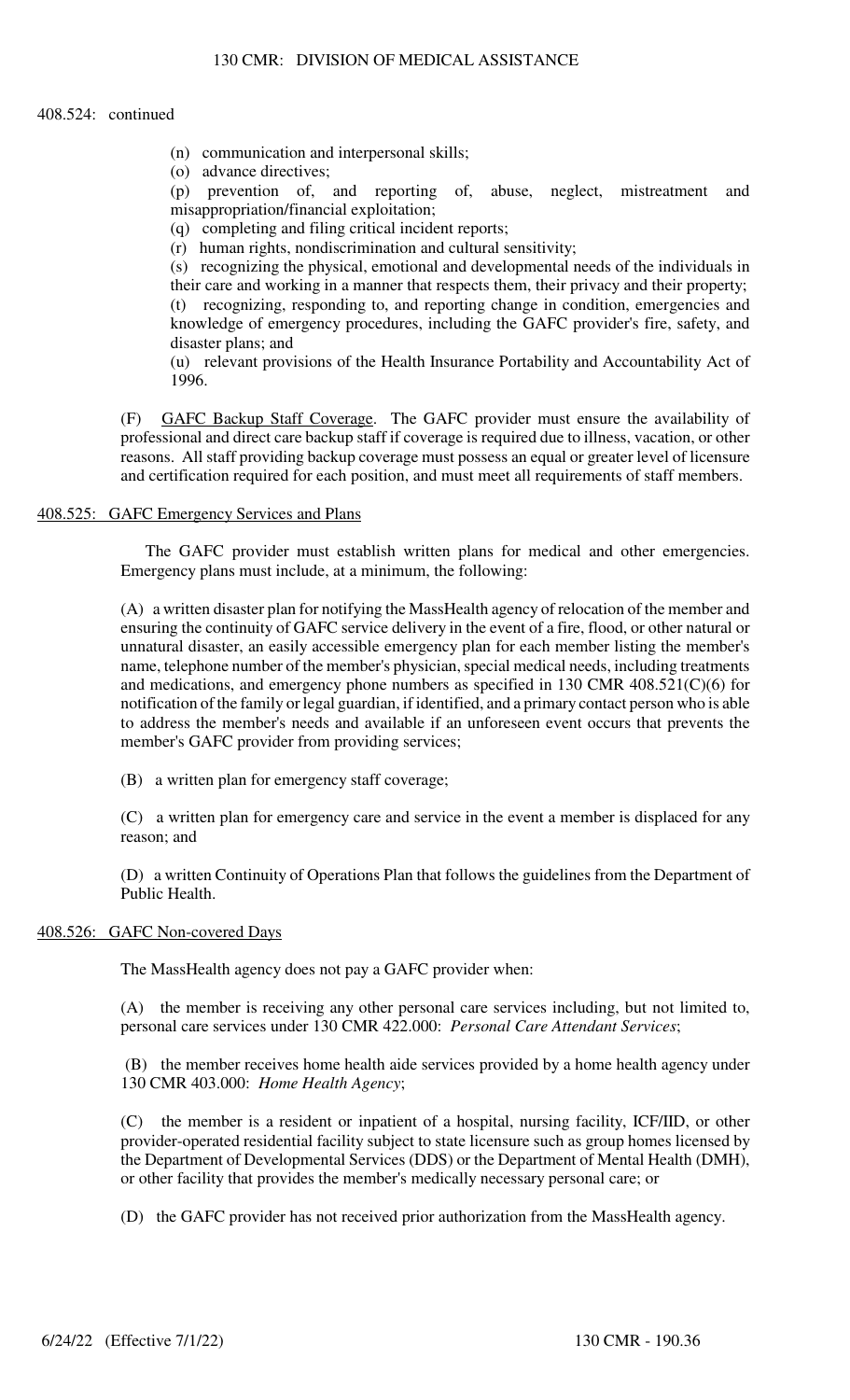#### 408.527: Withdrawal by a GAFC Provider from MassHealth

A GAFC provider that intends to withdraw from MassHealth must satisfy all of the following obligations:

#### (A) MassHealth Notification.

(1) A GAFC provider electing to withdraw from participation in MassHealth must send written notice to the MassHealth agency or its designee, of the provider's intention to withdraw from the GAFC program. The GAFC provider must send the withdrawal notice by certified or registered mail (return receipt requested) to the MassHealth agency or its designee, no fewer than 90 days before the effective date of withdrawal.

(2) In the instance of alleged emergency withdrawal, the GAFC provider must contact the MassHealth agency, or its designee, within one business day of the emergency withdrawal and follow-up, in writing, within three business days informing the MassHealth agency, or its designee, of the reasoning for such emergency withdrawal, and must provide proof in documentation or other form as the MassHealth agency may require. The GAFC provider must also notify all members and the MassHealth agency about the status of all members and any plans for relocation under 130 CMR 408.523.

(3) The GAFC provider must forward a list of all members currently receiving GAFC. The GAFC provider must notify the MassHealth agency in writing as members are placed in other programs or begin to receive alternative services, including the name of the new program or service and the members' start date in the new program or service.

#### (B) Notification to Member and Authorized Representatives.

(1) The GAFC provider must notify all members, authorized representatives of members and other funding sources in writing of the intended closing date no fewer than 90 days from the intended closing date, and specify the assistance to be provided to each member in identifying alternative services.

(2) On the same date on which the GAFC provider sends a withdrawal notice to the MassHealth agency, the provider must give notice, in hand, to all members to whom it is providing GAFC services and the member's authorized representatives, including those members who have been transferred to hospitals, or who are on medical or nonmedical leave of absence. The notice must advise that any member who is eligible for MassHealth on the effective date of the withdrawal must relocate to another GAFC provider participating in MassHealth to ensure continuation of MassHealth payment of services and must be determined eligible to continue to receive the services. A copy of this notice must be forwarded to the MassHealth agency. The notice must also state that the GAFC provider will work promptly and diligently to arrange for the relocation of members to MassHealth-participating GAFC providers or, if appropriate, to alternative community-service providers.

## (C) Admission and Relocation Requirements.

(1) A GAFC provider must not admit any new MassHealth members after the date on which the withdrawal notice was sent to MassHealth. Members of the GAFC program, for whom prior authorization was sought prior to the withdrawal notice being sent, who are then authorized for GAFC after the notice of withdrawal are not considered newly admitted members.

(2) A GAFC provider that withdraws from participation in MassHealth must assist members to whom it has been providing GAFC services to identify and locate another GAFC provider, and must continue to provide its current level of GAFC services until all members receiving services from the GAFC provider have been admitted with a new GAFC provider or another qualified MassHealth provider.

(3) A GAFC provider seeking to withdraw from the MassHealth program will work promptly and diligently to arrange for the relocation of members to MassHealth participating GAFC or other qualified MassHealth providers. For relocation requirements, *see* 130 CMR 408.523.

## REGULATORY AUTHORITY

130 CMR 408.000: M.G.L. c. 118E, §§ 7 and 12.